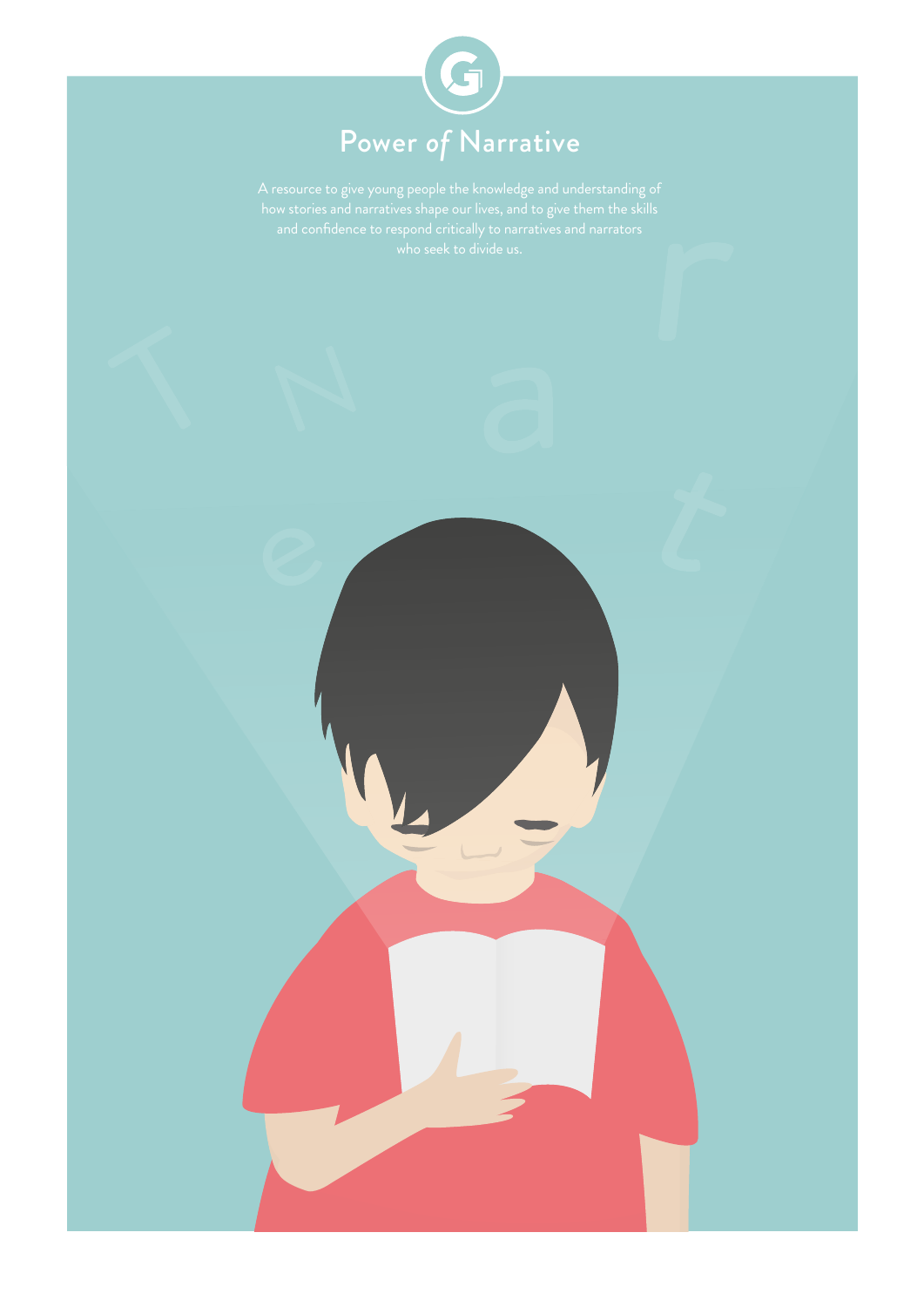

## About this Resource

In this module we use the terms narratives and stories interchangeably. In both we refer to the tales that we tell ourselves to make sense of the world and our place within it. These can be local folklore, 'news', information from the web, family tales, myths, legends, religious and cultural stories, what we hear from leaders and politicians. In this module students will explore how they come across these narratives and stories, and the impact that these have on themselves and their communities.



Copyright © August 2017 by the Tony Blair Institute for Global Change.

lllustrations by Beth Rydlewski. All rights reserved. Citation, reproduction and/or translation of this publication, in whole or in part, for educational or other non-commercial purposes is authorised provided the source i 50 Broadway, London, SW1H 0BL.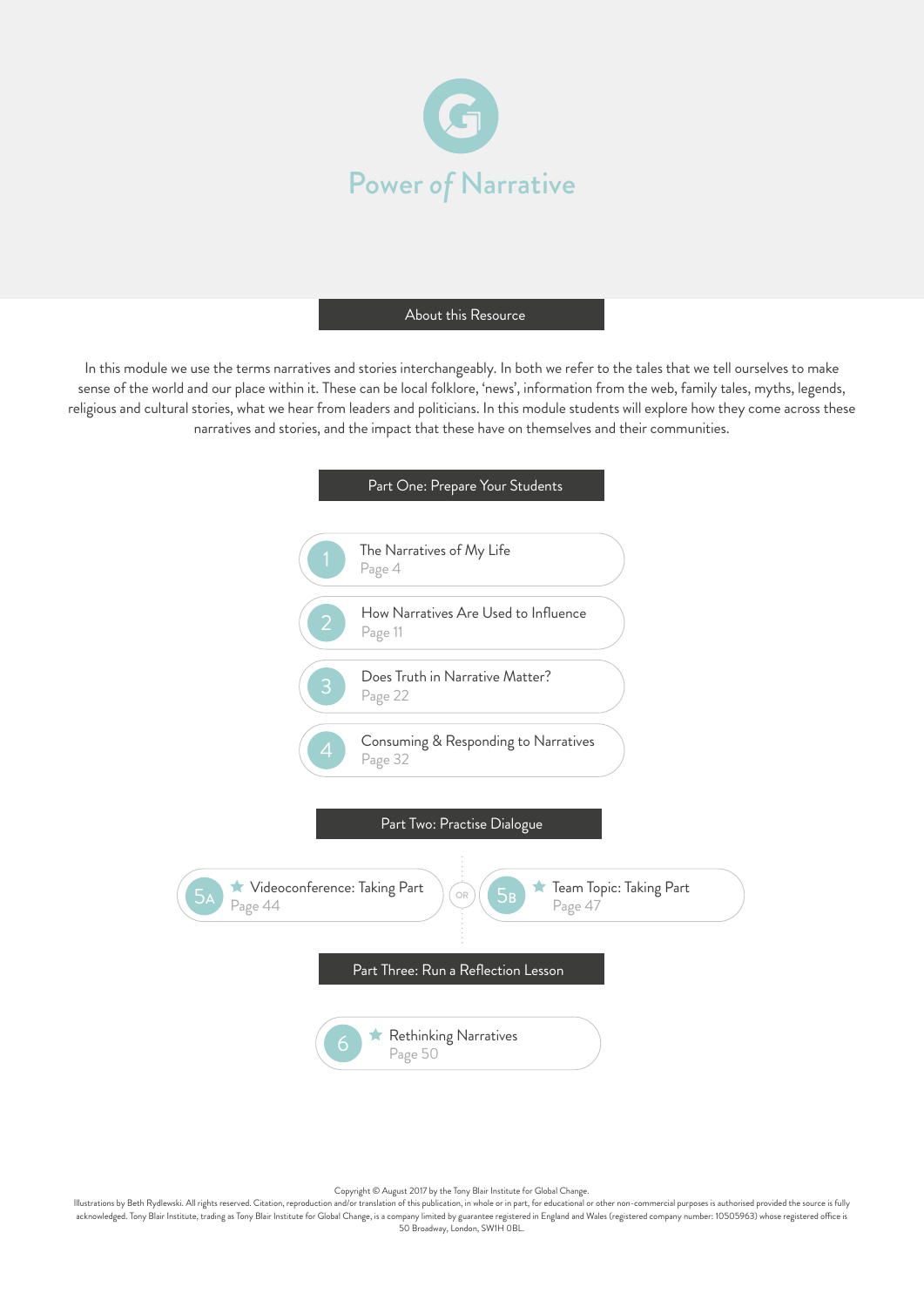## **INTRODUCTION**

# **POWER OF NARRATIVE**

he Tony Blair Institute for Global Change global schools programme, Generation Global, is active in a wide range of schools in countries across the world. The programme:

**<sup>1</sup>** Gives students the opportunity to interact directly with their peers from around the world to dialogue about the range of faiths beliefs, values and attitudes that they hold. This occurs safely through facilitated videoconferences and a moderated online community.

**<sup>2</sup>** Supports teachers by providing a rich range of high quality, engaging, and appropriate materials to help them prepare their students for dialogue.

**<sup>3</sup>** Talks about culture and identity, but always emphasises beliefs and values, because those two things can play a very positive role in our world, yet are almost always referred to in a negative way.

**<sup>4</sup>** Emphasises both similarity and difference – finding the ways in which we are similar to other people is often easy, but discovering the ways in which we are different gives us much more opportunity to learn.

**5** Supports the development of key skills for global citizenship, including respectful dialogue, information technology, cooperation, conflict mediation, reflection, global awareness and faith literacy.

**<sup>6</sup>** Is a set of flexible materials; designed to fit alongside, and enhance existing curriculum requirements.

This module has two broad overarching aims

**<sup>1</sup>** For students to understand how stories and narrative shape our lives, sense of identity and belonging, and values.

**2** For students to develop skills to be critical consumers and sharers of narratives, and to appreciate their roles in disseminating those and countering hateful narratives.

The module focuses on narratives that students experience both on and off line.

By the end of the module and through their dialogue activities with their peers your students should be able:

**<sup>1</sup>** To identify narratives that have influenced their own lives, and use dialogue skills to explore narratives that have influenced their personal values, and values of their communities.

**<sup>2</sup>** To critically assess a narrative or a story that they encounter. Equipped with these skills, students should be able to understand how the same narrative or story can be used in different ways to serve specific agendas.

**<sup>3</sup>** To show they can reflect on how and where they get their news; developing skills and tools to evaluate the reliability of sources of information (especially digital sources); and to be able to explain why being digitally literate is an important skill.

**<sup>4</sup>** To reflect on the different places and spaces where they hear narratives. They are able to analyse how much they can trust these sources. They can show they understand what an 'information bubble' is and evaluate the extent to which they are in an 'information bubble'. Students can explain what they think is an appropriate response to a hurtful narrative and give reasons why.

**<sup>5</sup>** To dialogue with their global peers, sharing and enquiring into one another's experiences of narratives that inspire, and narratives that damage.

**<sup>6</sup>** To reflect on their own narratives, those of others, and to think critically about the role of narratives in communicating perspectives, values, and beliefs.

As always, we encourage teachers to approach these materials creatively, and to use them to enhance existing curriculum materials. The basic materials here can be covered in about four to six hours, although a number of extension and enrichment materials are also provided. We encourage you to make appropriate decisions around which examples to use in your teaching (those that resonate most strongly with students). Feel free to pick alternative examples from your students' culture also. Please share these with the Generation Global team, so we can build up a global archive.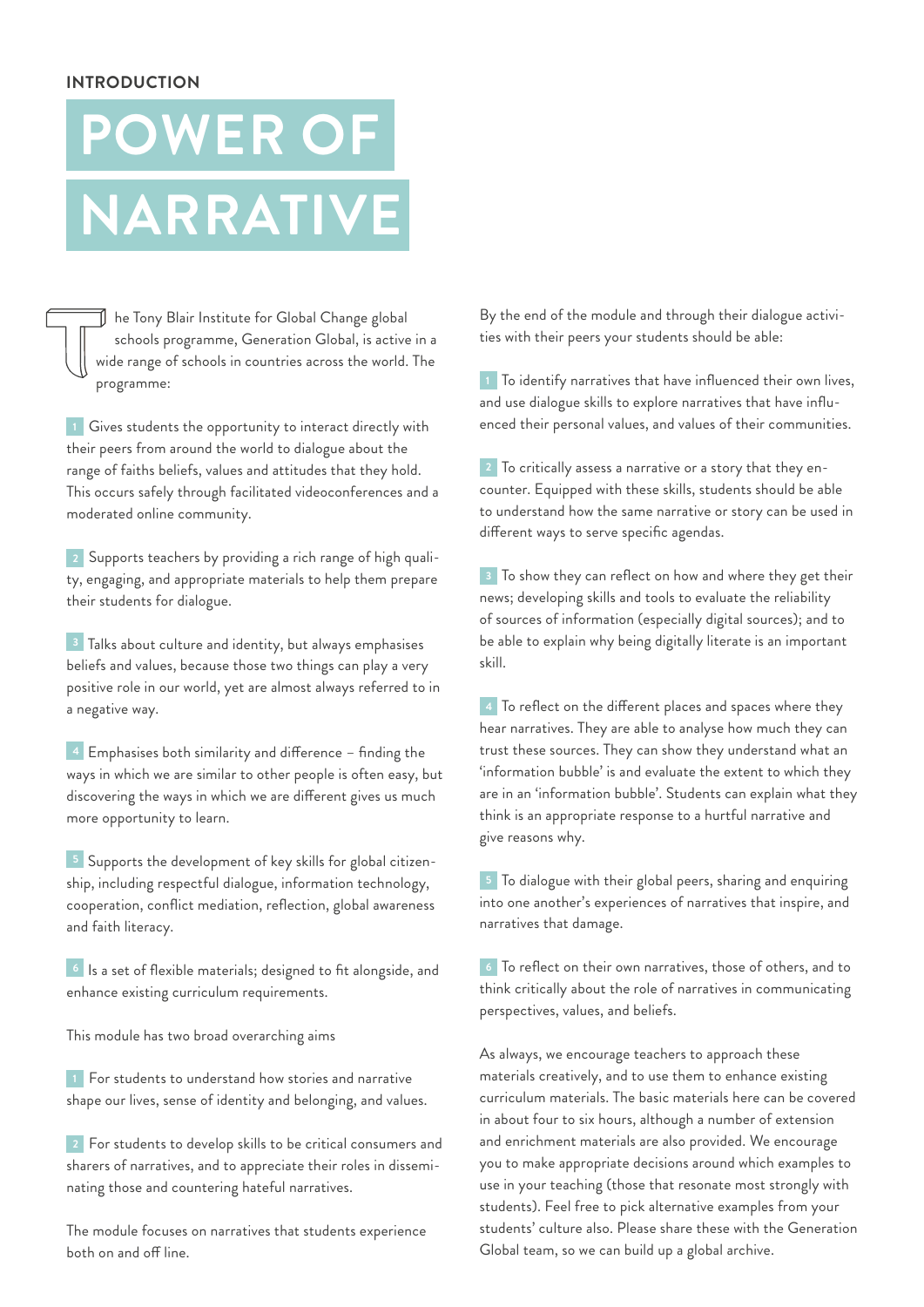## **LESSON ONE**

# **THE NARRATIVES OF MY LIFE**

## **PURPOSE**

The purpose of this lesson is to explore how narratives shape a sense of self and community. These resources will help students to investigate how stories and narratives can shape values.

## **ASSESSMENT CRITERIA**

Students will understand how to identify narratives that have influenced their own lives, and use dialogue skills to explore narratives that have influenced their personal values and the values of their communities.

## **CLASSROOM ACTIVITIES**

The worksheets that accompany the activities below can be found at the end of the lesson.

## **STARTER ACTIVITY**

## **MALALA**

## **PURPOSE**

Students are able to identify main narratives and those who influenced those narratives in a life of an individual, through practicing key dialogue skills such as active listening, critical thinking, and reflection.

## **RESOURCES**

Online Resource: Malala's Nobel Peace Prize Speech *[https://](https://www.youtube.com/watch?v=MOqIotJrFVM) [www.youtube.com/watch?v=MOqIotJrFVM](https://www.youtube.com/watch?v=MOqIotJrFVM)*

Worksheet 1.1a: *Malala's Key Narratives and influencers* Worksheet 1.1b: *Malala's Key Narratives (extension)*

*Note: Worksheet 1.1b* is better suited for older students (15+*)*

## $STEP1$

Students watch Malala's Nobel Peace Prize Speech. As the video is over 26 minutes and due to time restrictions we recommend that students focuson the first 12 minutes of the speech.

## **IN THIS LESSON**

## **1. ACTIVITIES MALALA**

**STORIES THAT HAVE SHAPED ME**

**REFLECTIVE WRITING**

## **2. WORKSHEETS**

**1.1a MALALA'S KEY NARRATIVES AND INFLUENCERS 1.2 NARRATIVE SOURCES**

**1.4 HUMAN OUTLINE**

## **STEP 2**

Using *Worksheet 1.1a: Malala's Key Narratives and influencers* or *Worksheet 1.1b: Malala's Key Narratives (extension)* students work in pairs or groups to identify key narratives. They should focus on what she says and how she articulates her narrative.

## **STEP 3**

Students work in pairs or groups to identify who or what influenced the narratives that they identified. Please, do remember it is possible to identify narratives but not be able to identify the influence(s).

## $($  STEP 4  $)$

Invite one or two students to present in front of the class and compare what narratives and influences they have identified. Students should use dialogue skills such as the *I perspective* when they present in front of their peers.

## **NARRATIVE TREE**

## **PURPOSE**

Students explore where they hear and see narratives and how these stories and narratives influence their own lives.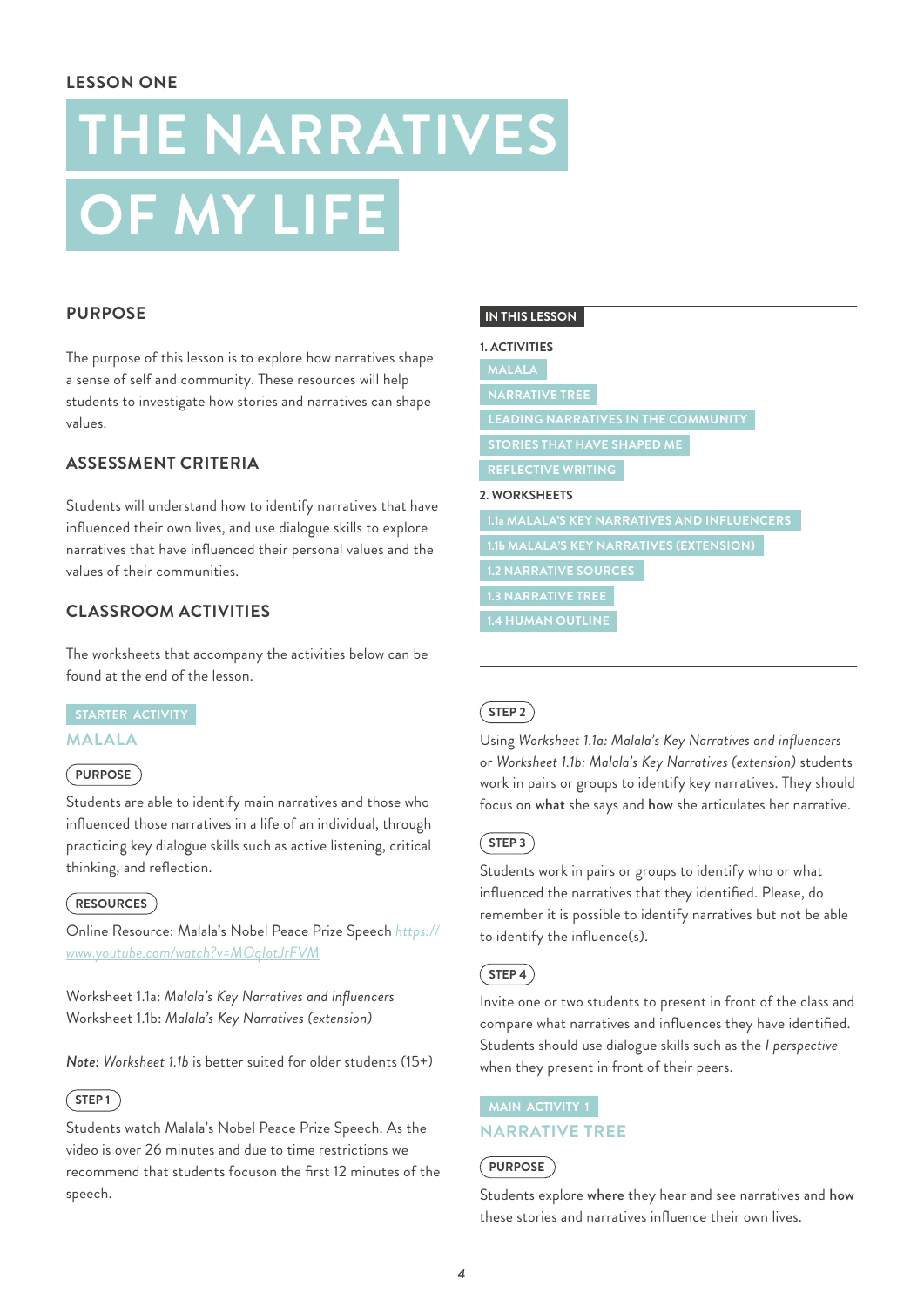## **RESOURCES**

Worksheet 1.2: *Narrative Sources* Worksheet 1.3: *Narrative Tree*

## $($  STEP 1  $)$

Give each student a copy of the *Worksheet 1.2 Narrative Sources* and ask them to look at the boxes and identify where they hear and see sources of narratives in their own lives. In the empty boxes, they may add their own sources.

## $(STEP 2)$

Students then cut out each of the boxes and stick them on their *Narrative Tree* (*Worksheet 1.3*). Whilst deciding on which narratives have influenced your students' lives, encourage them to also think about whether each narrative has a profound or superficial impact. Some narratives may be integral to how they live their lives, how their identities have been shaped, their choices, values, and beliefs. They may wish to reflect on where they position each narrative on their tree. For example, if a student feels a certain narrative has been embedded within their identity from a young age they may wish to place the narrative at the roots of the tree.

## $(STEP3)$

Ask students to reflect on their Narrative Tree. They should identify one key narrative that is important to them. Students should think about why it is important and what lessons, morals or values they take from the story / narrative.

## $(STEP 4)$

In groups of between three and five: students place their trees on the table so that others in the group can see them. Students take it in turns to comment on, and ask questions of one another's trees (so long as they are comfortable sharing these) and key narratives that are important and influential to them.

## **EXTENSION**

Ask students to revisit their narrative tree. Were there any stories or narratives that have diminished in their importance in their lives? Are they able to identify why?

You might want students to consider these additional questions:

- When did that narrative change?
- Why did that narrative change?
- Who or what was the source of that narrative?
- Did the source still remain important to you?

Students can reflect individually on these questions or you can have them explore together using techniques such as 'Listen to Me' from the *Essentials of Dialogue*, Lesson 1, p10 <https://generation.global/resources/essentials-dialogue>. *Note:* You will need to be logged into the site to access these resources.

## **LEADING NARRATIVES IN THE COMMUNITY**

## **PURPOSE**

To explore local stories and narratives and analyse how these have impacted on the community.

## $\sqrt{\text{STEP 1}}$

In small groups students think about whether there are any common stereotypes, legends, historical events, stories, or narratives that are significant to their communities (both positive and negative).

## **STEP 2**

Staying in their groups, students should explore any key messages or values that the community derives from these stories / narratives. They should also think about how people in their community feel about these narratives.

## $(STEP3)$

Students practice telling these stories to one another and explaining their significance. Note, this is good practice for dialogue in a later videoconference or team topic.

# **STORIES THAT HAVE SHAPED ME**

## **PURPOSE**

Reflect on the stories and narratives they have looked at in today's lesson and identify those that have affected how they think, feel, and act.

## **RESOURCES**

Worksheet 1.4: *Human Outline*

## **STEP 1**

Students refer back to their narrative trees and the stories that have shaped their communities and think of those which have had an impact on how they:

- *• Think* (encourage students to think about how they see the world, whether anything has taught them to be more critical, any story that influences them to value education, reading, science);
- *• Speak* (encourage students to think about thinking before speaking, choosing the right words, what they want to achieve with their speech);
- *• Feel* (encourage students to think about stories or narratives that have inspired them to be compassionate, to be loving, to be mindful, or even, conversely to hate, scorn or ridicule);
- *• Act* (encourage students to think about narratives that have taught them about how to treat others).

## $($  STEP 2  $)$

If time permits you can ask students to share and explain their human outlines with a partner.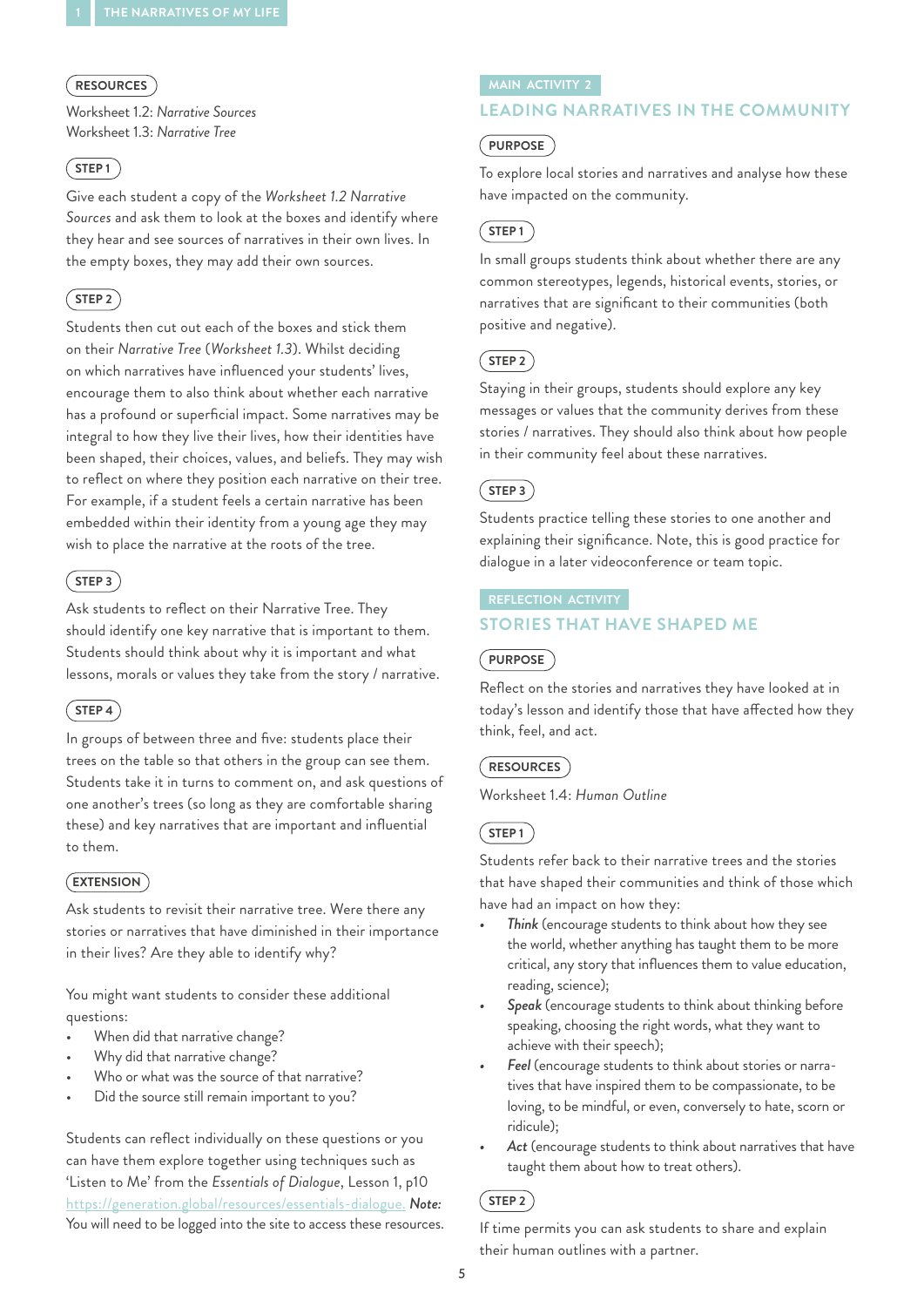## **WORKSHEET 1.1a MALALA'S KEY NARRATIVES AND INFLUENCERS**

Listening to Malala's speech what do you think is important to her?

Why do you think these issues are important to her? Can you illustrate with specific words from her speech?

Who and / or what influenced Malala?

What actions did she take as a result of those influences?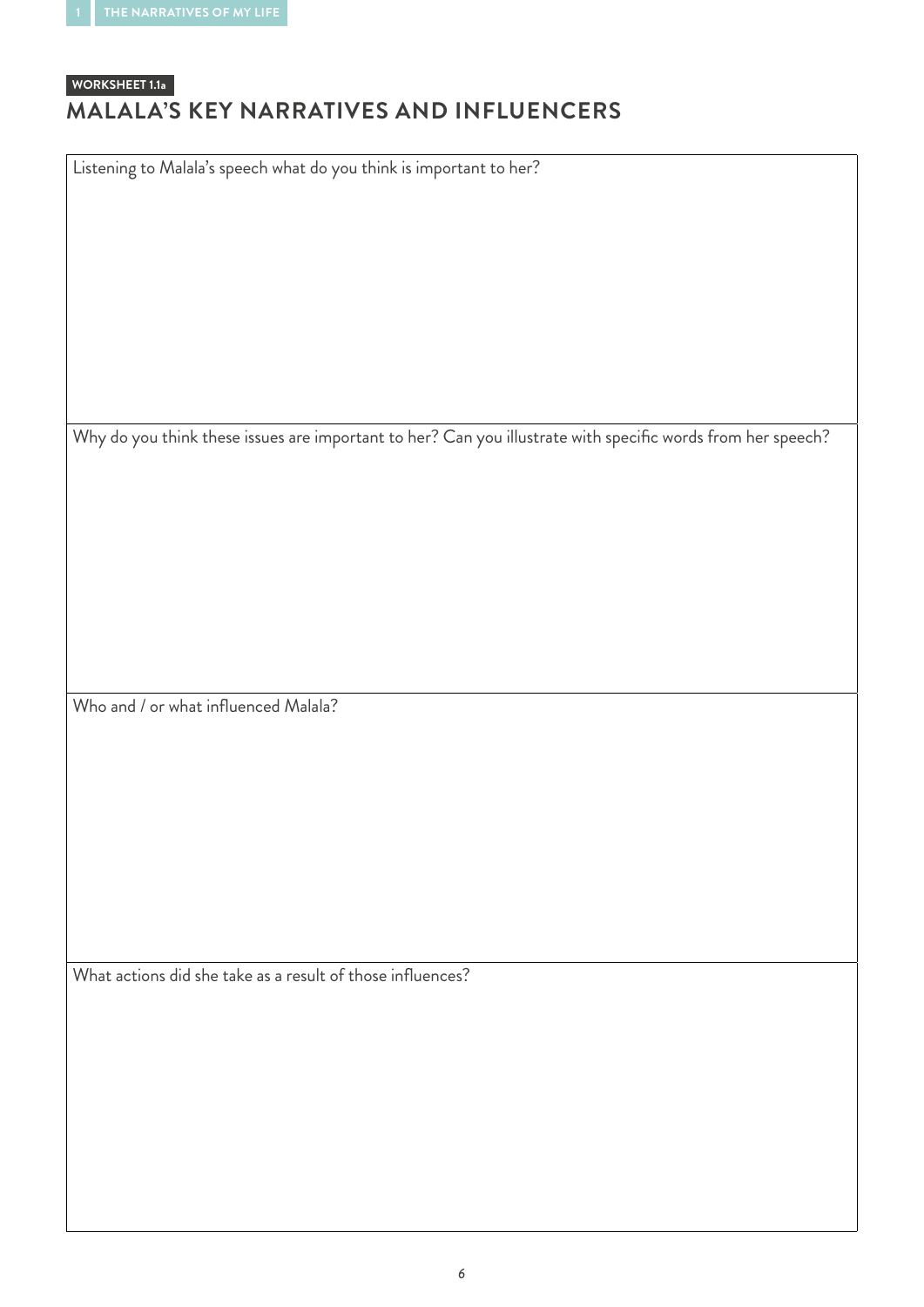## **WORKSHEET 1.1a 1.1bMALALA'S KEY NARRATIVES AND INFLUENCERS**

 $5+$ 

What are key narratives you can identify by watching Malala' speech?

How do you believe these narratives influenced her actions?

Based on her speech, please identify what or who influenced such narratives

Did you identify any narratives but could not point out the influences? Why?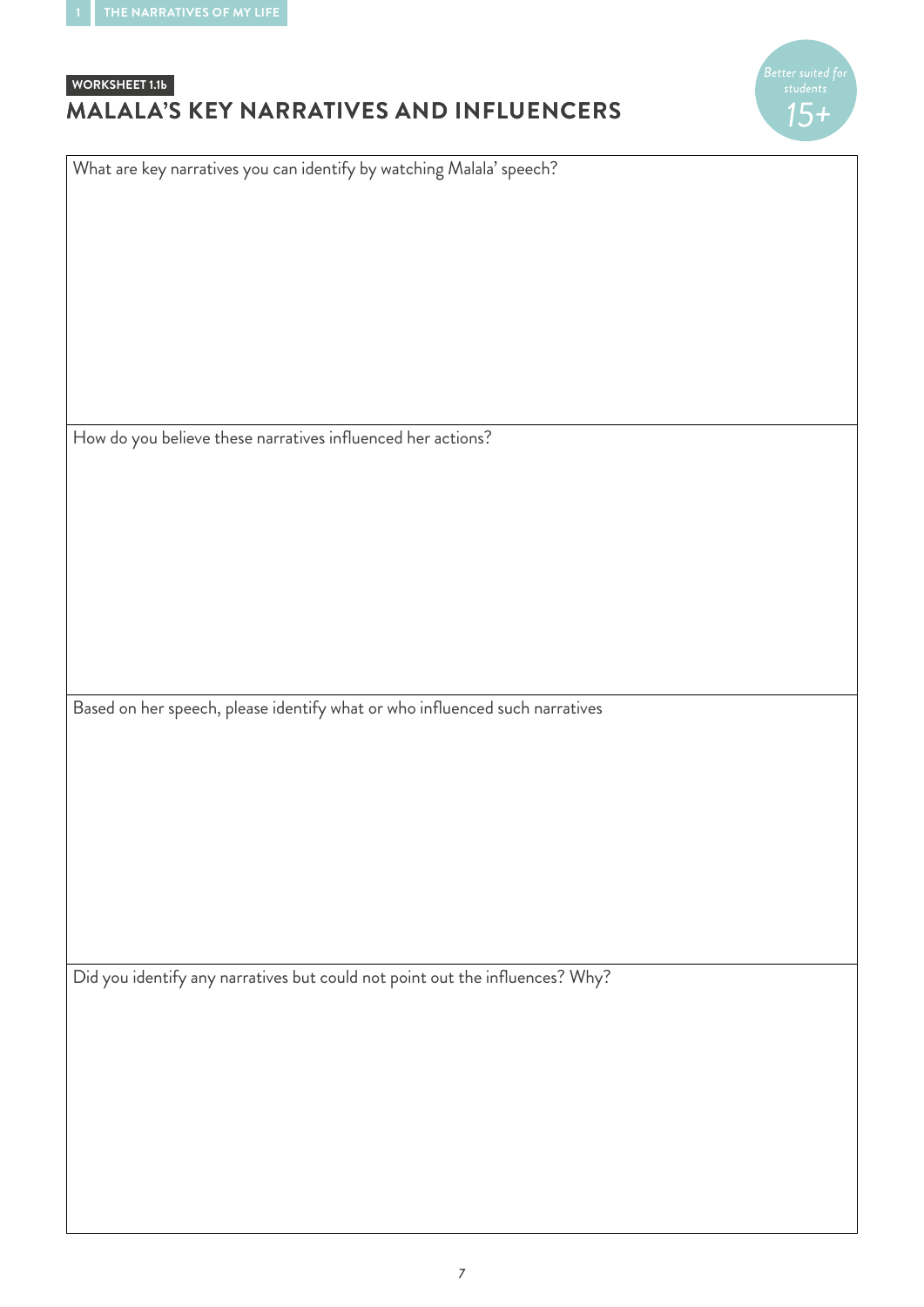## **WORKSHEET 1.2**

## **NARRATIVE SOURCES**

| <b>GRANDPARENTS</b>          | <b>PARENTS</b>      | <b>WIDER FAMILY</b> |
|------------------------------|---------------------|---------------------|
|                              |                     |                     |
| <b>FRIENDS</b>               | <b>SCHOOL</b>       | <b>RELIGION</b>     |
|                              |                     |                     |
| <b>BOOKS</b>                 | <b>SOCIAL MEDIA</b> | <b>TELEVISION</b>   |
|                              |                     |                     |
|                              |                     |                     |
|                              |                     |                     |
| $\mathbf{I}$<br>$\mathbf{I}$ | $\mathbf{I}$<br>L   |                     |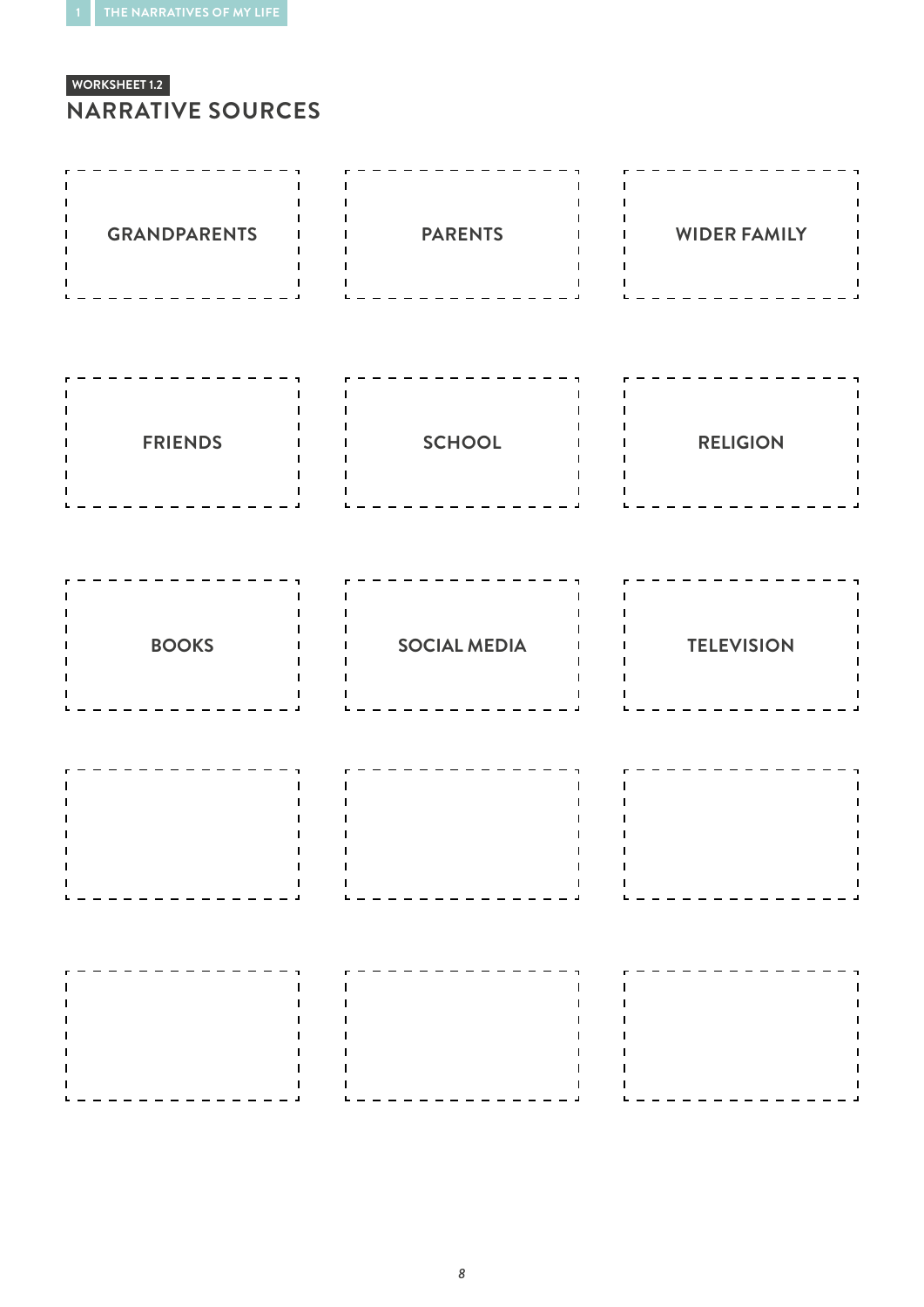## **WORKSHEET 1.3 NARRATIVE TREE**

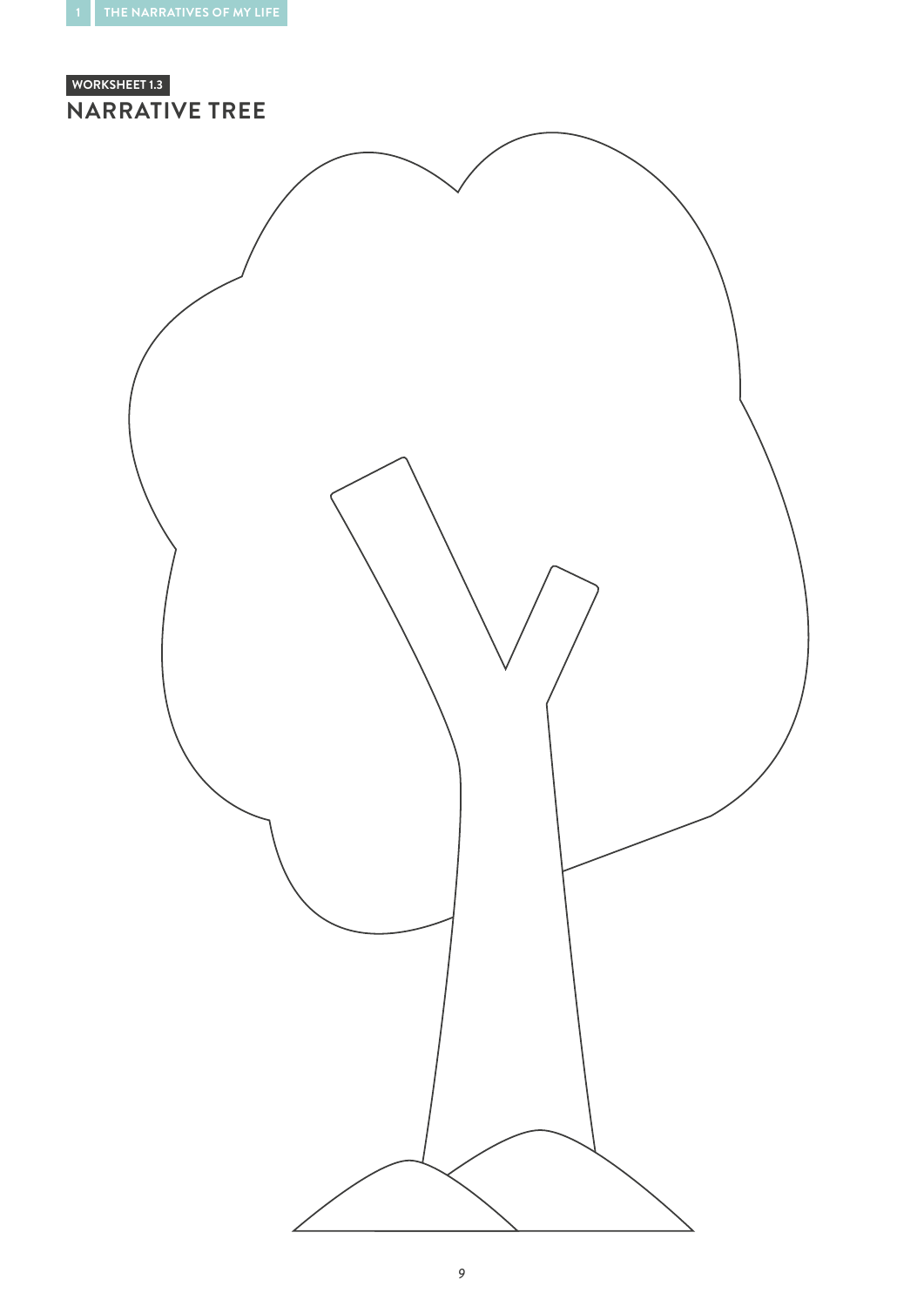## **WORKSHEET 1.4 HUMAN OUTLINE**

*Head* - a story or narrative that influences how I think *Mouth* - a story or narrative that influences how I speak *Heart* - a story or narrative that influences how I feel *Hands* - a story of narrative that influences how I act

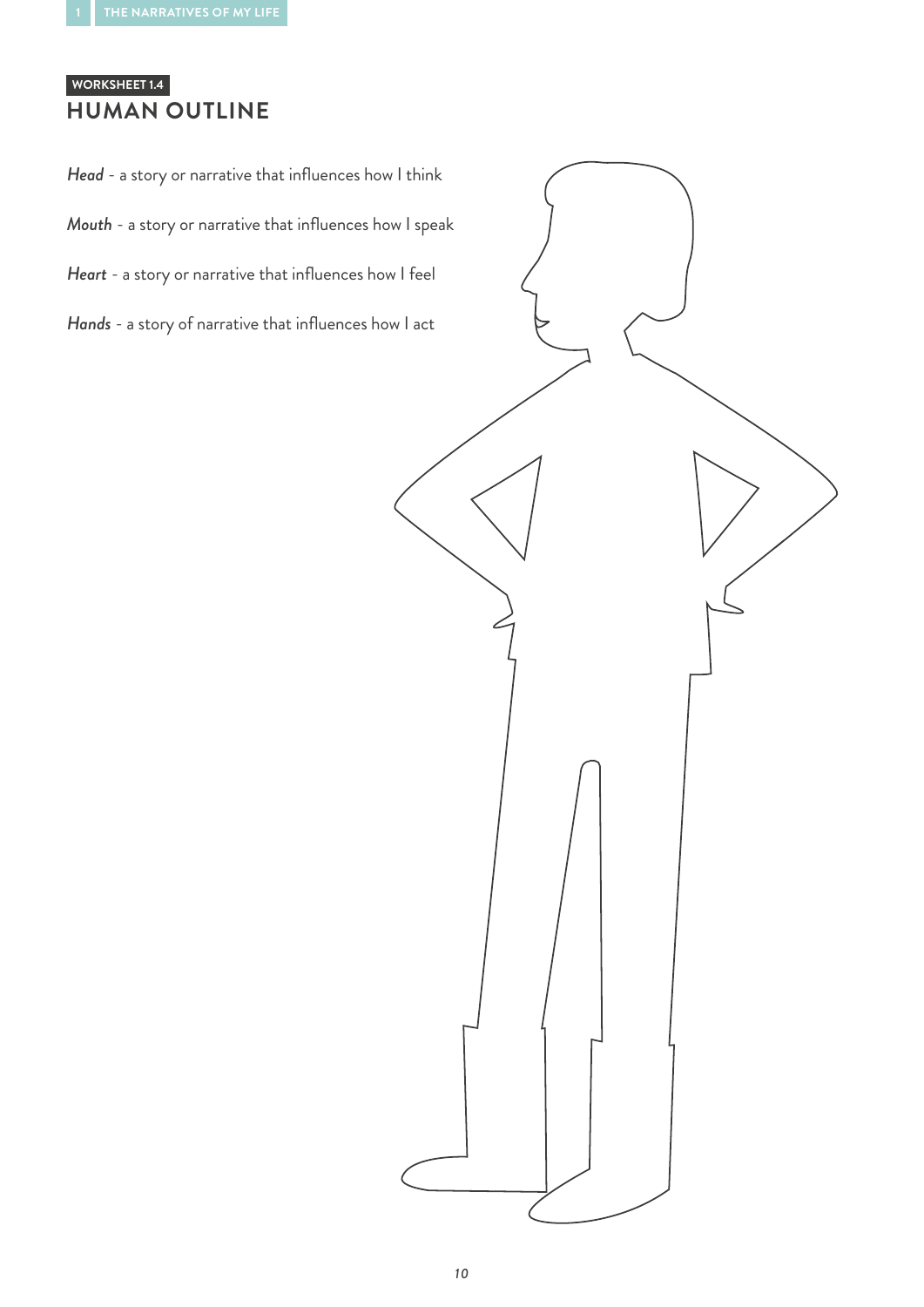## **LESSON TWO**

# **HOW NARRATIVES ARE USED TO INFLUENCE**

## **PURPOSE**

The purpose of this lesson is to help students understand that narratives can be used and manipulated for certain ends. They should develop skills to critically evaluate stories and narratives that are used as propaganda.

## **CLASSROOM ACTIVITIES**

The worksheets that accompany the activities below can be found at the end of the lesson.

# **MY PERSONAL NARRATIVE**

## **PURPOSE**

This activity is designed to encourage students to become familiar with first-person narratives, and how powerful these can be. Tell students to ask each other questions aimed at getting to the "truth" of their stories. Do they believe what the other students have written? How do they know that the information is true?

## **STEP 1**

Students have just ten minutes to write the 'story of their life'. Of course they may not finish it but encourage them to work through their later life as well as the earlier days.

*Tip*: Ask students as homework, prior to this lesson, to make a list of the top ten events in their life to date.

## $(STEP2)$

In pairs students share their personal stories with one another and then their partners ask them questions about their stories, especially, regarding the reliability of their narratives (e.g. how do they know the events of their early years are true? How reliable is their memory?). We recommend using '[Sharing our Ideas'](http://Sharing our Ideas’) from the *Essentials of Dialogue*, Lesson 1, p10 <https://generation.global/resources/essentials-dialogue>

*Note:* You will need to be logged into the site to access these resources)

## **IN THIS LESSON**

### **1. ACTIVITIES**

| <b>ONE STORY TOLD TWO WAYS</b>           |
|------------------------------------------|
| <b>ROBIN HOOD</b>                        |
| <b>MANIPULATING STORIES</b>              |
| <b>CINDERELLA</b>                        |
| THE POWER OF A SINGLE STORY              |
| 2. WORKSHEETS                            |
| 2.1 THE STORY OF THANKSGIVING v1         |
| 2.2 THE STORY OF THANKSGIVING v2         |
| <b>2.3 ROBIN HOOD</b>                    |
| <b>2.4 ROBIN HOOD QUESTIONS</b>          |
| <b>2.5 STORY OF EKLAVYA</b>              |
| 2.6 ANCIENT PREJUDICE, MODERN INEQUALITY |

**2.7 EKLAVYA POEM**

# **ONE STORY TOLD TWO WAYS**

## **PURPOSE**

To get students critically engaged in thinking about the story of Thanksgiving. Students should be able, at the end of this activity, to consider the different points of view on the same story.

## **RESOURCES**

Worksheets 2.1: *The Story of Thanksgiving v1* Worksheets 2.2: *The Story of Thanksgiving v2*

## $($  STEP 1  $)$

Divide the class into two sections. One section receives the Native American version of Thanksgiving (version 2) and one section reads the Pilgrim version of Thanksgiving (version 1). Don't tell them they have different versions!

## **STEP 2**

In small groups, students read the stories together to see if they can draw out the main points and meaning in their story.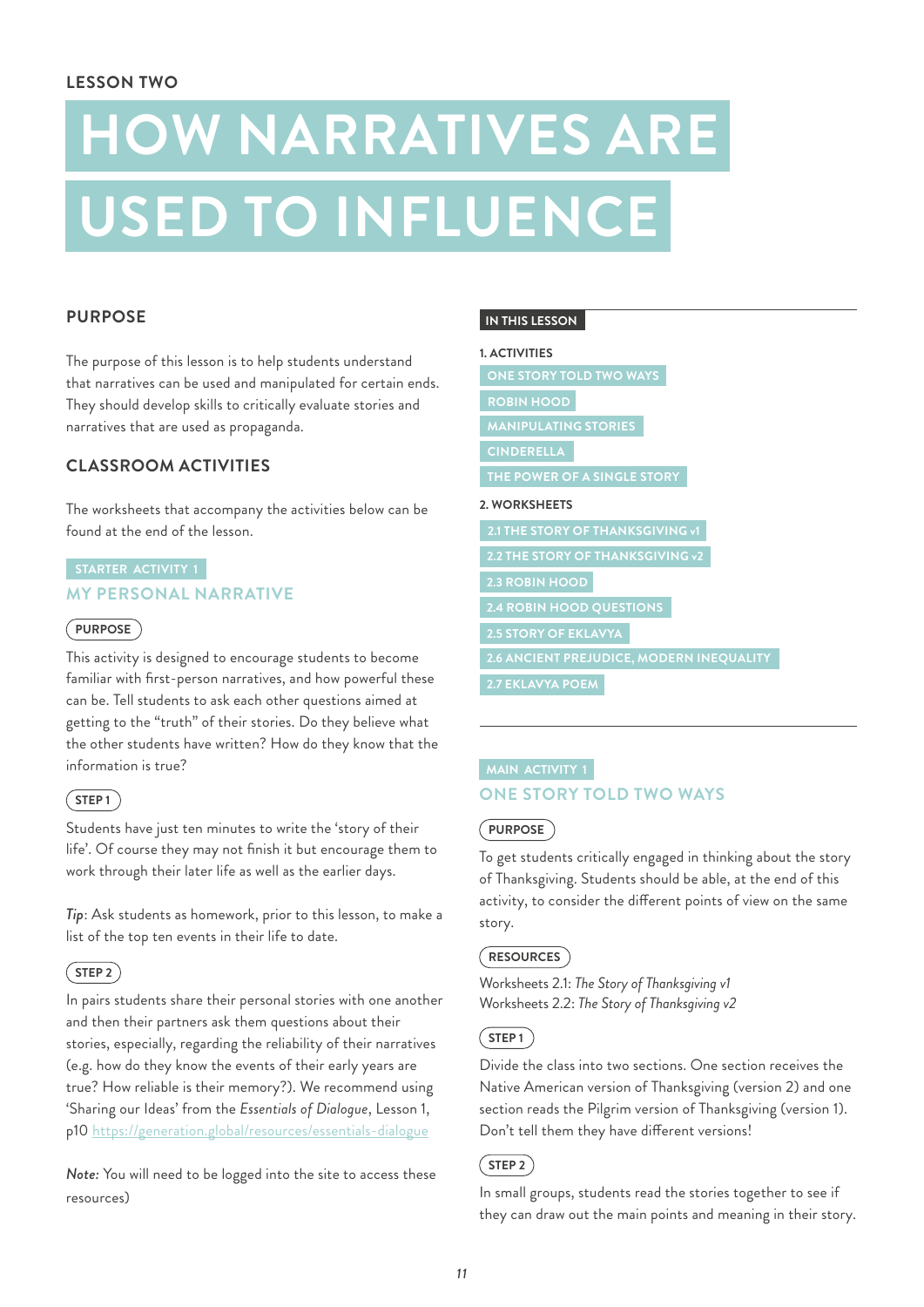## **STEP 3**

Ask the students the following questions:

- Were there any 'winners and 'losers' in the story of Thanksgiving?
- Why do you think this holiday is referred to as 'Thanksgiving'?

## **STEP 4**

Students swap their versions and familiarise themselves with their new versions.

## **STEP 5**

Ask students to discuss in groups the values and key messages they can take from each version.

## **ROBIN HOOD**

## **PURPOSE**

To get students engaged in thinking critically about the folk tale Robin Hood. Students should be able to compare and contrast the different versions of Robin Hood and understand the role of the narrator.

## **RESOURCES**

Worksheets 2.3: *Robin Hood* Worksheets 2.4: *Robin Hood Questions*

## **STEP 1**

Have students pair up – use the "Stand Up, Hand Up" technique from the *Essentials of Dialogue*.

## **STEP 2**

Distribute the Robin Hood story sheets to each pair.

## **STEP 3**

Give each pair a few minutes to read through both versions of the story.

## $(STEP 4)$

Have students discuss the questions on *Worksheet 2.4: Robin Hood Questions*.

## **EKLAVYA**

## **PURPOSE**

Building upon the students' understanding of how stories influence values, students investigate how a story can be used or manipulated in different ways for different purposes.

## **RESOURCES**

*Worksheets 2.5: Story of Eklavya*

## **STEP 1**

Read the story to the group.

## **STEP 2**

Ask students, in pairs, to try to identify some key messages from the story, especially around values and behaviours (see the prompts at the end of the *Worksheets 2.5: Story of Eklavya*).

## $(STEP3)$

On a screen, share these posts of the use of the story: *[http://www.wisdom.srisriravishankar.org/story-eklavya-devotion/](http://www.wisdom.srisriravishankar.org/story-eklavya-devotion/ http://www.huffingtonpost.com/sunita-viswanath/ekalavya-a-progressive-reading_b_7713368.html)*

*[http://www.huffingtonpost.com/sunita-viswanath/ekalavya-a-pro](http://www.wisdom.srisriravishankar.org/story-eklavya-devotion/ http://www.huffingtonpost.com/sunita-viswanath/ekalavya-a-progressive-reading_b_7713368.html)[gressive-reading\\_b\\_7713368.html](http://www.wisdom.srisriravishankar.org/story-eklavya-devotion/ http://www.huffingtonpost.com/sunita-viswanath/ekalavya-a-progressive-reading_b_7713368.html)*

## **EXTENSION**

Worksheet 2.6: *Ancient prejudice, modern inequality by Ananya Vajpeyi (Abridged Article)*

*Note: Worksheet 2.6* is better suited for older students (15+)

Worksheet 2.7: *Eklavya Poem*

## $($  STEP 4  $)$

In their pairs students compare how the story has been used as propaganda. As the students if they consider their articles or poems to be propaganda? What techniques in the propaganda do they find effective?

## **CINDERELLA**

## **PURPOSE**

To check students understanding of how a story can be manipulated for a purpose.

## **STEP 1**

In pairs students check that they each understand the main features of the Cinderella story.

## $($  STEP 2  $)$

Teacher asks some pairs to retell the story so that it is propaganda for instilling *the goal of marriage for a girl*.

Teacher asks some pairs to retell the story so that it is propaganda for instilling propaganda for *challenging hierarchy in society*.

Teacher asks some pairs to retell the story so that it is propaganda for instilling *the values of patience, fortitude and compassion*.

Teacher asks some pairs to retell the story so that it is propaganda for instilling *the virtues of femininity*.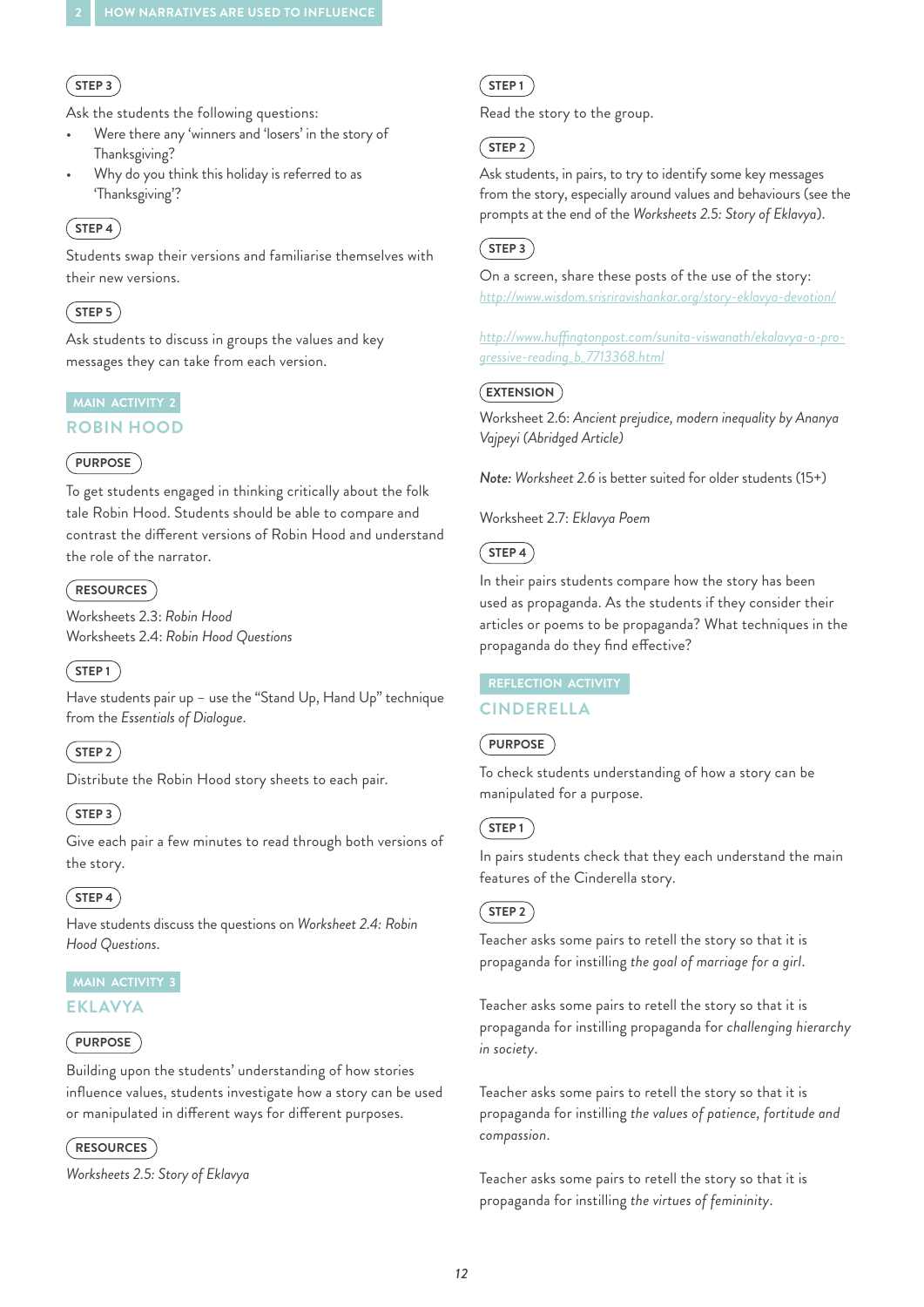Teacher asks some pairs to retell the story so that it is propaganda for instilling *belief in superior powers like the supernatural and magic.*

Please add others…

## $STEP3$

If time, some students can share their refocused versions of Cinderella with the class.

## **EXTENSION**

Strongly suggest that more able students view this TEDex clip by Chimamanda Ngozi Adichie on the power of a single story: *[https://www.ted.com/talks/chimamanda\\_adichie\\_the\\_](https://www.ted.com/talks/chimamanda_adichie_the_danger_of_a_single_story) [danger\\_of\\_a\\_single\\_story](https://www.ted.com/talks/chimamanda_adichie_the_danger_of_a_single_story).*

Our lives, our cultures, are composed of many overlapping stories. Novelist Chimamanda Adichie tells the story of how she found her authentic cultural voice - and warns that if we hear only a single story about another person or country, we risk a critical misunderstanding.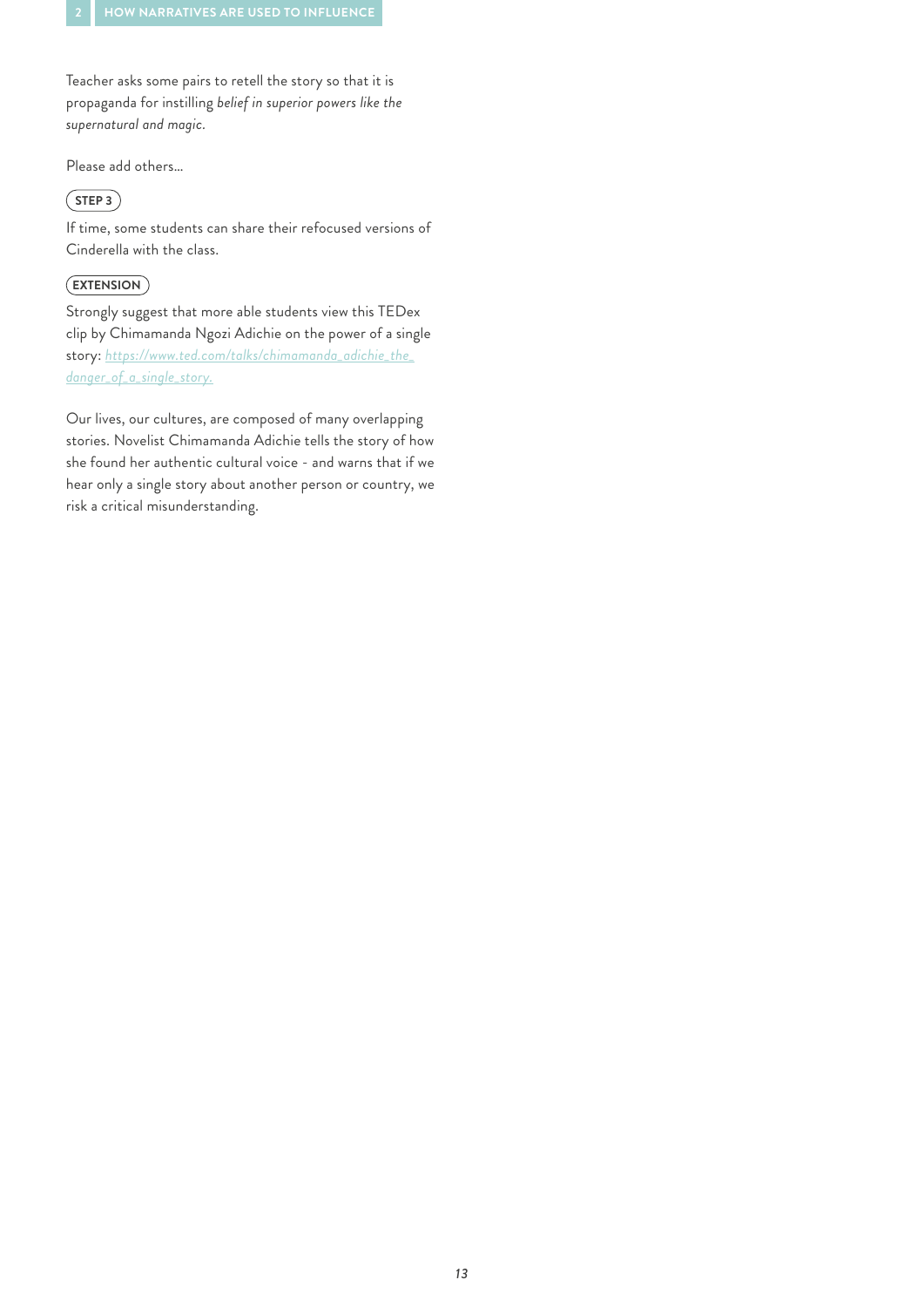## **WORKSHEET 2.1**

## **THE STORY OF THANKSGIVING v1**

Long ago, in the early 1600s, a group of people in England wanted to pray and worship God in their own way. The King controlled the Church of England, and everyone was ordered to go to the same type of church. Anyone who dared to disobey would be sent to jail.

The group of people who wanted to free the Church of England from the King's rule, making it "pure" were known as the Puritans. To escape the rule of the King and his church, around 100 men, women and children left their homeland, with their dream of religious freedom. They sailed on a ship, the Mayflower- on a pilgrimage to the New World.

These brave travellers - the Pilgrims - landed in Plymouth after their long six-week journey. It was December 11, 1620. The cold winter had set in. The land was strange to them, and nothing seemed familiar.

The winter was long, cold, and very hard for the Pilgrims. Luckily, Native Americans helped by supplying them with seeds and food, teaching them about their new home, and giving them the skills needed to survive in a strange, new land.

The first year in their new home was hard for the Pilgrims. Many died. With seeds and plants received from the Native Americans, the Pilgrims planted crops. The Autumn harvest was a bountiful one. To celebrate their good fortune, the Pilgrims had a feast of thanksgiving.

Many foods were cooked for the feast - wild turkey, duck, and venison were probably served, along with fish, pumpkins, squash, corn, sweet potatoes, and cranberries. Captain Miles Standish, the leader of the Pilgrims, invited all of the Native Americans who had helped them so much during their first year. Everyone had a good day of thanksgiving. The feast lasted for three days! This harvest feast of 1621 is often called the "First Thanksgiving." Over the years, the day we now celebrate as Thanksgiving became an important tradition in the United States—a day of giving thanks for all that we have. In 1941 President Franklin Roosevelt made Thanksgiving a national holiday.

## **VISIT THE STORY HERE:**



Other useful resources may be found at: *[http://www.today.](http://www.today.com/parents/teach-your-kids-about-turkey-day-thanksgiving-story-kids-t104609) [com/parents/teach-your-kids-about-turkey-day-thanksgiv](http://www.today.com/parents/teach-your-kids-about-turkey-day-thanksgiving-story-kids-t104609)[ing-story-kids-t104609](http://www.today.com/parents/teach-your-kids-about-turkey-day-thanksgiving-story-kids-t104609)*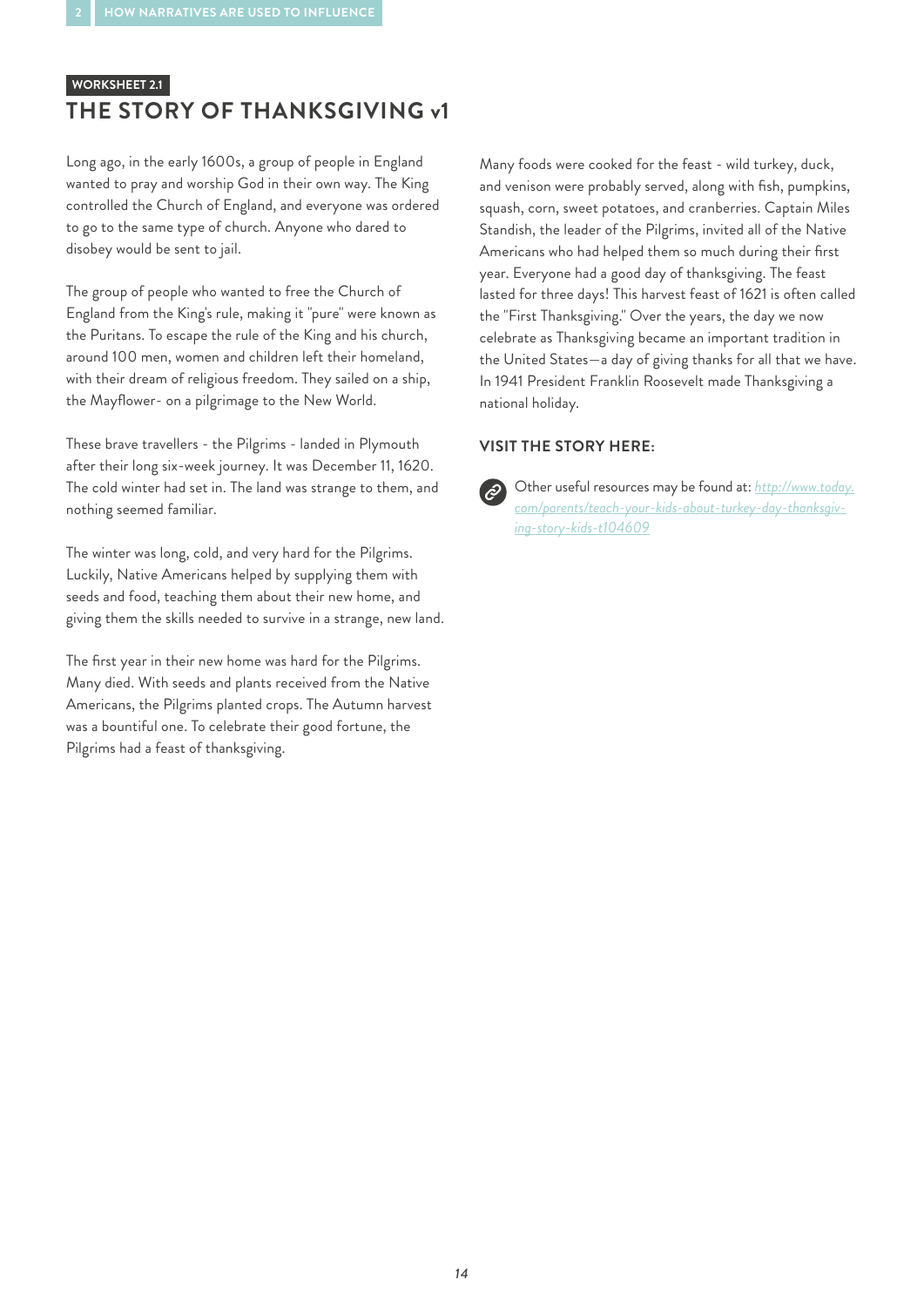## **WORKSHEET 2.2 THE STORY OF THANKSGIVING THANKSGIVING v2**

## *By Richard Greener*

The first Thanksgiving Day did occur in the year 1637, but it was nothing like our Thanksgiving today. On that day the Massachusetts Colony Governor, John Winthrop, proclaimed such a "Thanksgiving" to celebrate the safe return of a band of heavily armed hunters, all colonial volunteers. They had just returned from their journey to what is now Mystic, Connecticut where they massacred 700 Pequot Indians. Seven hundred Indians - men, women and children - all murdered.

This day is still remembered today, 373 years later. No, it's been long forgotten by white people, by European Christians. But it is still fresh in the mind of many Indians. A group calling themselves the United American Indians of New England meet each year at Plymouth Rock on Cole's Hill for what they say is a Day of Mourning. They gather at the feet of a statute of Chief Massasoit of the Wampanoag to remember the long gone Pequot. They do not call it Thanksgiving. There is no football game afterward.

How then did our modern, festive Thanksgiving come to be? It began with the greatest of misunderstandings, a true clash of cultural values and fundamental principles. What are we thankful for if not - being here, living on this land, surviving and prospering? But in our thankfulness might we have overlooked something?

The Pilgrims in Plymouth had a hard time for the first couple of years. While nature was no friend, their troubles were mostly their own doing. Poor planning was their downfall. These mostly city dwelling Europeans failed to include among them persons with the skills needed in settling the North American wilderness. Having reached the forests and fields of Massachusetts they turned out to be pathetic hunters and incompetent butchers. With game everywhere, they went hungry. First, they couldn't catch and kill it. Then they couldn't cut it up, prepare it, preserve it and create a storehouse for those days when fresh supplies would run low.

They developed a taste for something both religious and useful. They called it a Day of Fasting. Without food it seemed like a good idea. From necessity, that single Day became multiple Days. As food supplies dwindled the Days of Fasting came in bunches. Each of these episodes was eventually and thankfully followed by a meal. Appropriately enough, the Puritans credited God for this good fortune. They referred to the fact they were allowed to eat again as a "Thanksgiving." And they wrote it down. Thus, the first

mention of the word - "Thanksgiving." Let there be no mistake here. On that first Thanksgiving there was no turkey, no corn, no cranberries, no stuffing. And no dessert. Those fortunate Pilgrims were lucky to get a piece of fish and a potato. All things considered, it was a Thanksgiving feast. Did the Pilgrims share their Thanksgiving meal with the local Indians, the Wampanoag and Pequot? No. That never happened. That is, until its inclusion in the "Thanksgiving Story" in 1890.

Let the Wampanoag be a lesson to us especially in these troubled economic times. These particular Indians, with a bent for colorful jewellery, had their tribal name altered slightly by the Dutch, who then used it as a reference for all Indian payments. Hence, wampum. Contrary to what we've been shown in our Western movies, this word - wampum and its economic meaning never made it out of New England.

Unlike wampum, Thanksgiving Day has indeed spread across the continent. It would serve us well to remember that it wasn't until the victorious colonial militia returned from their slaughter of the Pequot that the New Americans began their now time-honored and cherished Thanksgiving.

## **VISIT THE STORY HERE:**



*[http://www.huffingtonpost.com/richard-greener/the-true](http://www.huffingtonpost.com/richard-greener/the-true-story-of-thanksg_b_788436.html)[story-of-thanksg\\_b\\_788436.html](http://www.huffingtonpost.com/richard-greener/the-true-story-of-thanksg_b_788436.html)*

*Note:* For teachers: this is not a Native American perspective per se, although the author draws on this perspective.

### **READ MORE:**

A range of Native American Perspectives may be found at: *https://nmai.si.edu/sites/1/files/pdf/education/thanksgiving\_poster.pdf*

*http://www.uaine.org/suppressed\_speech.htm*

*http://www.huffingtonpost.com/entry/native-americans-national-day-of-mourning\_us\_5650c46ee4b0258ed*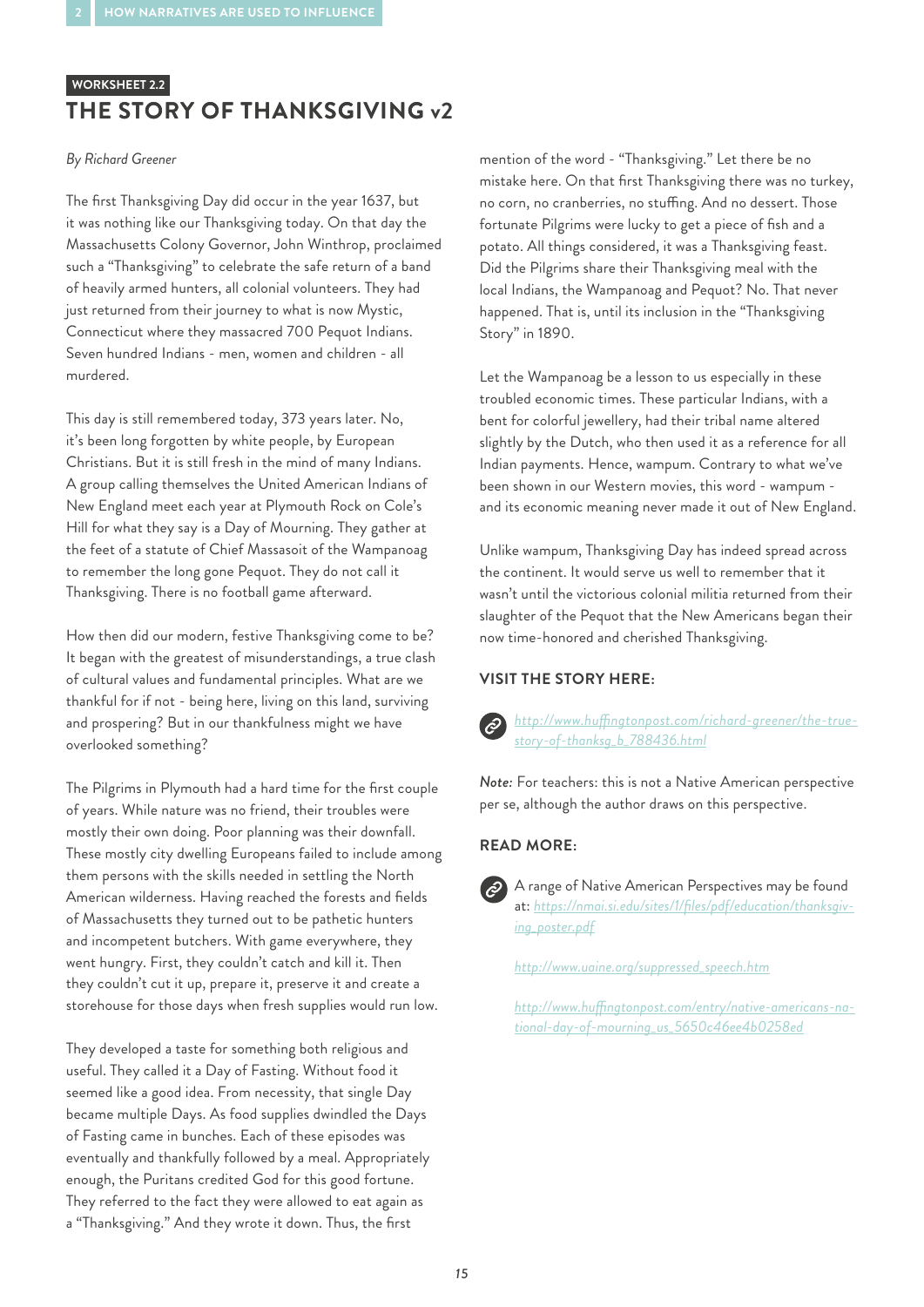## **WORKSHEET 2.3 ROBIN HOOD**

## **FREEDOM FIGHTER, AND CHAMPION OF THE POOR AND OPPRESSED**

John is ruling as King Regent over England, while his brother, Richard the Lion Heart is imprisoned by treachery on his way back from the Crusades. Both these brothers are Normans, descendants of the conquerors who seized control of England in the past. The Normans control all the political power, money and land in the country, and often own the indigenous Saxon people as serfs – who are basically slaves who work on the land. The Norman regime is corrupt and cruel, only really concerned with making themselves rich. John has imposed unreasonable taxes in order to raise the ransom money for his brother (although is suspected of using this as a way of enriching himself).

One day a young man, one Robin of Loxley, a descendent of Saxon Nobility, unwilling to pay a bribe, gets in a fight with one of John's tax collectors, and although he does not have a sword (for these could only be carried by Normans), manages to kill him using the peasant's weapon of a long bow (with which Robin, like most men in England, is highly skilled). Knowing that the law will punish him, he turns outlaw, and flees to Sherwood, forest a vast Royal Hunting Reserve. Here he lives by poaching the king's deer (itself a capital offence), and by recruiting and training a group of other Saxon outlaws to fight against the Norman oppression. Robin, now wearing his traditional uniform of Green, and the 'Hood' that gives him his *nom de guerre*, becomes a thorn in the side of the Norman oppressors. He robs the tax collectors in a series of daring raids, leaving many of them dead, and gives away his loot to the poorest Saxon families. His men feed the hungry, care for the needy, and even attack castles to set unjustly imprisoned Saxons free. They punish Norman Lords for their brutality, and avenge many of the injustices that have been perpetrated on the Saxons.

On the eventual return of King Richard from his imprisonment, Robin negotiates a peace with the just King – the lands that were taken from his family after the invasion are restored to him; a hugely symbolic action of Saxon integration into the political system.

## **THIEF, MURDERER, AND TERRORIST**

John is ruling as King Regent over England, while his brother, Richard the Lion Heart is imprisoned by treachery on his way back from the Crusades. Both these brothers are Normans, descendants of the conquerors who seized control of England in the distant past – nearly 200 years ago. Since that time the Normans have been enlightened governors of England, and Norman Lords are often loved and respected by their people. They have brought peace to a divided land. Of course, some people still use the invasion as an excuse to push their own quest for power and riches.

This Robin 'of Loxley' was a violent thug who put about rumours that he was descended from nobility. He killed a King's messenger in an unprovoked fight over taxes – yes, taxes are heavy, but we all pay them, and we all want to free our King Richard from the traitors that have imprisoned him. He fled into the forest, where he compounded his crimes by poaching the Kings' deer. He gathered a band of criminals and outlaws around him, and they lived by stealing, first of all from the forest villages, and then, as their bravery grew, from the tax collectors and the Normans. Thousands of silver pieces were stolen from the tax convoys by this Robin and his men – who always made sure that they gave some away to buy the connivance of the villages and townspeople. (How many thousands went straight into Robin's pocket eh?)

Robin and his men then set themselves up as freedom fighters – and attacked the Norman authorities whenever they could – killing and maiming the officers of the law, humiliating others. They murdered men just for being Norman, or speaking in a French accent. They even attacked the castles of the Lords; looting them of their valuables as well.

They grew so powerful that, when King Richard returned, he had to negotiate with them. This Robin ended up as a Lord himself – although of course, when he had a big house, and was part of the system, he talked a different way, and was quite happy to benefit from the labour of Saxon serfs. What a hypocrite!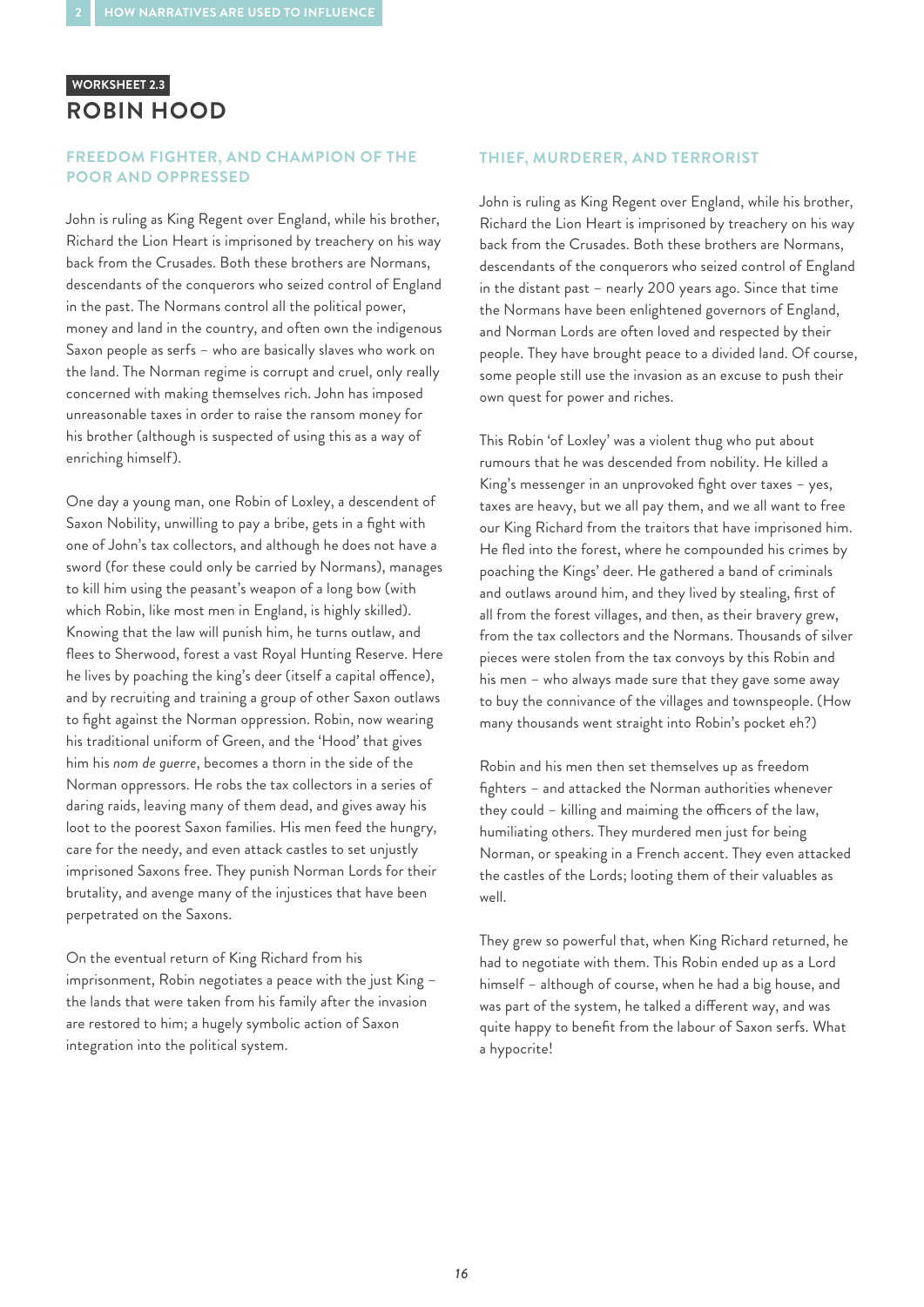## **WORKSHEET 2.4 ROBIN HOOD QUESTIONS**

Who do you think is the likely narrator for each of the versions? Why?

What is the moral lesson or the "takeaway" from each version of the story?

How can this story be used to suit different purposes?

Who has the power in each version of the story?

What are some of the stereotypes that can be created by these stories?

Which version are you more inclined to believe and why?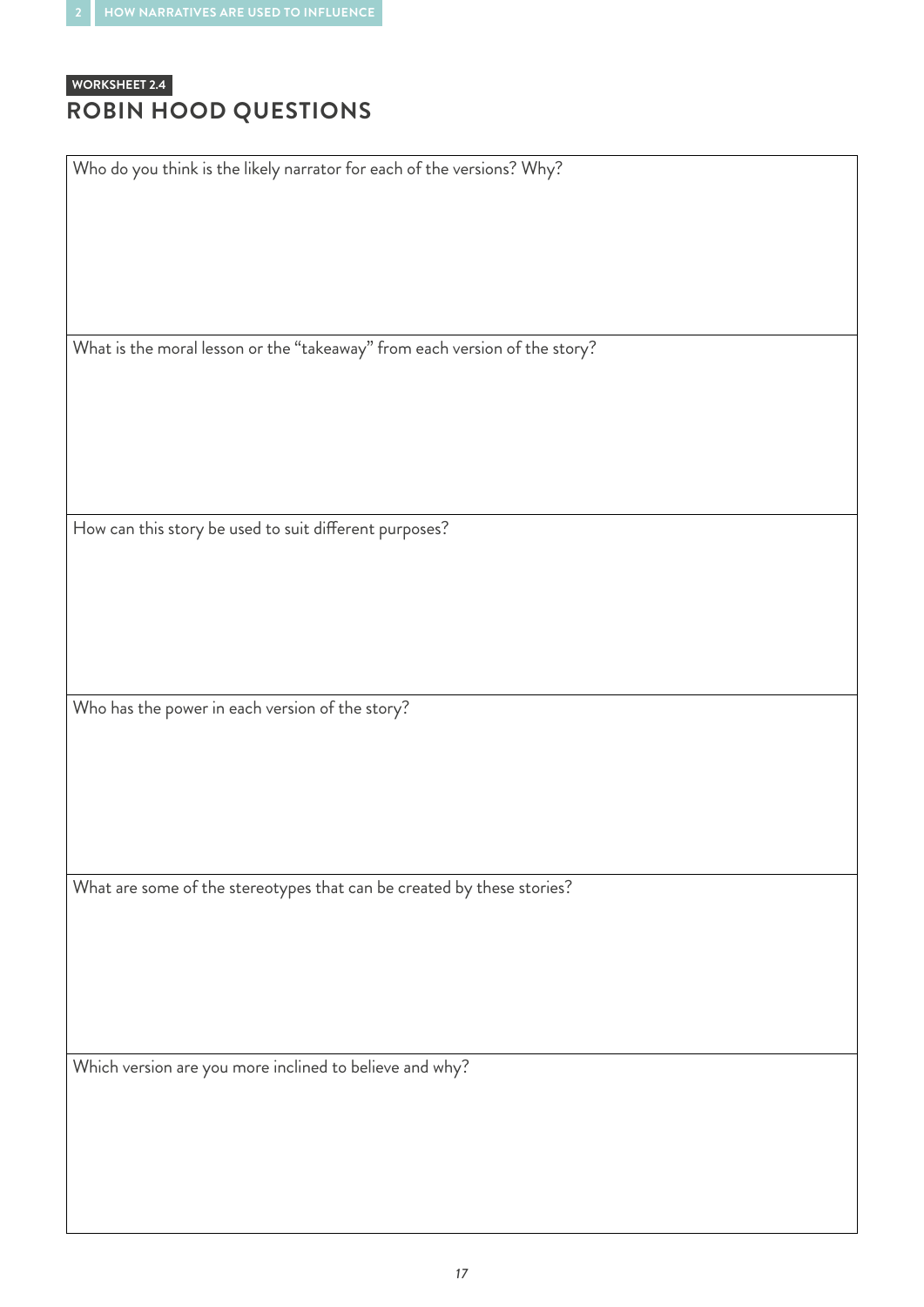## **WORKSHEET 2.5 THE STORY OF EKLAVYA**

Near the Ashram of Dronacharya, where Arjuna and his brothers used to take lessons in various martial arts, there lived a small, bright boy. He was born as a shudra - a caste low in the social hierarchy. His name was Eklavya. He had the great desire to learn the art of archery from Dronacharya. But his mother had told him that as a shudra, Drona would not accept Eklavya as his chela disciple. It was futile to dream of such a privilege.

But Eklavya would not be put off, his determination knew no bounds. Near his house, under a tree, Eklavya installed a clay image of Dronacharya that he worshipped as his Guru. Daily, morning and evening, Eklavya put flowers and natural perfumes in front of this idol and began to teach himself the art of archery. The talented young Eklavya quickly excelled at archery, and he attributed his success to the 'teaching' of Dronacharya.

One day, Dronacharya and Arjuna were passing near Eklavya's house. It was a pleasant and peaceful afternoon, and people were resting. But the tranquility and silence was broken by the constant barking of a dog. Eklavya did not like the dog barking, and shot an arrow which pinned the dog's mounth shut - an incredibly difficult shot. Dronacharya and Arjuna<sup>1</sup> were surprised to see the dog with his mouth closed with an arrow.

Arjuna then asked Dronacharya who could have done this delicate job. Even Dronacharya was amazed and knew the archer must be exceptionally skilled. They decided to trace this skillful fellow and reached the spot where Eklavya was practicing wonders with his bow and arrow in front of the clay image of Dronacharya. It took no time for Dronacharya to understand the situation. He realised that Eklavya was superior to his own, high-castle, student Arjuna. Dronacharya loved Arjuna very much and had declared him to be the best archer on the earth. Dronacharya thought this over for a while, and decided that he needed to remove Eklavya as a competitor to Arjuna.

Dronacharya went to Eklavya and said, "O young man, who has taught you such wonderful skills in archery! Who is your Guru?"

Seeing his Guru in front of him, the boy Eklavya was more than overjoyed and said, "Why, O Guru, this skill is all by your grace! I worship you as my Guru. Look you are there in that image!"

Dronacharya was pleased with the dedication of Eklavya, and said, "I bless you my son. But as is customary, won't you give me my fees?"

[It is customary in India to give to the Guru whatever he demands as his fees for the knowledge the Guru has given to the disciple.]

Eklavya was overwhelmed to see that Dronacharya had accepted him as his disciple! He said, "O Honourable Teacher, whatever you ask, this humble disciple of yours will try his utmost to offer you. I am blessed." Dronacharya said "O Eklavya, I am pleased with your respect for me. I want the thumb of your right hand as my fees."

The trees and atmosphere around them stood still in that moment. Even Arjuna was stunned on hearing the unusual and almost cruel demand. To ask for the thumb of an archer was equivalent to almost killing him! Without that thumb, Eklavya would never again be able to draw his bow. How could Dronacharya demand such a heavy price from one disciple to protect the honour of the other!

But Eklavya had no such remorse. Unruffled and with due humility, cheerfully and without protest, he cut off his right thumb and placed it at the feet of Dronacharya. The gods in heaven silently praised the greatness of Eklavya's sacrifice.

## **VISIT THE STORY HERE:**

Taken from: *[http://www.cbseguess.com/education/india\\_](http://www.cbseguess.com/education/india_facts/story_of_eklavya.php) [facts/story\\_of\\_eklavya.php](http://www.cbseguess.com/education/india_facts/story_of_eklavya.php)* with a few details changed for purposes of clarity

How might this story be used to reinforce values and behaviours such as:

- Social order / Caste
- Sacrifice for beliefs
- Ambition
- Respect for superiors

<sup>1</sup> Arjuna was a Prince and a member of the royal family in the ancient Hindu epic *Mahabharata*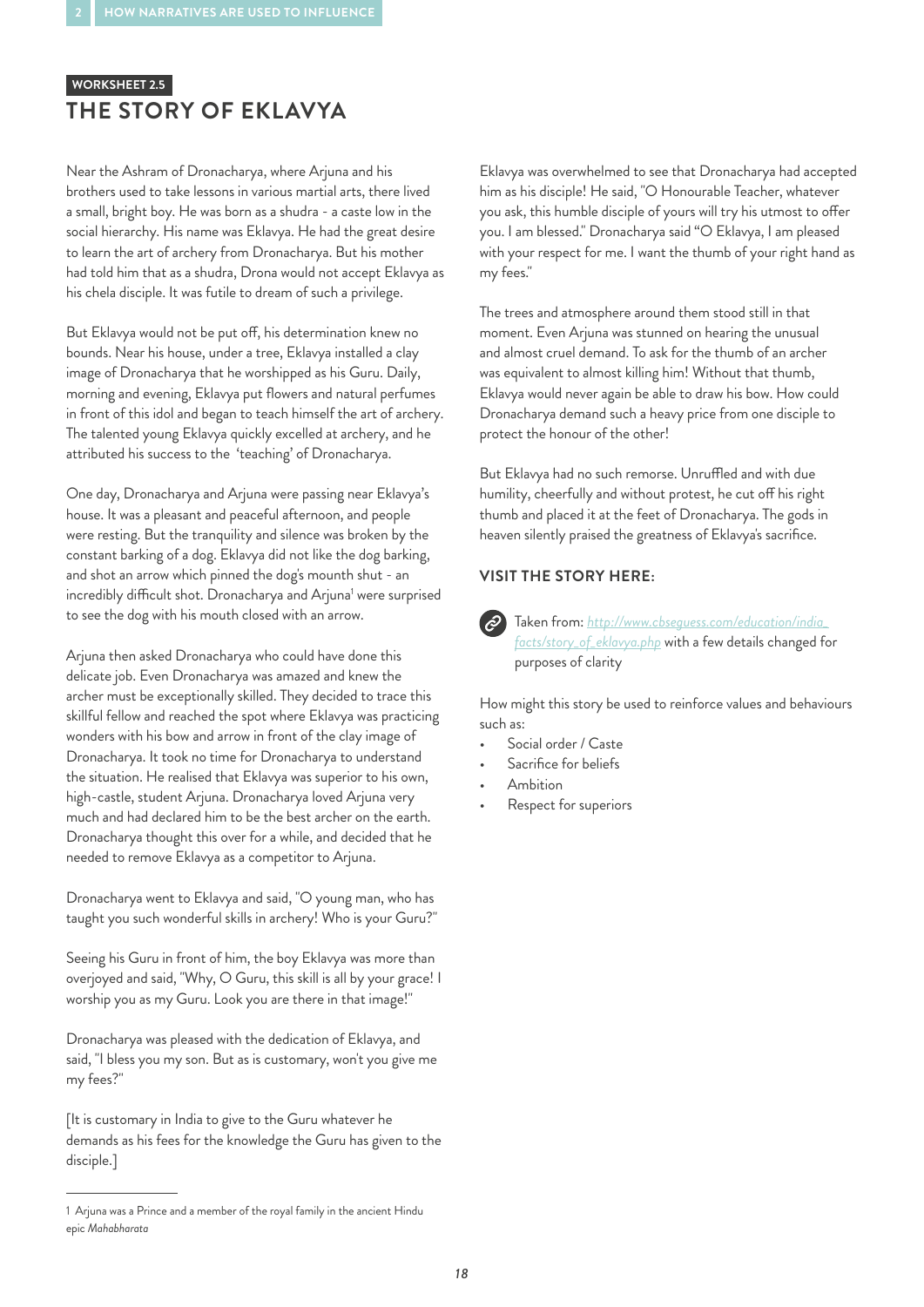## **WORKSHEET 2.6 ANCIENT PREJUDICE, MODERN INEQUALITY (ABRIDGED ARTICLE), (PART 1/2)**



## *By Ananya Vajpeyi*

On Sunday, January 17 2016, Rohith Vemula (25), a doctoral student at the University of Hyderabad, [reportedly committed](http://www.thehindu.com/news/cities/Hyderabad/research-scholar-hangs-self-after-expulsion-from-university-of-hyderabad/article8116855.ece)  [suicide by hanging himself from the ceiling fan1](http://www.thehindu.com/news/cities/Hyderabad/research-scholar-hangs-self-after-expulsion-from-university-of-hyderabad/article8116855.ece) in a friend's hostel room. His death has brought to a head a long-simmering conflict between progressive student groups, and the Akhil Bharatiya Vidyarthi Parishad (ABVP), the students' wing of the Rashtriya Swayamsevak Sangh (RSS), present on campuses across the country and increasingly belligerent in the prevailing climate of Hindu right-wing dominance.

Along with four other Dalit students, Rohith had been evicted from his hostel accommodation about a month ago, his monthly research stipend suspended, allegedly for subversive activities. The university administration as well as the State and Central governments all appear to have been strong-armed by the reactionary ABVP into expelling these five individuals on dubious charges, characterising the victimised students as "casteist", "extremist" and "anti-national".

Instead of egalitarianism, the Hindu Right believes in an archaic arithmetic of *adhikaar* and *bahishkaar*, entitlement and exclusion, based on caste, religion and gender. If the Indian Republic is built on a plinth of equal citizenship, the Hindu Rashtra would be founded on ritual hierarchy and patriarchy as laid out for centuries in the caste system. Onto this unequal social order of considerable vintage would be layered a deadly neo-Fascist majoritarian politics that arises out of the Hindutva imagination of the modern nation.

This is why, when the Ambedkar<sup>2</sup> Students Association supported the screening of Nakul Singh Sawhney's film *Muzaffarnagar Baaqi Hai* on the University of Hyderabad campus, the ABVP attacked the Dalit activist-students, driving them out of their classrooms and hostels, eventually to the point where Rohith took the irreversible decision to end his life. Photographs he posted on his Facebook page in 2014 of his parents' home in the small town of Guntur — a prized red refrigerator in which all the neighbours kept their water bottles, a gas burner, a fan he wryly described as "solar powered" suggest the great distance from poverty and hardship travelled by this young man to become a doctoral student at one of the most prestigious universities in India. His journey ended violently and abruptly.

1 [http://www.thehindu.com/news/cities/Hyderabad/Research-schol](http://www.thehindu.com/news/cities/Hyderabad/Research-scholar-hangs-self-after-expulsion-from-Central-University/article14006915.ece)[ar-hangs-self-after-expulsion-from-Central-University/article14006915.ece](http://www.thehindu.com/news/cities/Hyderabad/Research-scholar-hangs-self-after-expulsion-from-Central-University/article14006915.ece)

But the ostracising of the [Sudra and Dalit student from the](http://www.thehindu.com/opinion/lead/missing-from-the-indian-newsroom/article3294285.ece)  [institutions of education and employment](http://www.thehindu.com/opinion/lead/missing-from-the-indian-newsroom/article3294285.ece)3, knowledge and power, is a very old theme in Indian thought on social structure and moral order. The figure of the outcaste student appears in some of our oldest texts that reflect on the relationship between self, society and sovereignty.

In the Mahabharata, Eklavya, a talented archer prince of the forest tribe of the Nishadas, goes to Dronacharya, the master who teaches young men of the Pandava and Kaurava clans how to wield their weapons. Drona will not admit Eklavya on account of the tribal status that makes him an outsider to the caste system. Eklavya goes away, makes an image of Drona, secretly watches him give lessons to Arjuna and the other royals, and teaches himself archery, treating the mud-and-clay Drona as a stand-in for the recalcitrant guru.

When Eklavya turns out to be a better bowman than the Kshatriya prince Arjuna, Drona asks for his right thumb as tuition fee. Eklavya agrees, but not without understanding that he is being discriminated against yet again. Eklavya's initial disobedience (which makes him a secret apprentice) as well as his later compliance (which costs him his thumb) shame both Drona and his favourite pupil, the supposed beneficiary of this blatant act of prejudice, Arjuna. The story of the Nishada prince shows Drona up as a caste bigot whose classroom reeks of nepotism, even if he knows how to teach his students well, at least the high-born ones he favours.

Eklavya's dismembered digit, a bloody and visceral embodiment of caste consciousness, has haunted the Hindu schoolyard from time immemorial. It can be read as quite literally a thumb in Drona's eye, a jab at our conscience that is as painful for us to experience as it must have been for Eklavya to lose the very source of his hard-earned skill. He is denied access at every stage: he cannot become Drona's pupil, but neither is he allowed to become a great archer through his own efforts.

Eklavya did not die but Rohith did. This sad fact could lead to various conclusions. It is a reflection of the unexpected cruelty and the adamantine ideologies undergirding the modern state and its institutions of higher learning. Drona and Eklavya could to some extent negotiate the terms of their relationship. Rohith ostensibly had the might of the Indian Constitution behind him — his fundamental rights as a citizen, reservations policy for students of his socioeconomic background, and the empowering discourses of the Ambedkarite student group which gave him a certain political

<sup>2</sup> Dr. Ambedkhar was a huge figure in Indian Independence - responsible for writing much of the constitution. As a Dalit himself, he struggled throughout his life for equal rights for all Indians, and a rejection of Caste Discrimination. Find out more about him at: [https://en.wikipedia.org/wiki/B.\\_R.\\_Ambedkar](https://en.wikipedia.org/wiki/B._R._Ambedkar)

<sup>3</sup> [http://www.thehindu.com/opinion/lead/missing-from-the-indian-newsroom/](http://www.thehindu.com/opinion/lead/missing-from-the-indian-newsroom/article3294285.ece) [article3294285.ece](http://www.thehindu.com/opinion/lead/missing-from-the-indian-newsroom/article3294285.ece)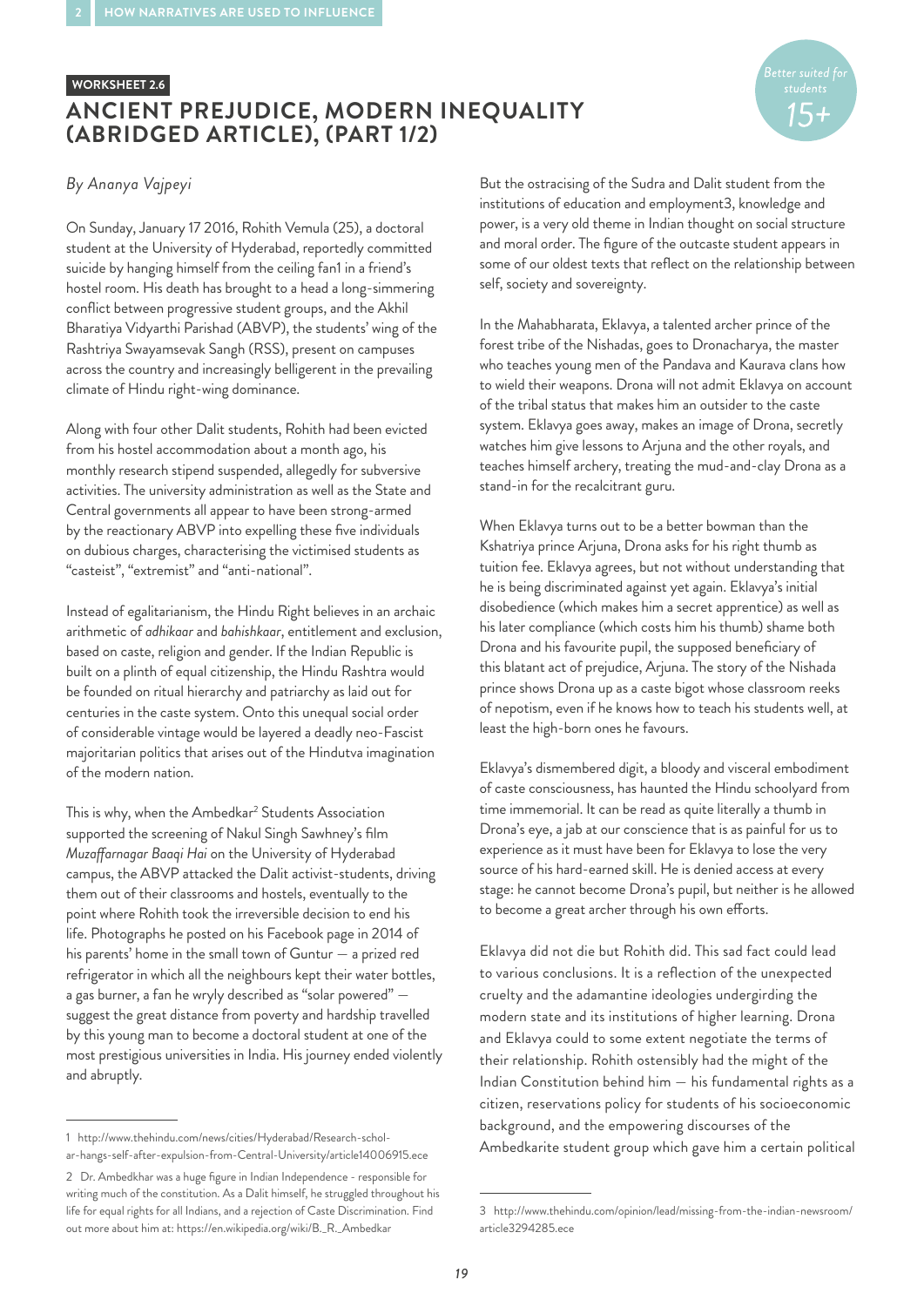## **WORKSHEET 2.6 ANCIENT PREJUDICE, MODERN INEQUALITY (ABRIDGED ARTICLE) (PART 2/2)**

awareness and the radical energy to fight for the equality he fully expected and deserved, but never got. And yet, when he was rusticated and ousted from his hostel, when he and his companions felt pushed to stage a "sleep-in" outside the university gates; when his stipend was withheld and he had to borrow money, and when he finally felt like he had hit a wall and had no options, Rohith was far worse off than his metaphorical brother in the ancient literature.

His heartbreaking suicide note states the piercing truth, the skewer that caste ideology drives into every heart filled with hope: "My birth is my fatal accident." Yes, this is the human condition: our birth, all birth, is an accident. We do not choose our father or mother, our group or community. But only in India, only in caste society, and only for Dalits does this accident of coming into an unequal life become the fatality of either living with relentless inequality and enduring its cruelties, or dying a terrible, unfair, premature and unredeemed death.

## **VISIT THE ARTICLE HERE:**



*[http://www.thehindu.com/opinion/lead/Ancient-prejudice](http://www.thehindu.com/opinion/lead/Ancient-prejudice-modern-inequality/article14007054.ece)[modern-inequality/article14007054.ece](http://www.thehindu.com/opinion/lead/Ancient-prejudice-modern-inequality/article14007054.ece)*

## **FURTHER READING:**



*[http://www.huffingtonpost.com/sunita-viswanath/ekalavya-a](http://www.huffingtonpost.com/sunita-viswanath/ekalavya-a-progressive-reading_b_7713368.html)[progressive-reading\\_b\\_7713368.html](http://www.huffingtonpost.com/sunita-viswanath/ekalavya-a-progressive-reading_b_7713368.html)*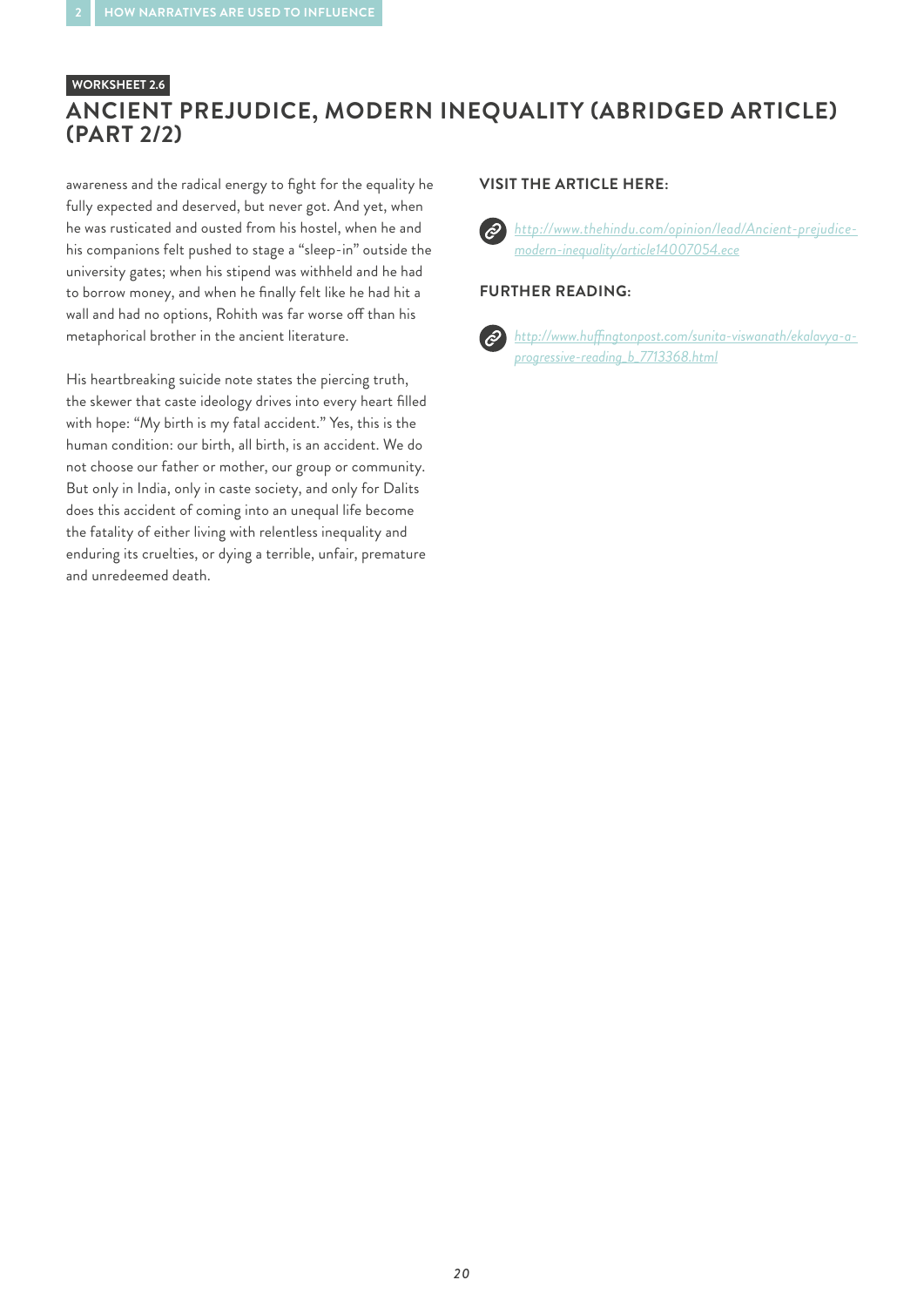## **WORKSHEET 2.7 EKLAVYA POEM**

Shashikant Hingonekar. Trans Gail Omvedt 1

If you had kept your thumb History would have happened somewhat differently. But…you gave your thumb and history also became theirs. Eklavya, since that day they have not even given you a glance. Forgive me, Eklavya, I won't be fooled now by their sweet words. My thumb will never be broken.

<sup>1</sup> Shashikant Hingonekar (Trans. Gail Omvedt and Bharat Patankar), "Eklavya", Asmitadarsh, no. 12 (1989): p8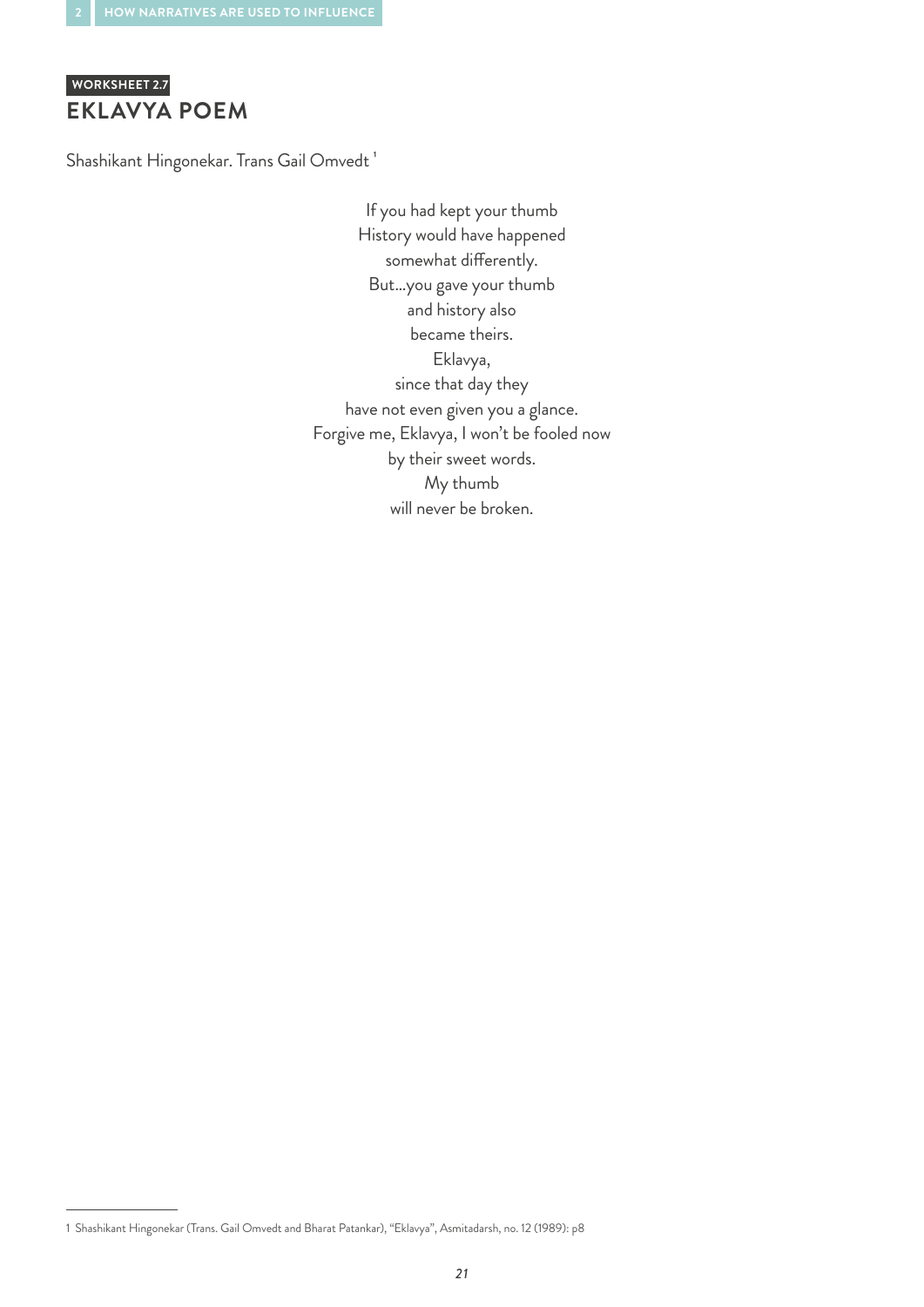## **LESSON THREE**

# **DOES TRUTH IN NARRATIVE MATTER?**

## **PURPOSE**

The purpose of this lesson is to explore the nature of truth and to evaluate news sources for accuracy and authenticity.

## **ASSESSMENT CRITERIA**

Students will show they can reflect on how and where they get their news; developing skills and tools to evaluate the reliability of sources of information (especially digital sources); they are able to explain why being digitally literate is an important skill.

# **HOW DO YOU CHOOSE YOUR NEWS?**

## **PURPOSE**

Students reflect on how they learn about what is happening in the world around them, and how they make sense of this. Students begin to think about what they are looking for in these sources of information.

## **RESOURCES**

Worksheet 3.1: *What Do I Want From News Sources?*

## $STEP1$

Ask students to name events or issues that are happening or important in their local communities, nationally and globally. They should think of at least one for each of the categories.

## $(STEP2)$

Students write down how they learn about developments regarding their events / issues. So you might end up with, for example:

## *Issue:* Pollution in my city

*Sources:* Local news on TV, Snapchat, my family, discussions in class

*Issue:* Global politics *Sources:* FaceBook, my grandparents talking to me, tabloid newspaper

## **IN THIS LESSON**

### **1. ACTIVITIES**

| <b>HOW VALUABLE IS TRUTH?</b><br>IS IT 'NEWS'?<br><b>CREDIBILITY CHECKLIST</b><br><b>TELL ME WHY!</b><br>2. WORKSHEETS<br>3.1 WHAT DO I WANT FROM NEWS SOURCES?<br>3.2a IS IT 'NEWS' TERMINOLOGY ACTIVITY<br>3.2b IS IT 'NEWS' - TERMINOLOGY ACTIVITY (SIMPLER)<br>3.2c IS IT 'NEWS' - ACTIVITY ANSWER SHEET FOR TEACHERS<br>3.3 FAKE NEWS, CONSPIRACY THEORY, HOAX, OR NEWS?<br><b>3.4 CREDIBILITY CHECKLIST TOOL</b> | HOW DO YOU CHOOSE YOUR NEWS? |
|------------------------------------------------------------------------------------------------------------------------------------------------------------------------------------------------------------------------------------------------------------------------------------------------------------------------------------------------------------------------------------------------------------------------|------------------------------|
|                                                                                                                                                                                                                                                                                                                                                                                                                        |                              |
|                                                                                                                                                                                                                                                                                                                                                                                                                        |                              |
|                                                                                                                                                                                                                                                                                                                                                                                                                        |                              |
|                                                                                                                                                                                                                                                                                                                                                                                                                        |                              |
|                                                                                                                                                                                                                                                                                                                                                                                                                        |                              |
|                                                                                                                                                                                                                                                                                                                                                                                                                        |                              |
|                                                                                                                                                                                                                                                                                                                                                                                                                        |                              |
|                                                                                                                                                                                                                                                                                                                                                                                                                        |                              |
|                                                                                                                                                                                                                                                                                                                                                                                                                        |                              |
|                                                                                                                                                                                                                                                                                                                                                                                                                        |                              |
|                                                                                                                                                                                                                                                                                                                                                                                                                        |                              |

*Issue:* Terrorism *Sources:* Twitter, TV news outlet, my friends

## **STEP 3**

Students explore what they expect of these sources of information. Use the *Worksheet 3.1: What Do I Want From News Sources*? Some of the terms might need explaining. If you don't have time for the full ranking activity then ask students to choose their top three or five from the selection. If they feel any categories are missing they can add their own.

## $(STEP 4)$

Students share their conclusions with a partner using the technique 'Sharing Our Ideas' from the *Essential of Dialogue*, Lesson 1 p10 *[https://generation.global/resources/essentials](https://generation.global/resources/essentials-dialogue)[dialogue](https://generation.global/resources/essentials-dialogue)*

## **STEP 5**

Ask the class where 'truth' came in their activity and discussions.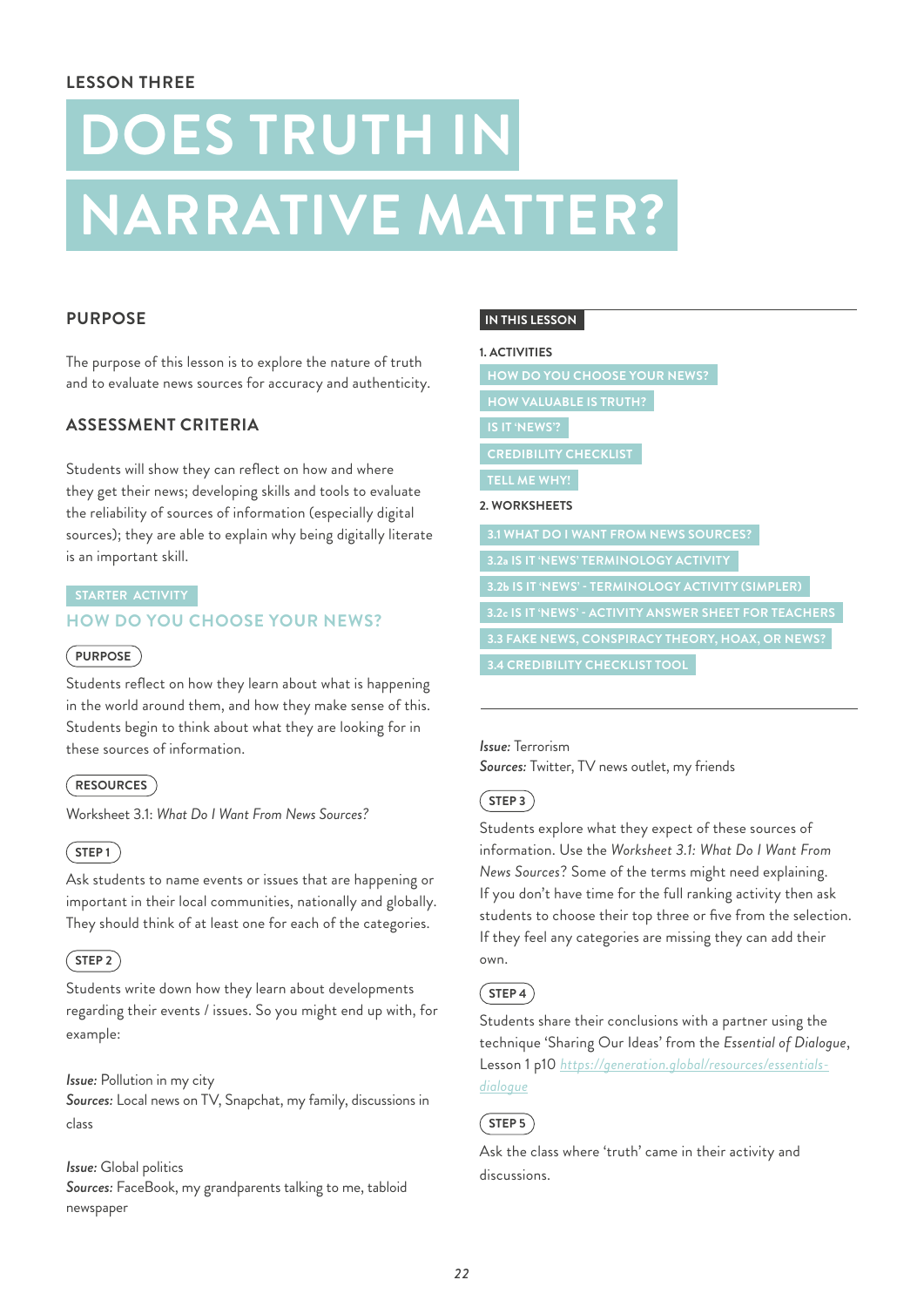## **HOW VALUABLE IS TRUTH?**

## **PURPOSE**

Students reflect on the meaning of 'truth' and evaluate to what extent truth is important to certain groups.

*Note:* In this activity it is important that students do not end up with the view that no journalists, politicians or leaders can be trusted. What is important is that students begin to think about how they can check the credibility of sources, rather than relying on one narrative, from one narrator.

## $(STEP1)$

Start with a really big question. Ask the class "What is truth?" Give them thinking time.

## $($  STEP 2  $)$

Ask students to discuss in small groups whether truth is important to:

- Their families
- Their friends
- Their teachers
- Journalists
- **Politicians**
- Religious leaders
- Themselves personally

To ensure that everyone in the group has a turn at speaking, put students into groups of four; give each member a number 1, 2, 3, 4. When you call out a number only the person with that number can speak. Students should, of course, try to give justifications for their answers. Encourage students to ask questions of one another, to challenge, to show agreement and disagreement.

## $(STEP 3)$

Ask one student from each group to feedback to the whole class.

*Note:* If your students are struggling with the initial big question you might want to ask them to think about what the opposite of truth is.

## **MAIN ACTIVITY 2**

## **IS IT 'NEWS'?**

## **PURPOSE**

Students should understand that the sheer quantity of different sources and amount of data available to us now-adays makes it sometimes difficult for us to be sure about what is true and what is not.

## **RESOURCES**

Worksheet 3.2a: *Is it 'News' - Terminology Activity* Worksheet 3.2b: *Is it 'News' - Terminology Activity, (simpler)* Worksheet 3.2c*: Is it 'News' - Terminology Activity answer sheet for teachers*

Worksheet 3.3: *Fake News, Conspiracy Theory, Hoax, or News?*  with PPT *[https://generation.global/resources/power-narrative](https://generation.global/resources/power-narrative )* (you will need to be logged in to access this resource)

## $S$ TEP<sub>1</sub>

Ask students to work in pairs to complete the heads and tails exercise on *Worksheet 3.2a: Is it 'News' - Terminology Activity*. If *Worksheet 3.2a: Is it 'News' - Terminology Activity* is too challenging for your students give them *Worksheet 3.2b: Is it 'News' - Terminology Activity (Simpler)*.

## $($  STEP 2  $)$

Go through the answers together (use *Workseet 3.2c: Is it 'News' - Terminology Activity answer sheet for teachers*).

Ask the class if they can think of any examples of the definitions on the sheet.

## $($  STEP 3  $)$

Use the *Worksheet 3.3: Fake News, Conspiracy Theory, Hoax, or News?* as well as this PowerPoint to identify different case studies: *<https://generation.global/resources/power-narrative>*

# **CREDIBILITY CHECKLIST**

## **PURPOSE**

Students develop skills and use tools to check the credibility of sources.

## **RESOURCES**

Worksheet 3.4: *Credibility Checklist Tool*

Online Resources: *[http://www.bbc.co.uk/news/blogs-news-from](http://www.bbc.co.uk/news/blogs-news-from-elsewhere-25760132)[elsewhere-25760132](http://www.bbc.co.uk/news/blogs-news-from-elsewhere-25760132)*

*<http://www.whatdoesitmean.com/index2166.htm>*

*[http://empirenews.net/president-obamas-16-year-old-daughter](http://empirenews.net/president-obamas-16-year-old-daughter-malia-confirmed-pregnant/ (note, some references to sex in this article))[malia-confirmed-pregnant/ \(note, some references to sex in this](http://empirenews.net/president-obamas-16-year-old-daughter-malia-confirmed-pregnant/ (note, some references to sex in this article))  [article\)](http://empirenews.net/president-obamas-16-year-old-daughter-malia-confirmed-pregnant/ (note, some references to sex in this article))*

*[http://answersafrica.com/unraveled-18-mind-blowing-facts-about](http://answersafrica.com/unraveled-18-mind-blowing-facts-about-left-handed-people-that-never-crossed-your-mind.html)[left-handed-people-that-never-crossed-your-mind.html](http://answersafrica.com/unraveled-18-mind-blowing-facts-about-left-handed-people-that-never-crossed-your-mind.html)*

## **STEP 4**

In small groups students compare their findings.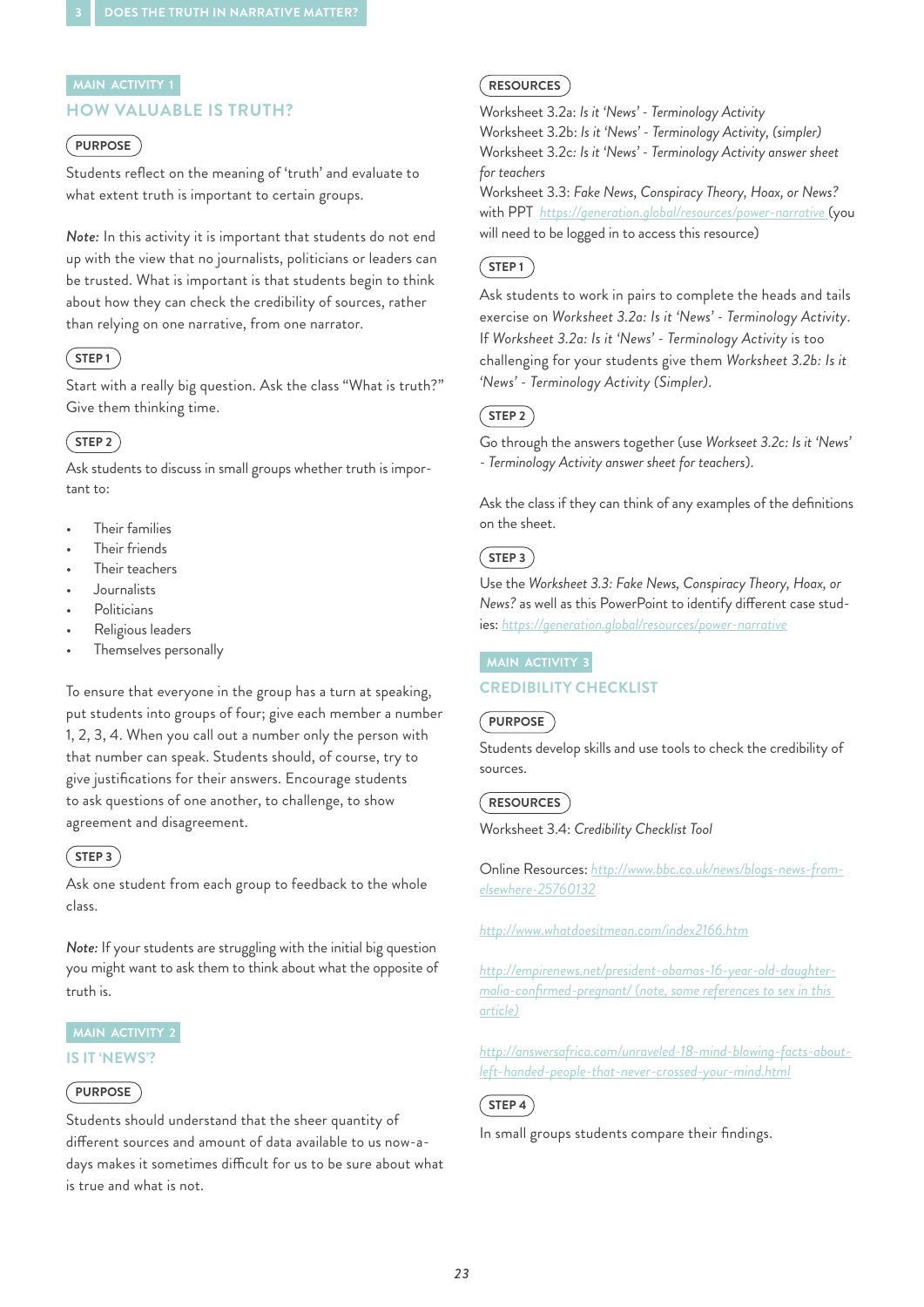## **TELL ME WHY!**

## **PURPOSE**

Students show they are able to articulate why learning to be media and digitally literate is important.

## **STEP 1**

Students work in pairs. They imagine that they are asked by their principal / parents / other authority figure how learning to be media literate (you may need to explain this term) will make them a better citizen. Their response to this must be no more than one minute in length.

## $(STEP 2)$

Put the pairs into groups of four and each pair shares their response with their partner pair.

## **STEP 3**

Teacher requests two or three examples of responses, shared in front of the whole group.

## **EXTENSION**

There's quite a lot of useful guidance online about spotting fake news and the reliability of sources. You may want to share some of the best that we have found with your students:

Excellent for younger students: *[http://www.bbc.co.uk/news](http://www.bbc.co.uk/newsround/38906931)[round/38906931](http://www.bbc.co.uk/newsround/38906931)*

*Online Resources:* Great video on the changing face of 'the news' and analysis of how we learn about events n the world today: *<http://ed.ted.com/lessons/how-to-choose-your-news-damon-brown>*

*[https://beinternetawesome.withgoogle.com/](https://beinternetawesome.withgoogle.com/ )*

*[http://gizmodo.com/six-easy-ways-to-tell-if-that-viral-story-is-a](http://gizmodo.com/six-easy-ways-to-tell-if-that-viral-story-is-a-hoax-1732026737)[hoax-1732026737](http://gizmodo.com/six-easy-ways-to-tell-if-that-viral-story-is-a-hoax-1732026737)*

Suggested reading for the teacher: *[https://www.demos.co.uk/files/](https://www.demos.co.uk/files/Truth_-_web.pdf) [Truth\\_-\\_web.pdf](https://www.demos.co.uk/files/Truth_-_web.pdf)* A 2011 Demos report into young people's digital literacy.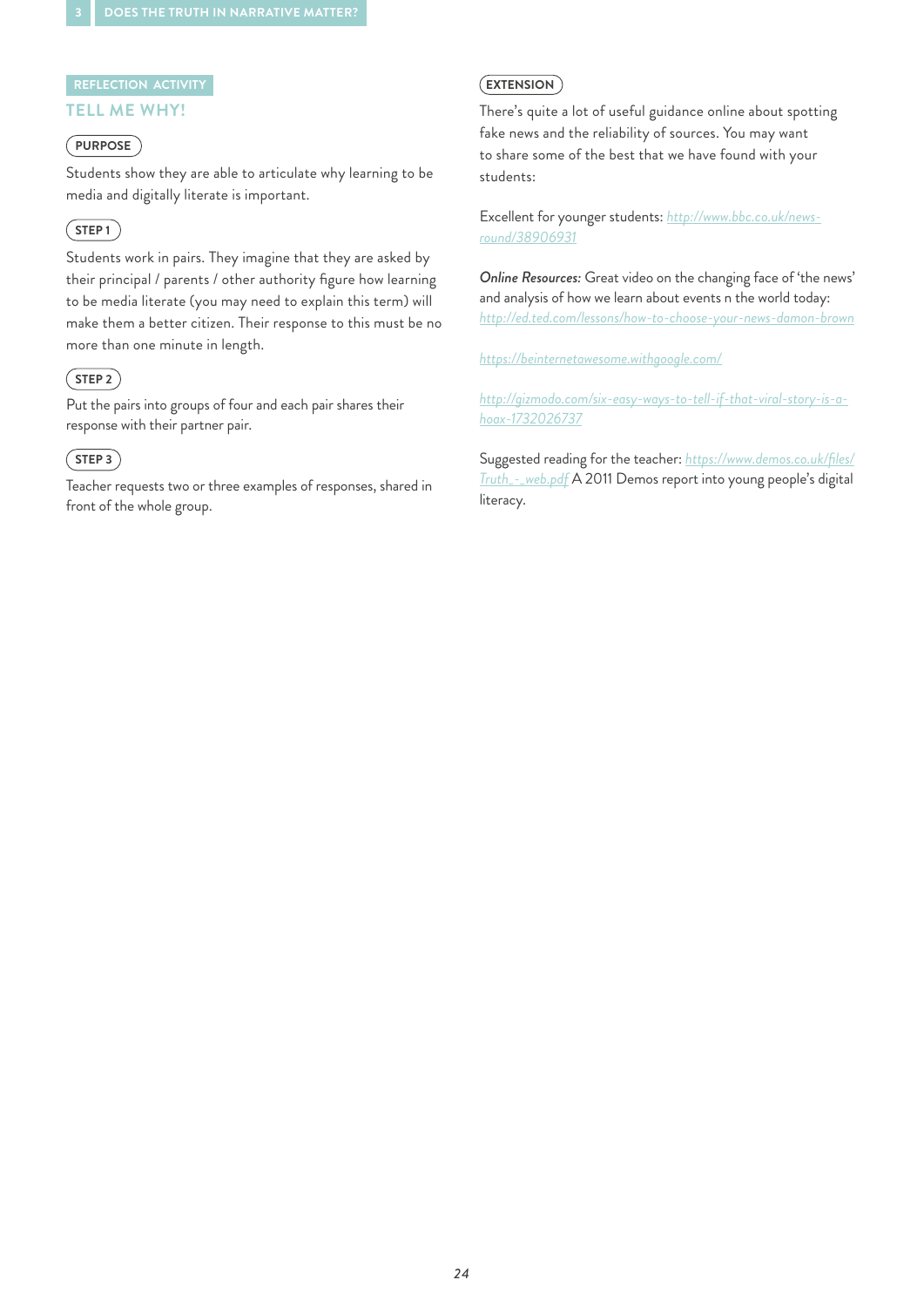## **WORKSHEET 3.1**

## **WHAT DO I WANT FROM NEWS SOURCES?**

| <b>REPUTABLE</b>                                 | <b>POPULARITY</b>         | <b>ENTERTAINMENT</b>   |  |
|--------------------------------------------------|---------------------------|------------------------|--|
| <b>VERY FACTUAL</b>                              | <b>RECOMMENDED</b>        | <b>SATIRE</b>          |  |
|                                                  |                           |                        |  |
| <b>OPINION PIECE</b>                             | <b>I DISAGREE WITH IT</b> | <b>BREVITY</b>         |  |
| NOT TOO WORDY (MORE<br><b>PICTURES / MOVIES)</b> | <b>CONTROVERSIAL</b>      | <b>I AGREE WITH IT</b> |  |
|                                                  |                           |                        |  |
| <b>LOYALTY TO SOURCE</b>                         | <b>TRUTH</b>              |                        |  |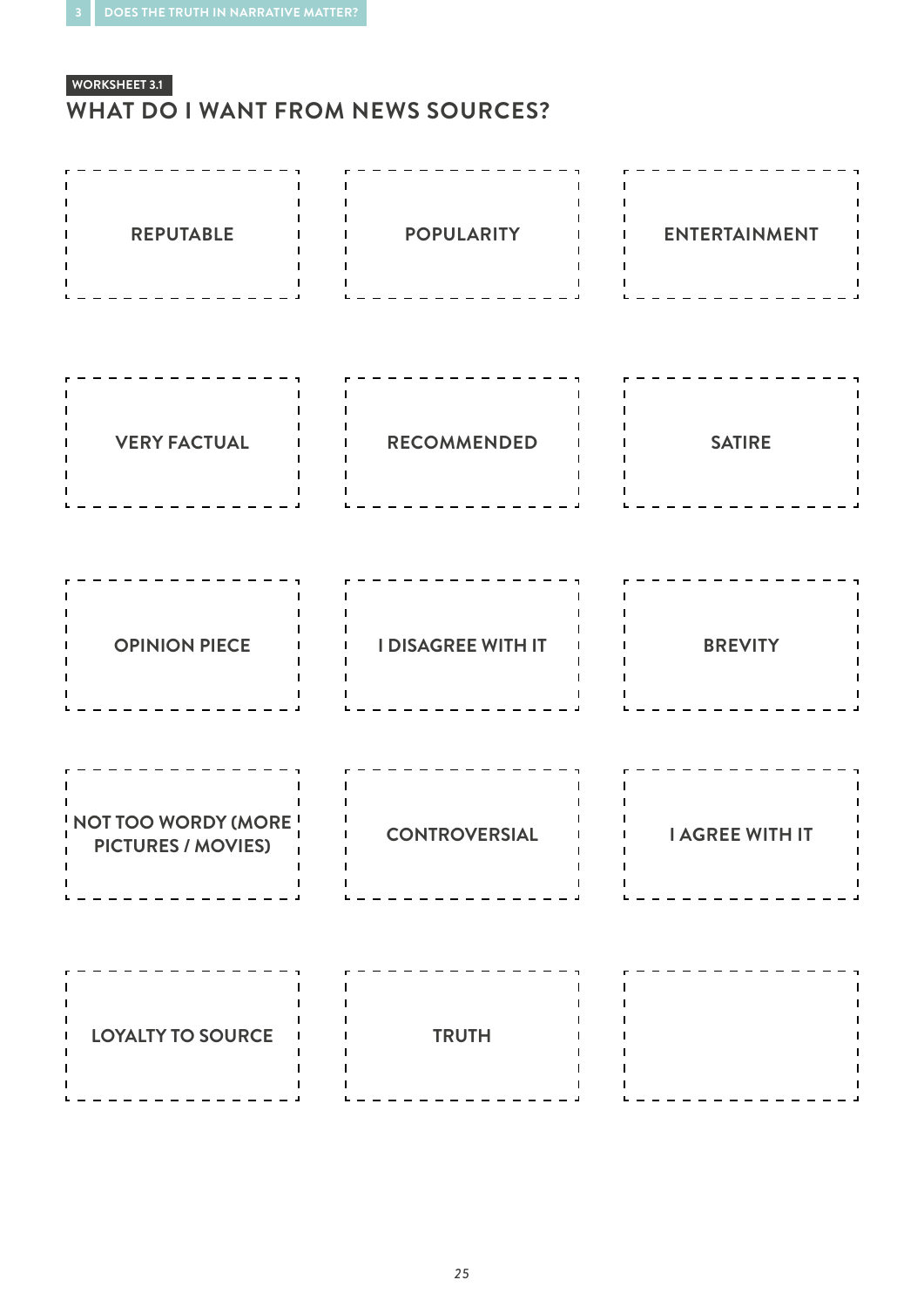## **WORKSHEET 3.2a IS IT 'NEWS'? - TERMINOLOGY ACTIVITY**

| Term                     | Definition                                                                                                                                                                                                                                             |  |  |
|--------------------------|--------------------------------------------------------------------------------------------------------------------------------------------------------------------------------------------------------------------------------------------------------|--|--|
| <b>FAKE NEWS</b>         | Events as they are breaking. Often as told by eyewitnesses over<br>social media like Twitter, Snapchat & Instagram.                                                                                                                                    |  |  |
| <b>GOSSIP</b>            | False information or propaganda published under the guise of<br>being authentic news. Sites set up to push this content do so<br>in an attempt to mislead consumers of the content and spread<br>misinformation via social networks and word-of-mouth. |  |  |
| <b>FAST NEWS</b>         | An unverified account that is circulating.                                                                                                                                                                                                             |  |  |
| <b>CONSPIRACY THEORY</b> | A made-up news story published to entertain or trick people.                                                                                                                                                                                           |  |  |
| <b>URBAN LEGEND</b>      | The idea that many important political events or economic and<br>social trends are the products of secret plots that are largely<br>unknown to the general public.                                                                                     |  |  |
| <b>DISINFORMATION</b>    | Stories created and circulated to turn attention away from<br>stories that are in the local, national or global interest. Used by<br>organisations, including governments to 'bury' bad news.                                                          |  |  |
| <b>RUMOUR</b>            | A modern story of obscure origin and with little or no supporting<br>evidence that spreads spontaneously in varying forms and often<br>has elements of humour, moralising, or horror.                                                                  |  |  |
| <b>DEFLECTION</b>        | Casual or unconstrained conversation or reports about other<br>people, typically involving details which are not confirmed as true.                                                                                                                    |  |  |
| <b>HOAX</b>              | False information which is intended to mislead, especially<br>propaganda issued by a government organisation to a rival power or<br>the media.                                                                                                         |  |  |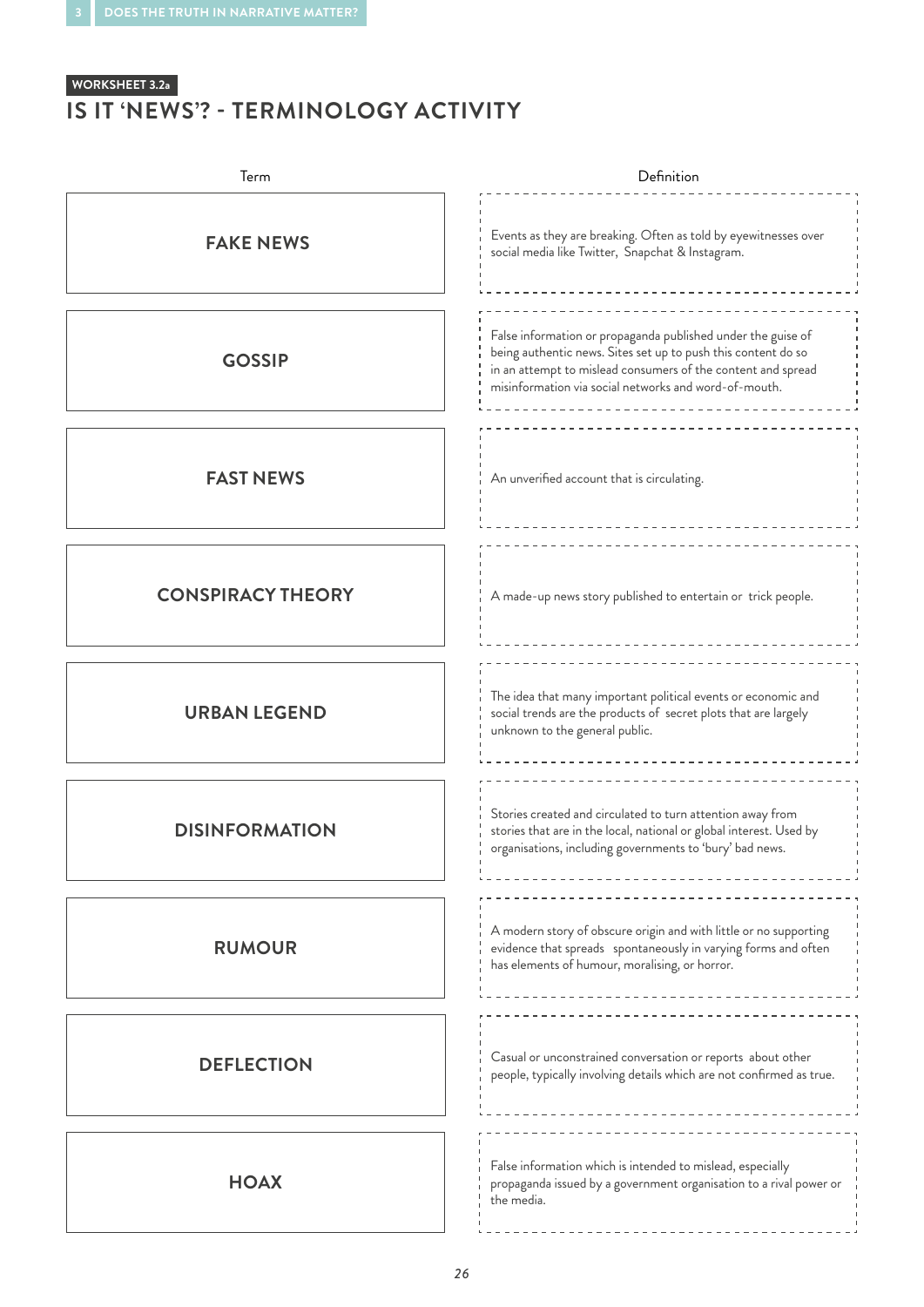## **WORKSHEET 3.2b IS IT 'NEWS'? - TERMINOLOGY ACTIVITY (SIMPLER)**

| Term                     | Definition                                                                                                                                                                                                                                             |
|--------------------------|--------------------------------------------------------------------------------------------------------------------------------------------------------------------------------------------------------------------------------------------------------|
| <b>FAKE NEWS</b>         | Events as they are breaking. Often as told by eyewitnesses over<br>social media like Twitter, Snapchat & Instagram.                                                                                                                                    |
| <b>HOAX</b>              | False information or propaganda published under the guise of<br>being authentic news. Sites set up to push this content do so<br>in an attempt to mislead consumers of the content and spread<br>misinformation via social networks and word-of-mouth. |
| <b>FAST NEWS</b>         | A modern story of obscure origin and with little or no supporting<br>evidence that spreads spontaneously in varying forms and often has<br>elements of humour, moralising, or horror.                                                                  |
| <b>CONSPIRACY THEORY</b> | A made-up news story published to entertain or trick people.                                                                                                                                                                                           |
| <b>URBAN LEGEND</b>      | The idea that many important political events or economic and<br>social trends are the products of secret plots that are largely<br>unknown to the general public.                                                                                     |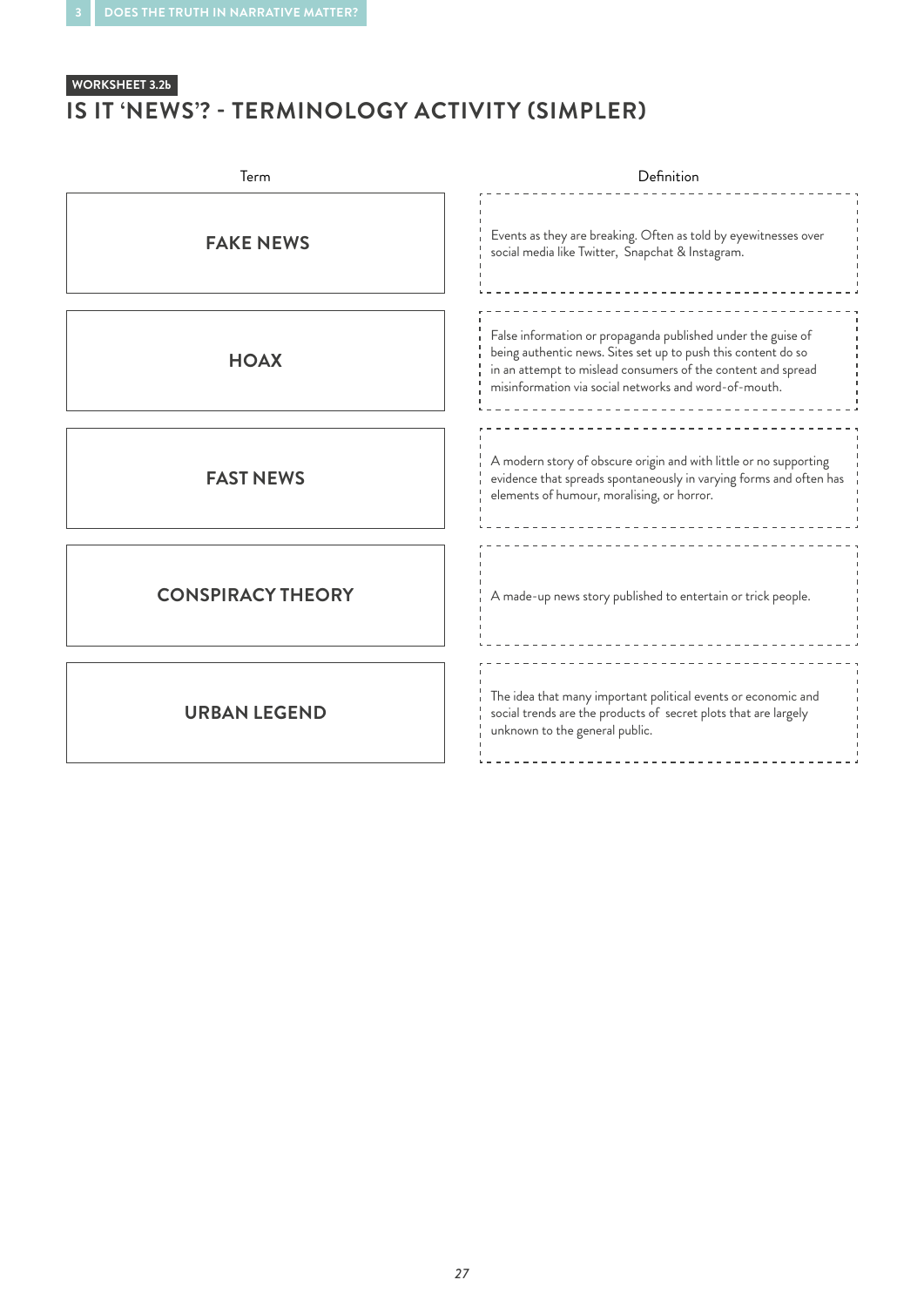## **WORKSHEET 3.2c IS IT 'NEWS'? - TERMINOLOGY, ANSWER SHEET FOR TEACHERS**

| <b>TERM</b>              | <b>DEFINITION</b>                                                                                                                                                                                                                                   |  |
|--------------------------|-----------------------------------------------------------------------------------------------------------------------------------------------------------------------------------------------------------------------------------------------------|--|
| <b>Fake News</b>         | False information or propaganda published under the guise of being authentic news. Sites set<br>up to push this content do so in an attempt to mislead consumers of the content and spread<br>misinformation via social networks and word-of-mouth. |  |
| Gossip                   | Casual or unconstrained conversation or reports about other people, typically involving details<br>which are not confirmed as true.                                                                                                                 |  |
| <b>Fast News</b>         | Events as they are breaking. Often as told by eyewitnesses over social media like Twitter, Snapchat<br>& Instagram.                                                                                                                                 |  |
| <b>Conspiracy Theory</b> | The idea that many important political events or economic and social trends are the products of<br>secret plots that are largely unknown to the general public.                                                                                     |  |
| Urban Legend             | A modern story of obscure origin and with little or no supporting evidence that spreads spontane-<br>ously in varying forms and often has elements of humour, moralising, or horror.                                                                |  |
| <b>Disinformation</b>    | False information which is intended to mislead, especially propaganda issued by a government<br>organisation to a rival power or the media.                                                                                                         |  |
| Rumour                   | An unverified account that is circulating.                                                                                                                                                                                                          |  |
| Deflection               | Stories created and circulated to turn attention away from stories that are in the local, national or<br>global interest. Used by organisations, including governments to 'bury' bad news.                                                          |  |
| Hoax                     | A made-up news story published to entertain or trick people.                                                                                                                                                                                        |  |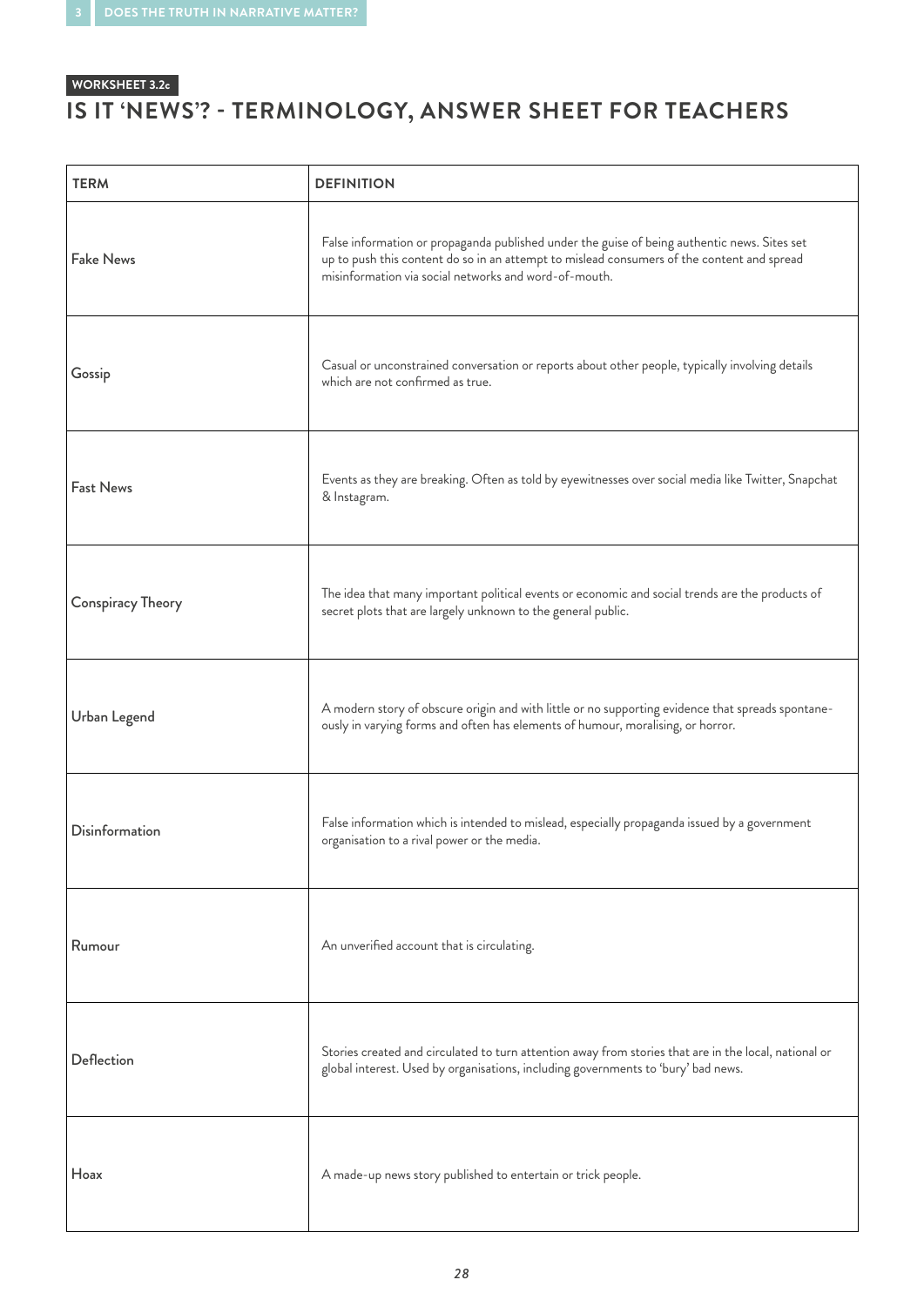## **WORKSHEET 3.3 FAKE NEWS, CONSPIRACY THEORY, HOAX, OR NEWS?**

Online Resource: PowerPoint Presentation (PPT) *<https://generation.global/resources/power-narrative>*

'Legally I can kill him, Queen confirms' *[www.thedailymash.co.uk/news/international/legally-i-can-kill-him-queen-confirms-20170131121313](http:////www.thedailymash.co.uk/news/international/legally-i-can-kill-him-queen-confirms-20170131121313)*

**MY RESPONSE:**

'10 Celebs Who Are Secret Illuminati Members' *<https://www.youtube.com/watch?v=n7JkNKXnI2I>*

**MY RESPONSE:**

'Pakistan: Deadly bomb blast rips through Lahore rally' *[http://www.aljazeera.com/news/2017/02/pakistan-pow](http://www.aljazeera.com/news/2017/02/pakistan-powerful-bomb-blast-rocks-lahore-170213133330696.html)[erful-bomb-blast-rocks-lahore-170213133330696.html](http://www.aljazeera.com/news/2017/02/pakistan-powerful-bomb-blast-rocks-lahore-170213133330696.html)*

**MY RESPONSE:**



'Tweet by Paul Joseph Watson' *[https://twitter.com/Jfarrers/status/833739525071499266/photo/1](https://twitter.com/Jfarrers/status/833739525071499266/photo/1  )*

**MY RESPONSE:**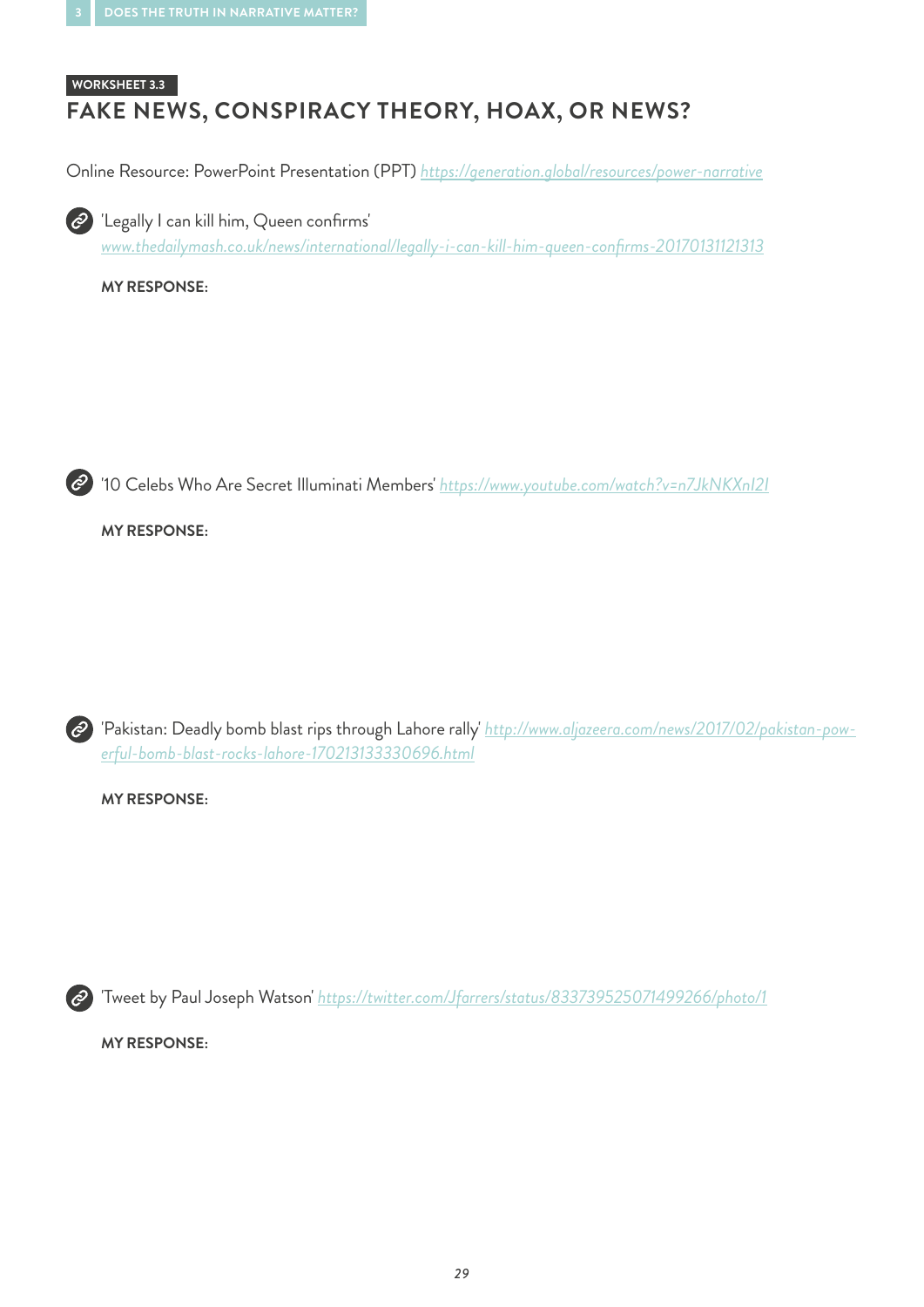## **WORKSHEET 3.4**

## **CREDIBILITY CHECKLIST TOOL (PART 1/2)**

| <b>REPUTATION</b>                                                                                                                                                     |  |
|-----------------------------------------------------------------------------------------------------------------------------------------------------------------------|--|
| What do you know about this site or<br>the author who is writing?                                                                                                     |  |
| Is this site / author one that most<br>people trust? How do you know?                                                                                                 |  |
| What is the history of the author<br>or the site? What biases might this<br>history imply, if any?                                                                    |  |
| Has the author or the site lied or had<br>their work disproven in the past? If<br>so, why should you continue to trust<br>them?                                       |  |
| Is the author or the site an authority<br>on the subject? What are their<br>credentials to speak on the subject?                                                      |  |
| <b>ABILITY TO SEE / RELIABILITY</b>                                                                                                                                   |  |
| Is this person or source in a position<br>to be well informed about the issue on<br>which they are writing? Why, or why<br>not?                                       |  |
| Was the person who wrote the piece<br>actually there, or are they relaying<br>someone else's words? Whose words<br>are they relaying?                                 |  |
| If they were there, were they in a good<br>position to see or hear everything? If<br>the weren't there, was their source in a<br>good position to observe everything? |  |
| Is the piece old, or is it up-to-date?<br>What does this mean for the accuracy<br>of the piece?                                                                       |  |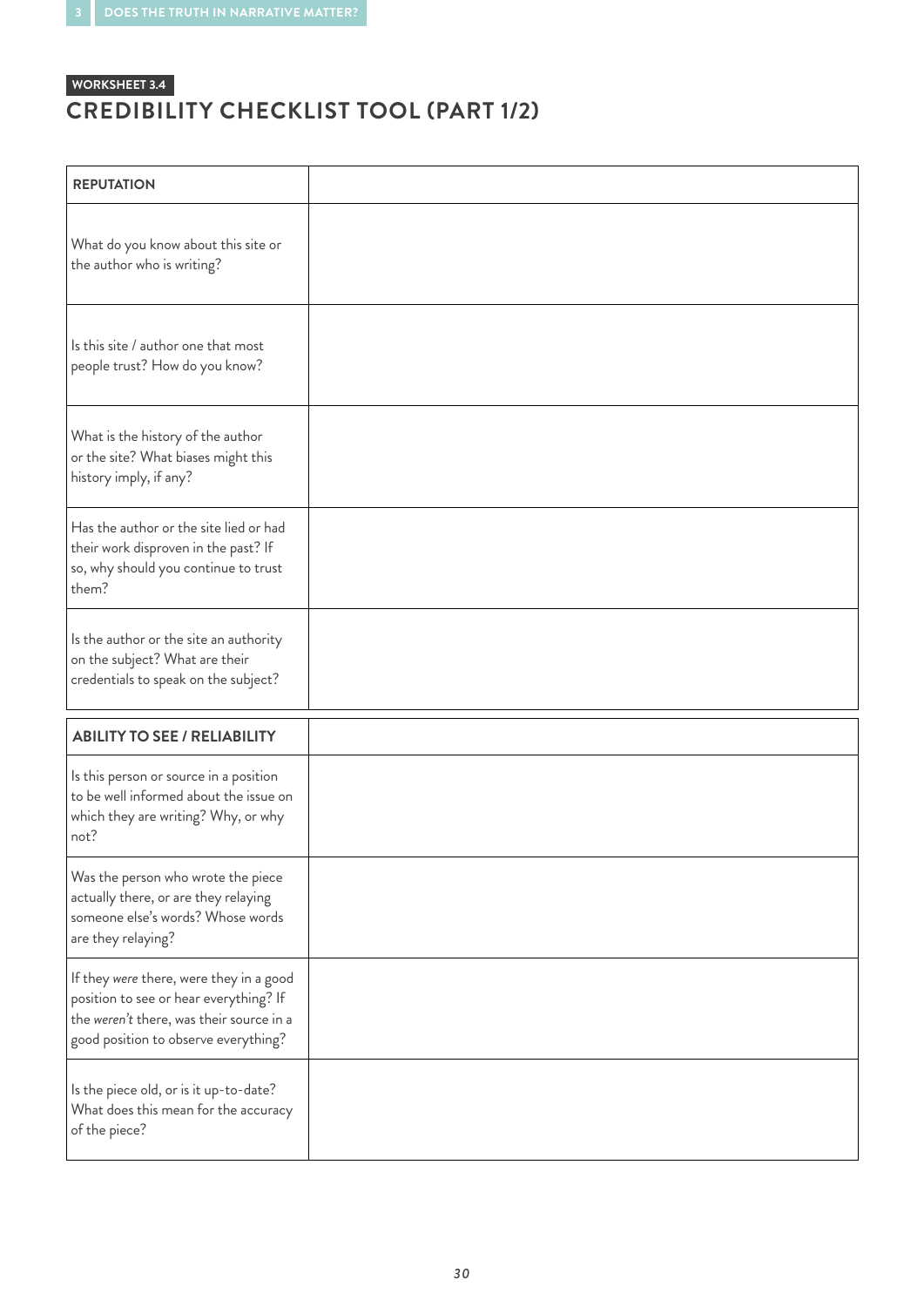## **WORKSHEET 3.4**

## **CREDIBILITY CHECKLIST TOOL (PART 2/2)**

| <b>VESTED INTEREST</b>                                                                                                                                |  |
|-------------------------------------------------------------------------------------------------------------------------------------------------------|--|
| Does the site or the author stand to<br>gain by putting across a particular<br>point of view?                                                         |  |
| What is the publishing or sponsoring<br>organisation? Is the site or author<br>owned by a particular organization,<br>government, or political party? |  |
| Is the author or site selling<br>something?                                                                                                           |  |
| <b>EXPERTISE</b>                                                                                                                                      |  |
| Does the author or article know what<br>they are talking about?                                                                                       |  |
| Does this author have the background<br>or training to be an expert on this<br>story?                                                                 |  |
| Do they have the specialised<br>knowledge to interpret the evidence<br>correctly?                                                                     |  |
| <b>NEUTRALITY</b>                                                                                                                                     |  |
| Is there anything that might influ-<br>ence the site, or the writer, to take a<br>particular point of view?                                           |  |
| Does the author know any of the<br>people or issues involved? How does<br>the person feel about the subject or<br>people involved in the story?       |  |
| Is the author's point-of-view objective<br>and impartial?                                                                                             |  |
| Is the language free of emotion-<br>rousing words or obvious bias?                                                                                    |  |
| <b>DESIGN</b>                                                                                                                                         |  |
| Is the page layout clear?                                                                                                                             |  |
| When was the page / site last<br>updated?                                                                                                             |  |
| Are there any spelling or grammatical<br>errors?                                                                                                      |  |
| Do links from the site work?                                                                                                                          |  |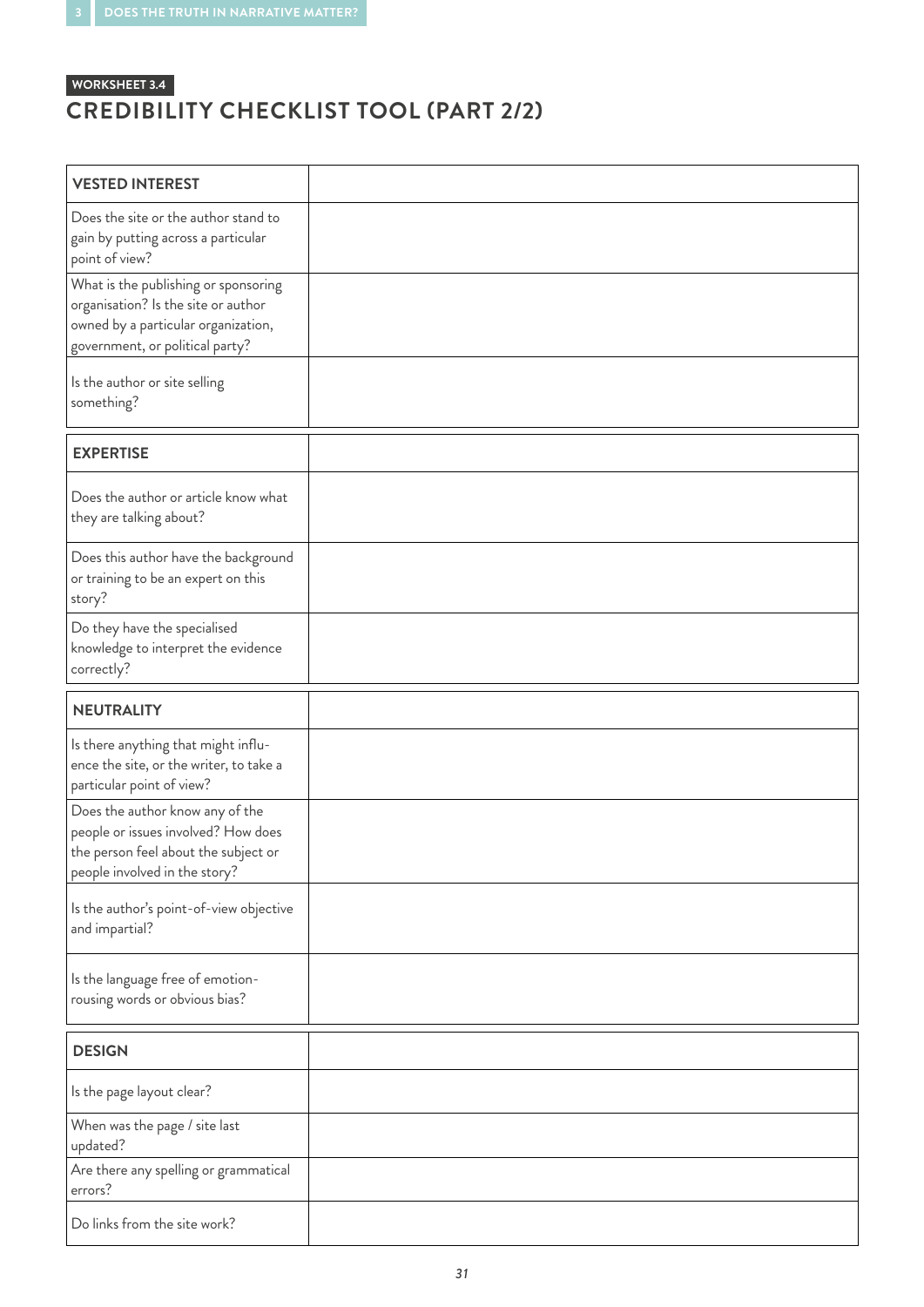## **LESSON FOUR**

# **CONSUMING & RESPONDING TO NARRATIVES**

## **PURPOSE**

Students explore where and how they consume narratives, and their roles in disseminating and / or combatting more hateful narratives.

## **ASSESSMENT CRITERIA**

Students can reflect on the different places and spaces where they hear narratives. They are able to analyse how much they can trust these sources. They can show they understand what an 'information bubble' is and evaluate the extent to which they are in an 'information bubble'. Students can explain what they think is an appropriate response to a hurtful narrative, and give reasons why.

## **A BALANCED DIET?**

## **PURPOSE**

Students consider all the different places that they consume information and narratives and evaluate how balanced their 'information diet' is.

## **RESOURCES**

Worksheet 4.1a: *Balanced Information Diet?* Worksheet 4.1b: *Balanced Information Diet?(Example)*

## $\sqrt{\text{STEP1}}$

Ask students to create a pie chart or plate, which represents how students get their information. They should think about how they have learned, or continued to learn, about people of different faiths, cultures and beliefs, through stories and other forms of media. They should think about how they learn about what is going on in the world and how they make sense of this. If students completed the 'Narrative Tree' activity in lesson 1 they can refer to this to help them.

## $(STEP2)$

Following the instructions on the sheet, students colour code their diagram according to the key. This will start students thinking about the reliability of these sources. You may want to talk over with your students how we can test reliability

## **IN THIS LESSON**

## **1. ACTIVITIES**

- **A BALANCED DIET?**
- **AM I IN AN INFORMATION BUBBLE?**
- **APPROPRIATE RESPONSES**
- **COUNTERING NARRATIVES**
- **TRAFFIC LIGHTS**

## **2. WORKSHEETS**

- 
- **4.1a BALANCED INFORMATION DIET? EXAMPLE**
- **4.2 BUBBLE PLACEMAT**
- **4.3 HURTFUL NARRATIVE RESPONSE TABLE**
- **4.4 RESPONDING TO NEGATIVE NARRATIVES**
- 
- 

(thinking about purpose, audience, bias, author reputation).

## $($  STEP 3  $)$

Following the instructions on the sheet, students code their diagram according to how much they tend to agree or disagree with what they see and hear from these sources.



Drawing conclusions. Have students draw their own conclusions from their diagram in the first instance. Then ask them to pair up and analyse one another's. Use the questions at the bottom of the sheet to have the students frame their thinking and responses.

*Note*: It may be useful to have a whole class discussion at the end of this activity to see where there are similarities and differences in where the students get their information. It would be good to focus on whether students tend to navigate to sources where they will agree with the source as this leads onto the next activity about 'information bubbles'.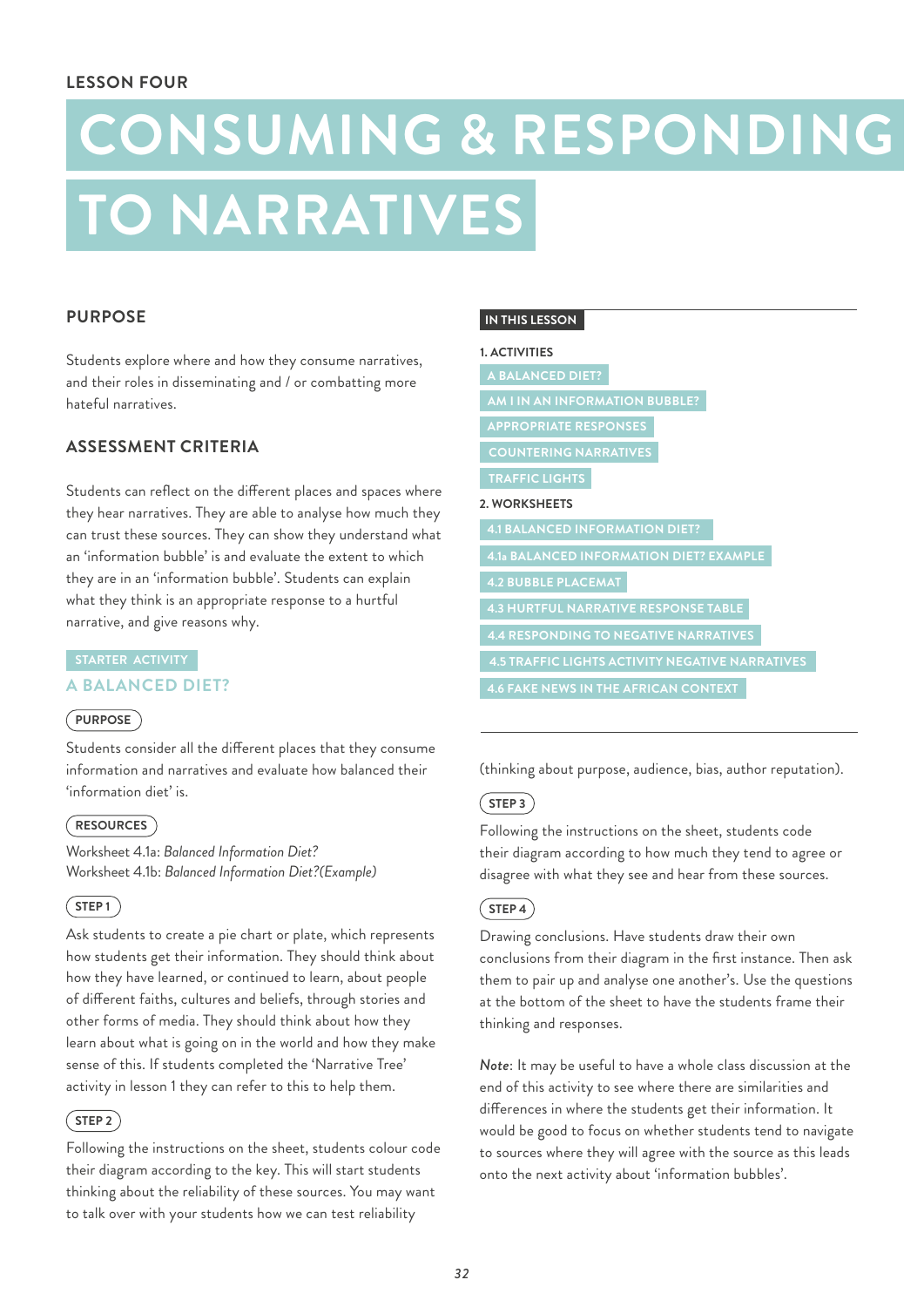## **AM I IN AN INFORMATION BUBBLE?**

## **PURPOSE**

Students consider whether they voluntarily censor views that they do not agree with by choosing to follow, watch, hear or read only that which they will agree with, and to understand how social media can create these 'bubbles'.

## **RESOURCES**

Worksheet 4.2: *Bubble Placemat?* (Print at A3 size, or larger if possible)*.*

Ted Talk video clip - note this clip has subtitles available in 41 languages, length: 9.04min *https://www.ted.com/talks/eli\_pariser\_beware\_online\_filter\_bubbles*

## **STEP 1**

Watch the clip with your group.

## **STEP 2**

Place the *Worksheet 4.2: Bubble Placemat* in the centre of a group of four students. Students take it in turns (give them a fixed time) to add their thoughts to the sheet considering how they might be in an 'information bubble' (these ideas go inside the bubble) and what they can do to 'pop' the bubble (these ideas go outside of the bubble).

*Tips*: ask students to think about their social media accounts, whether their friendship groups are inclusive of those with different viewpoints, etc. When writing their thoughts down, students should explain to others what they are writing.

## **STEP 3**

Once everyone in the group has had an equal amount of time to write and share their ideas, leave some time for dialogue in these small groups so that students can follow up on what they have heard from one another. If new ideas are generated in this time they should be added to the sheet.

## **STEP 4**

If time permits, ask students to move around the other tables to view the other groups' bubble sheets.

## **STEP 5**

Individual students consider how much of an 'information bubble' they live in and what they can do to be more exposed to different viewpoints. What might make this challenging? How can they deal with these challenges? For the last two questions you might want to do a '*Listen to Me'* structured activity.

## $(STEP 6)$

Now have students watch this video: popping filter bubbles: *<http://www.bbc.co.uk/news/magazine-40137211>*

## **APPROPRIATE RESPONSES**

## **PURPOSE**

Students explore the benefits and challenges of a range of different responses to hurtful narratives they encounter on and off line.

## **RESOURCES**

Worksheet 4.3: *Hurtful Narrative Response Table*

## **STEP 1**

Make sure that students understand the terms on the sheet. Terms like (*internet*) *meme, minority group, going viral, conspiracy theory,* and *inflammatory*.

## **STEP 2**

As a whole group go through the possible responses. Guide the students in thinking about the benefits and challenges of each response:

- *• Report it: Who to? Will this be effective?* Might there be any repercussions for them in reporting it? Do they need support before reporting it? If so from who?
- *• Respond to the narrator / source: What would be the right approach?* Would this put them in any danger? How might they be prepared to handle a backlash (e.g. online trolling<sup>1</sup>)?
- *• Ignore it: Is this ever a positive response to such a narrati dve?*  (It's better than adding to it and spreading it, but is there a morally responsibility to respond?)
- *• Start a counter-narrative: What would the content of this message be?* How would this be disseminated? Might there be any repercussions for them in doing this? Do they need support before doing this? If so, from whom?

## $($  STEP 3  $)$

Have the students complete the sheet in pairs. Encourage students to discuss carefully the benefits and challenges for each scenario and each response.

## $(STEP 4)$

Sharing in small groups – have students ever experienced similar narratives in their own lives? What were their responses? What might they do differently now?

*Note*: If you have limited time pick just one or two of the scenarios.

<sup>1</sup> Make a deliberately offensive or provocative online post with the aim of upsetting someone or eliciting an angry response from them. (Oxford English Dictionary)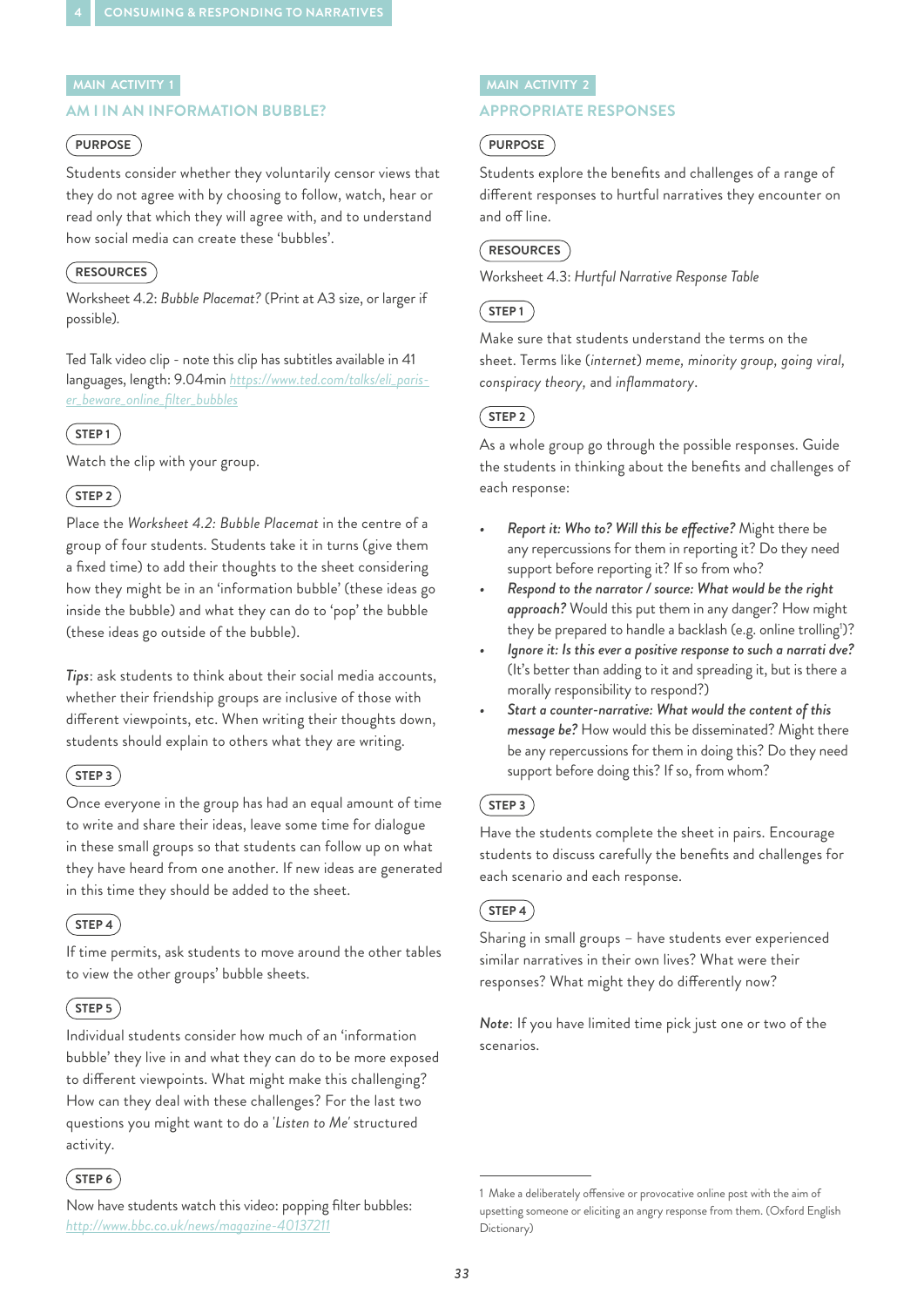## **COUNTERING NARRATIVES**

## **PURPOSE**

Students assess the efficacy of different approaches to counter-narratives and are given the opportunity to create their own counter-narrative.

## **RESOURCES**

Worksheet 4.4: *Average Mohamed: Responding to Negative Narratives*

Happy Video: *[https://www.youtube.com/watch?v=gVDIXqILqSM](https://www.youtube.com/watch?v=gVDIXqILqSM )*

## $(STEP1$

Students read through text on *Worksheet 4.4 Average Mohamed: Responding to Negative Narratives* and watch the '*Happy Video*'.

## **STEP 2**

Either on their own or in pairs students consider the following questions:

- What do both pieces (Happy video and Average Mohamed article) try and communicate to the audience?
- What narrative are they trying to counter?
- How can pieces such as these be effective in responding to negative narratives?

## $(STEP3)$

Place a piece of paper in the middle of a table where students are sat in groups of four. Have students take it in turns to write on the paper a stereotype or negative narrative they think is harmful in their community or communities. Put these into a hat or container. Students pick one out at random and the group discusses whether they agree about that particular stereotype in their community.

## $\sqrt{\text{STEP 4}}$

In their groups of four students plan a counter-narrative campaign. Students will need to be clear about:

- The key message(s)
- The target audience
- The form of the counter-narrative (speeches, videos, articles, etc.)
- How they will disseminate their message

## **EXTENSION**

If you have the time it would be wonderful if the students could create their counter - narratives and record them. These could then be shared in the videoconference dialogue or Team Topic dialogue, which should be happening in a few weeks.

## **TRAFFIC LIGHTS**

## **PURPOSE**

Students sum up their learning about responsible consumption and dissemination of narratives in this reflective activity.

## **RESOURCES**

Worksheet 4.5: *Traffic Lights Reflection Activity*

## **STEP 1**

Talk students through the activity (instructions are on the sheet)

**STEP 2**

Students complete the activity on their own

## **STEP 3**

Using the technique of 'Sharing Our Ideas' the *Essentials of Dialogue*. Chapter 1, p 10 *[https://generation.global/resources/essen](https://generation.global/resources/essentials-dialogue)[tials-dialogue](https://generation.global/resources/essentials-dialogue)* students share their tips from their sheets with one another (*Note*: You will need to be looged into the Genaration Global site to access these resources).

## $($  STEP 4  $)$

Bring the class together and ask for students to share good ideas they heard from one another.

*Note:* If you have time, mix the pairs up and repeat this activity a few times in step 3 before sharing as a whole group in step 4

## **EXTENSION**

More able or older students could take a look at *Worksheet 4.6: Fake News in the African Context* and answer the questions suggested.

*Note: Worksheet 2.6 Fake News in the African Context* is better suited for older students (15+).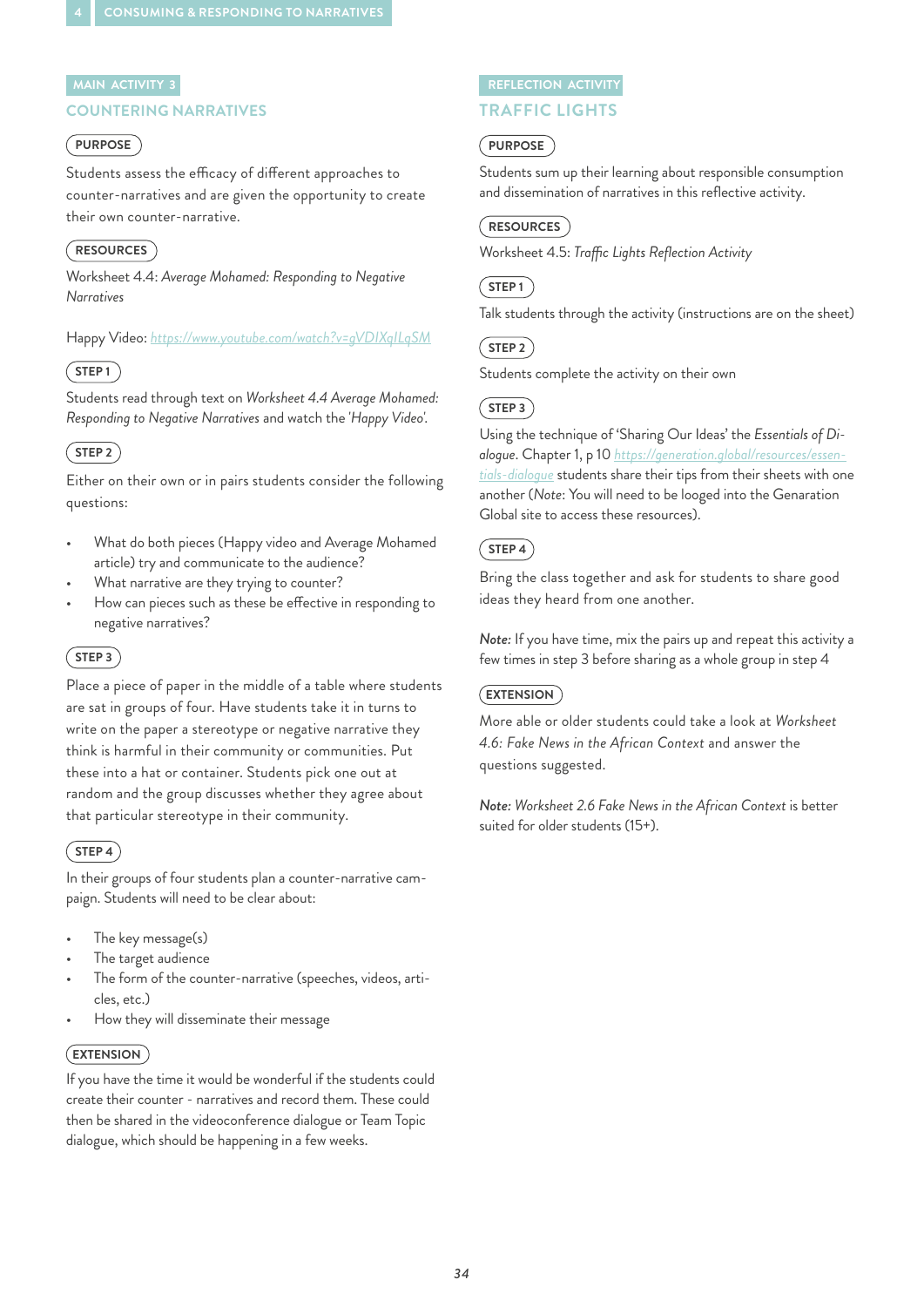## **WORKSHEET 4.1 A BALANCED INFORMATION DIET? (PART 1/2)**

**STEP 1:** On the circle below, divide the 'plate' up into sections, which reflect how you get information or hear narratives and stories. Think about when you are at home, at school, online, and offline. How do you learn about events going on in the world, about people of other cultures, faiths and beliefs, about political and economic affairs?

*Note:* You can use your *Narrative Tree* from lesson 1 to help you with this activity, if you made one.

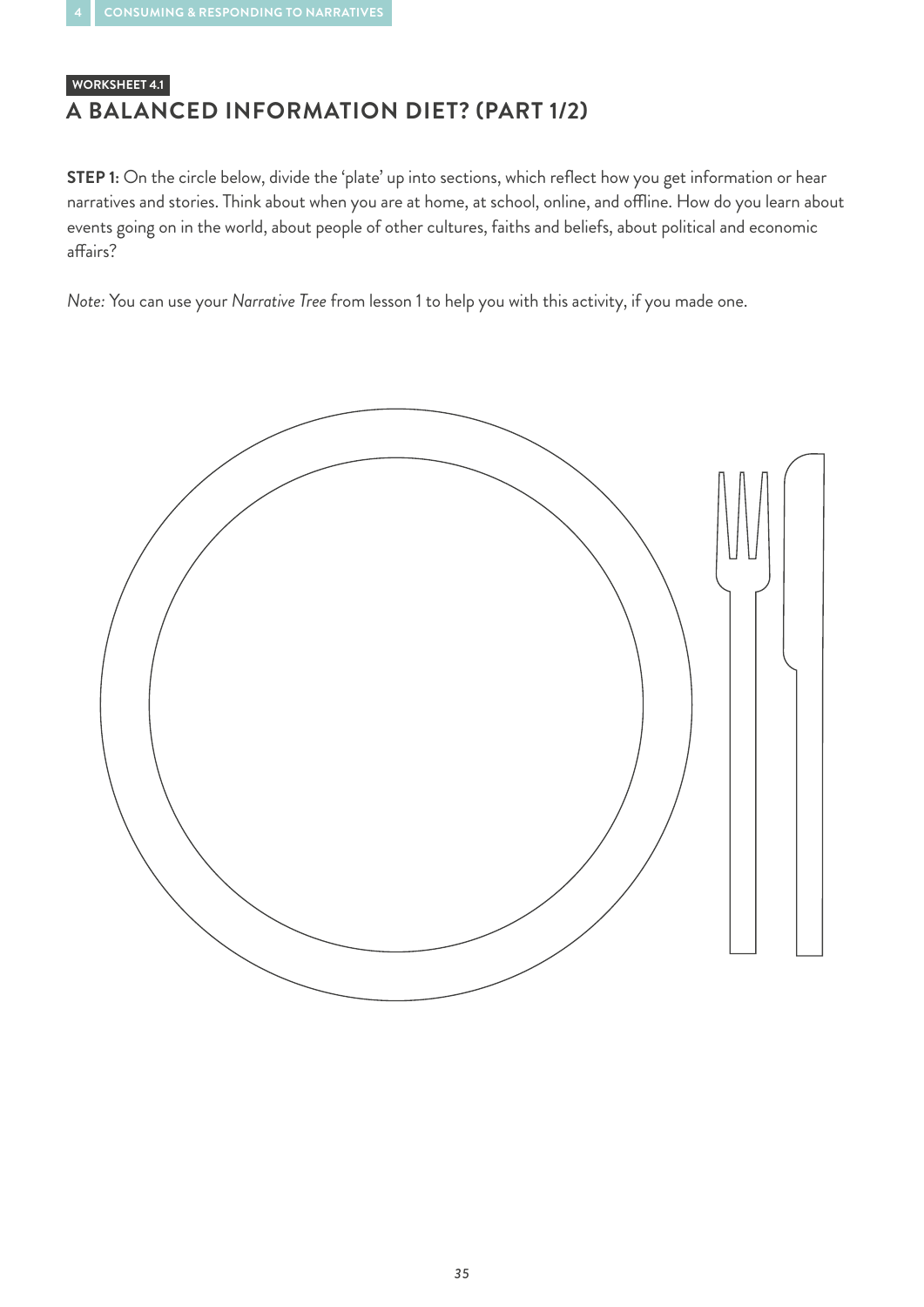## **WORKSHEET 4.1**

## **A BALANCED INFORMATION DIET? (PART 2/2)**

**STEP 2:** When you have completed your 'plate', colour code your sections, creating your own key:

Very trustworthy and reliable

Mostly trustworthy and reliable

There is obvious opinion and bias

I know I cannot trust this source

**STEP 3:** Now code your sections again according to this key:



I almost always agree with what this tells me

I almost always disagree with what this tells me

I mostly agree with what this tells me

I know I cannot trust this source

**STEP 4:** Now look at your plate again. What does your coding tell you about how you receive most of your information? Would you say you have a healthy and balanced information diet? What are your conclusions?

## **MY RESPONSE:**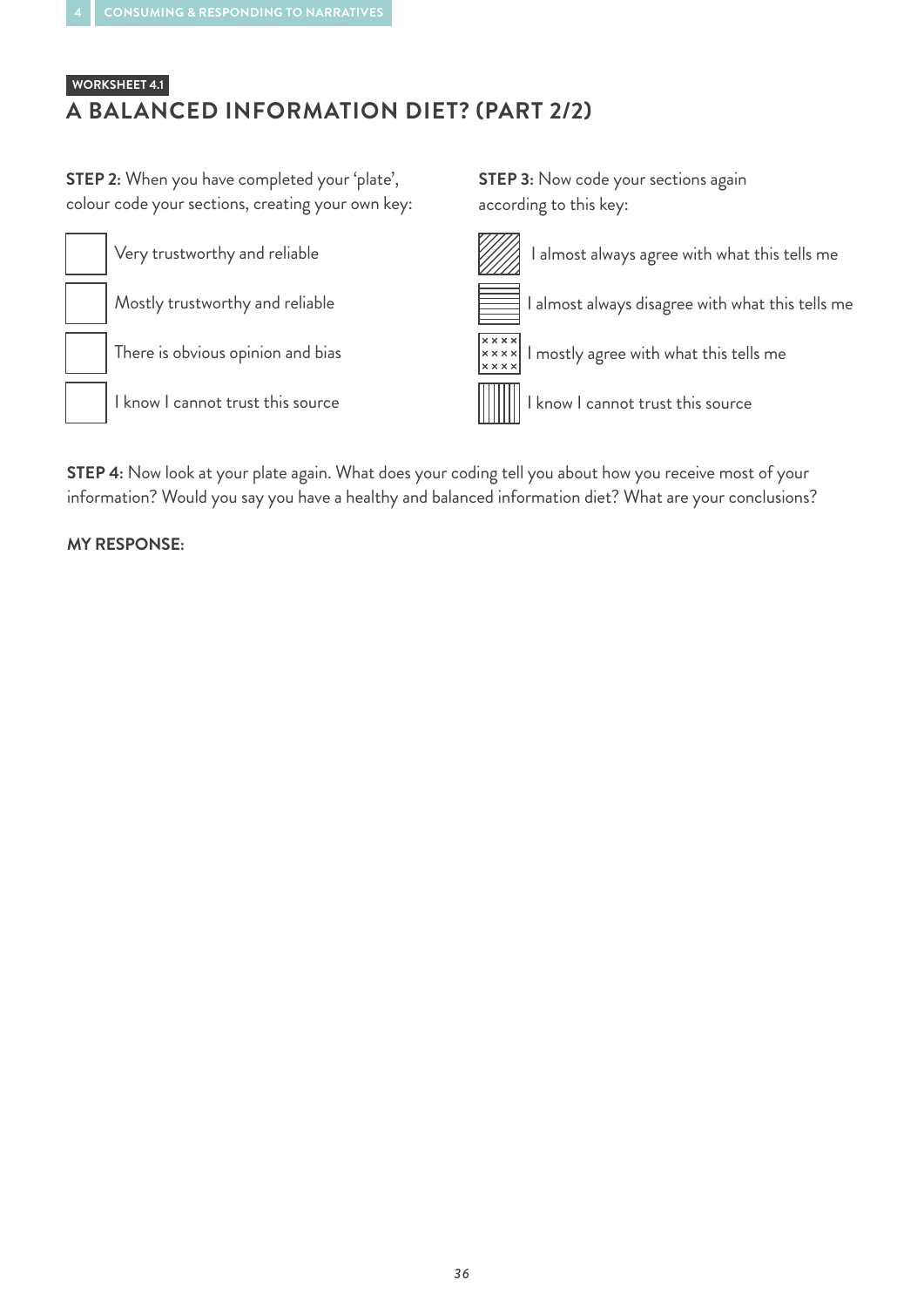## **WORKSHEET 4.1a A BALANCED INFORMATION DIET? (EXAMPLE)**

On the circle below, divide the 'plate' up into sections, which reflect how you get information or hear narratives and stories. Think about when you are at home, at school, online, and offline. How do you learn about events going on in the world, about people of other cultures, faiths and beliefs, about political and economic affairs?

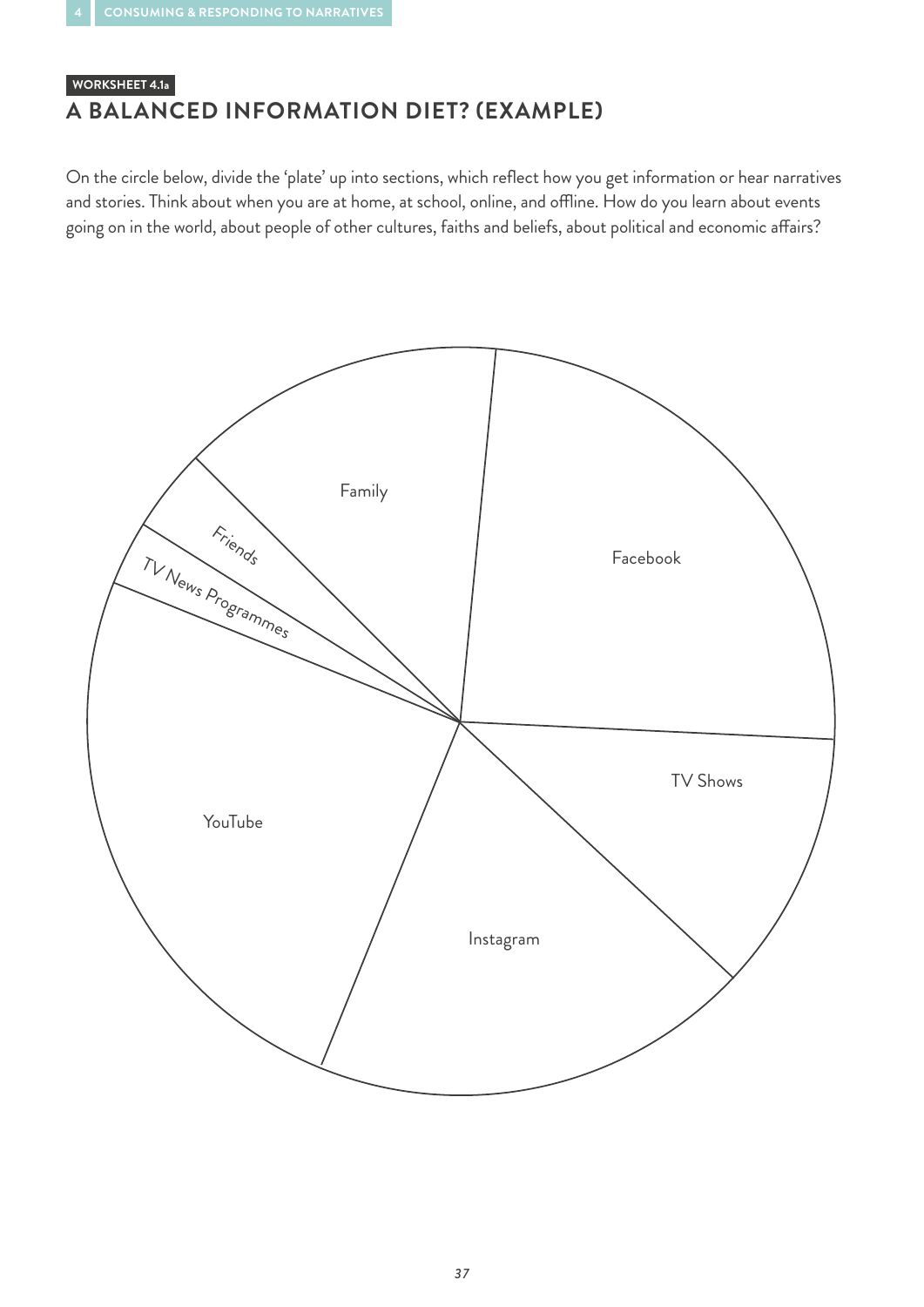**WORKSHEET 4.2 BUBBLE PLACEMAT**

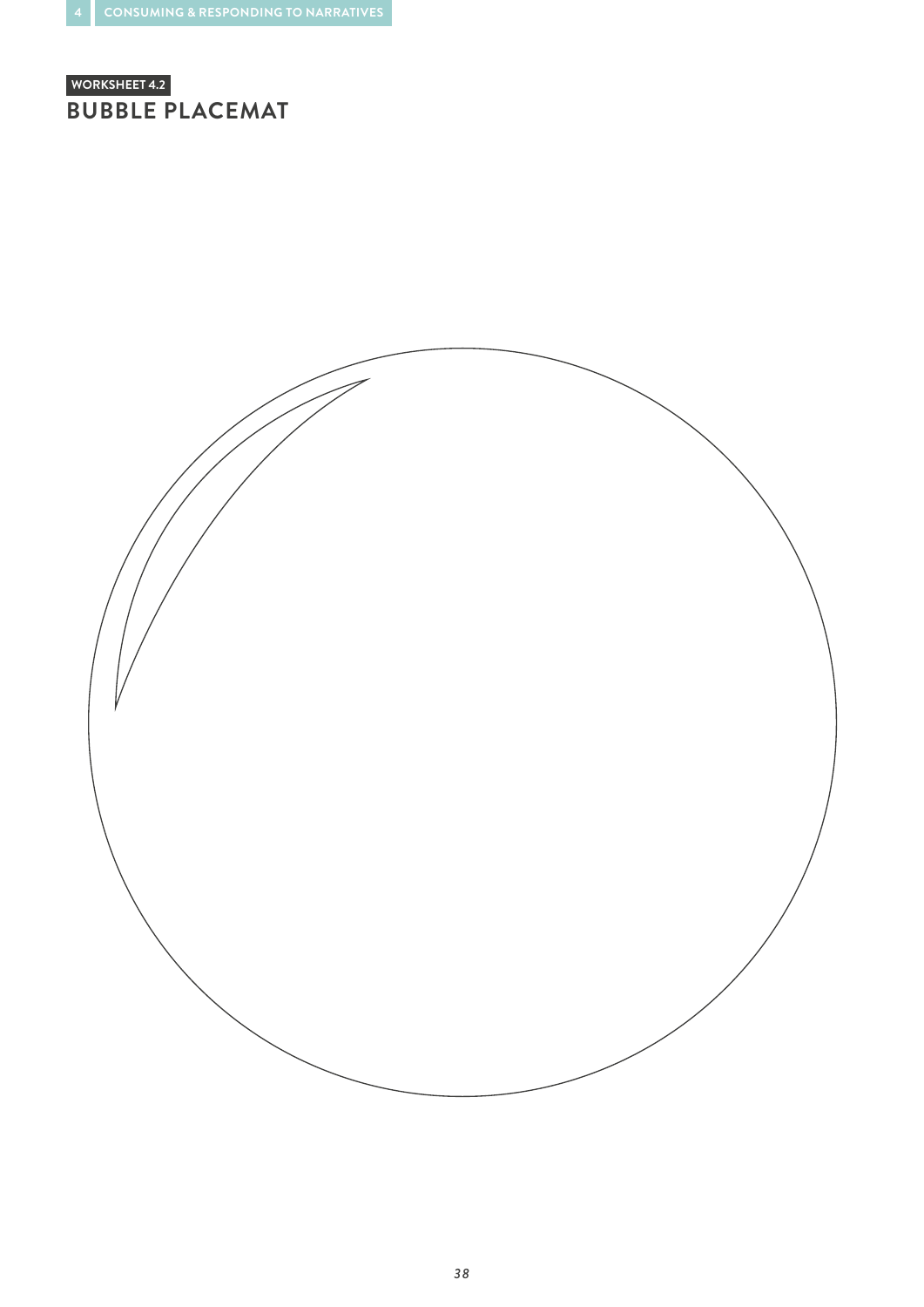## **WORKSHEET 4.3**

## **HURTFUL NARRATIVE RESPONSE TABLE**

| <b>SCENARIO</b>                                                                                                                                                          | <b>REPORT IT</b> | <b>RESPOND TO</b><br><b>NARRATOR OR</b><br><b>SOURCE</b> | <b>IGNORE IT</b> | <b>CREATE A</b><br><b>COUNTER-</b><br><b>NARRATIVE</b> | <b>OTHER</b> |
|--------------------------------------------------------------------------------------------------------------------------------------------------------------------------|------------------|----------------------------------------------------------|------------------|--------------------------------------------------------|--------------|
| You see a hurtful meme on Facebook<br>that spreads dangerous rumours about<br>a minority group in your community.                                                        |                  |                                                          |                  |                                                        |              |
| You overhear a conversation between<br>classmates about a girl in another class<br>and you know it is not true.                                                          |                  |                                                          |                  |                                                        |              |
| A conspiracy theory video goes<br>viral on many of your social media<br>accounts. Everyone is talking about it<br>but you have serious doubts about its<br>authenticity. |                  |                                                          |                  |                                                        |              |
| You see a very misleading and<br>inflammatory headline in your local<br>newspaper.                                                                                       |                  |                                                          |                  |                                                        |              |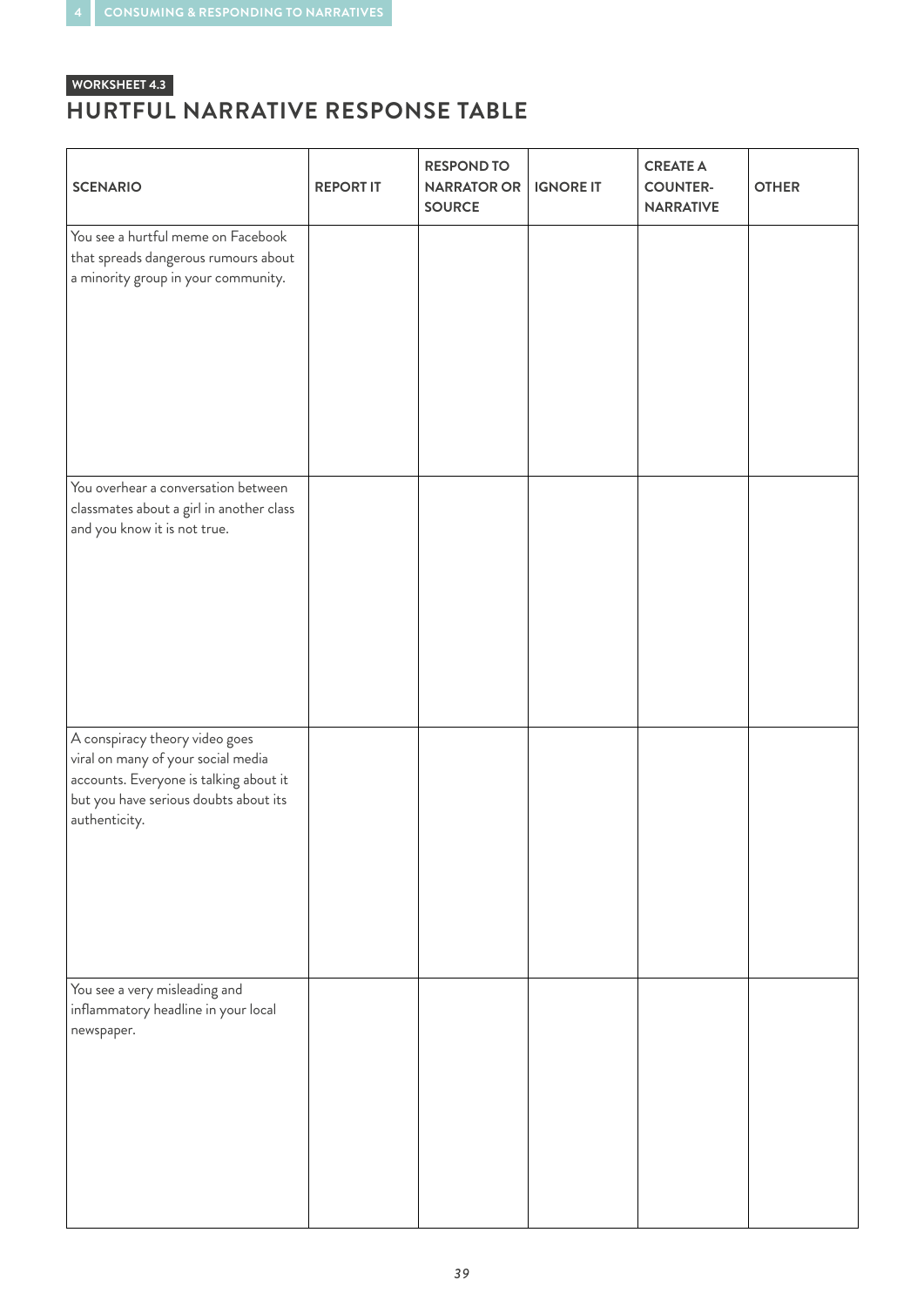## **WORKSHEET 4.4 AVERAGE MOHAMED: RESPONDING TO NEGATIVE NARRATIVES**

## *By Christine Skovira and Mohamed Amin (aka Average Mohamed)*

Narratives have the power to move us, to inspire us, and to call us to action. Today, with people spending hours every day on social media, it is easier than ever for individuals and organisations to share their narratives as videos, Facebook posts, blogs, and numerous other mediums.

This is both a blessing and a curse – it provides us with the amazing opportunity to learn about anything from nuclear physics to nutrition, and to hear stories from people all over the world. However, these stories are not always positive, and they are not always accurate.

It is crucial to be a skeptical consumer when it comes to narratives, keeping in mind that emotional narratives can distract us and prevent us from thinking critically. We should not be swayed wholly by emotions, but also by fact. When faced with a narrative, it is important to ask questions – Who is the author of this story and what are their credentials? What motive do they have for writing this story and what personal biases potentially influenced their writing?

Before re-posting or sharing a story or article read online, it is important to understand the source of the information being presented and to ensure its accuracy. Although the internet can be very useful, it is only effective for those who consume and share responsibly. Reading a news headline does not equate to reading the whole article; and in turn, something popular and shared numerous times online does not necessary reflect the full truth. Unfortunately, research shows that false information outweighs fact checking 3:1 on social media. This means that internet users are not questioning enough, and additionally, are not countering inaccurate or negative narratives. This leaves too much space online for falsification, discrimination, hate, and biases.

After discovering a negative narrative, many are inclined to simply exit the internet browser, or leave the conversation. However, another option is to share a counter-narrative. A counter-narrative works to deconstruct and demystify negative narratives by using logic, humor, and/or factual evidence. An effective narrative must not only be truthful and well-researched, but also reviewed and shared by trusted sources. Well-constructed counter-narratives provide new voices and views to restore the dignity of the misrepresented or underrepresented.

A powerful example of this concept of narrative and counternarrative response comes from the global fight against ISIS and other extremist groups. ISIS has a very strong online brand, with 38 high-quality new social media posts per day, ranging from 10-20 minute videos, documentaries, photo essays, Youtube clips, and even their own magazine (Dabiq), in languages ranging from Somali to Bengali. The posts do not depict the suffering and death caused by ISIS, but instead discuss ISIS' public works, economic and military successes, and ideology. For an individual drawn to supporting ISIS, these online posts provide compelling, engaging, emotionallycharged narratives.

The only way to dispute such strategic and twisted narrative is to show examples of counter-narratives: a woman living in terrible conditions in ISIS-controlled Raqqa, for example, or youth talking about how life really is under the Islamic State. These heroic voices illustrate a simple fact: it takes an idea to defeat an idea. What ideas will you study and share?

## **READ MORE ABOUT THE AUTHOR:**



For more about Average Mohamed, visit: *[https://www.](https://www.averagemohamed.com) [averagemohamed.com](https://www.averagemohamed.com)*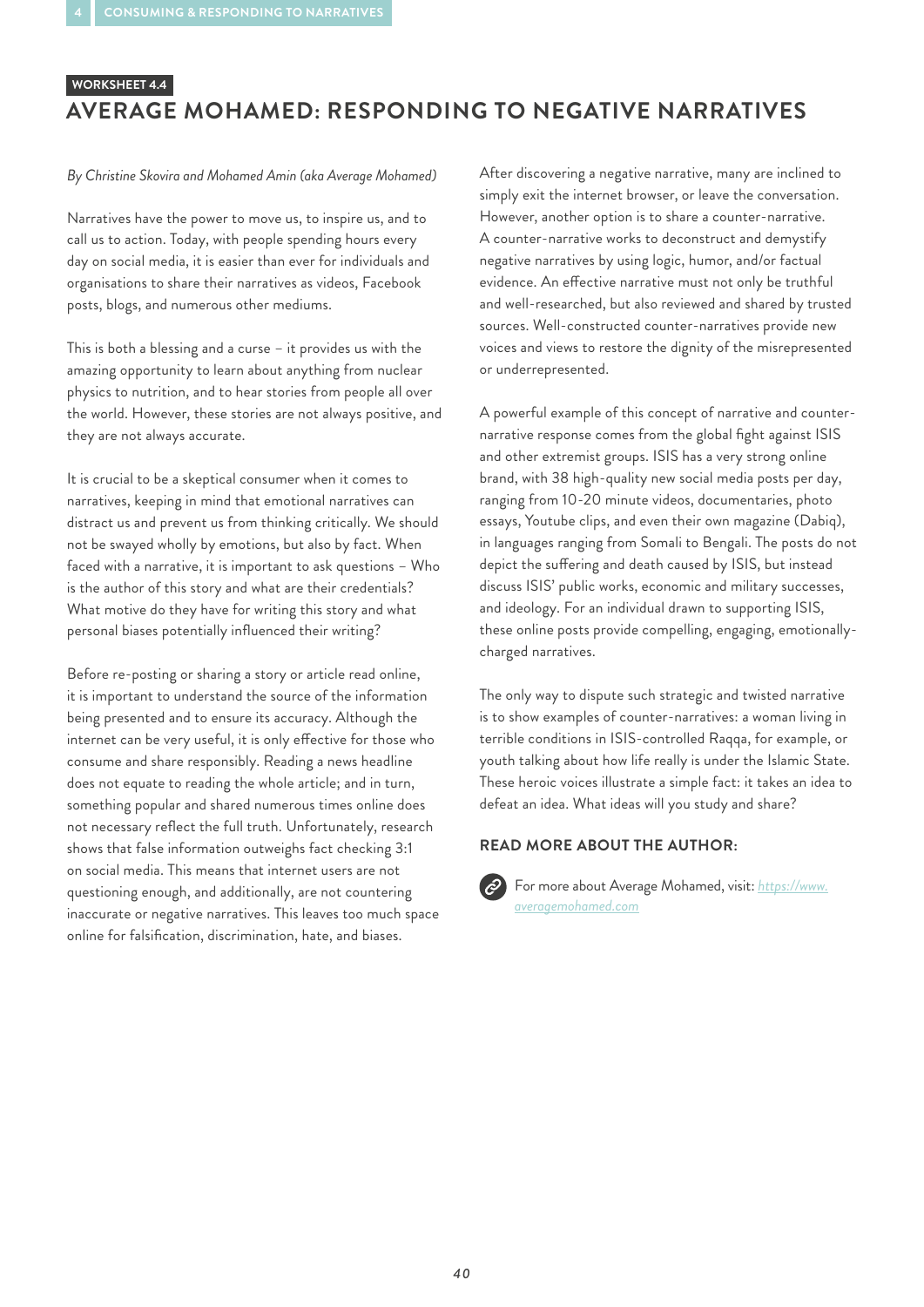## **WORKSHEET 4.5 TRAFFIC LIGHTS**

Add comments next to each light to give advice on how to consume and share stories and narratives responsibly.

- Why should people pause before reacting?
- What should people think about before sharing or responding?
- What should people do when they have considered the options?

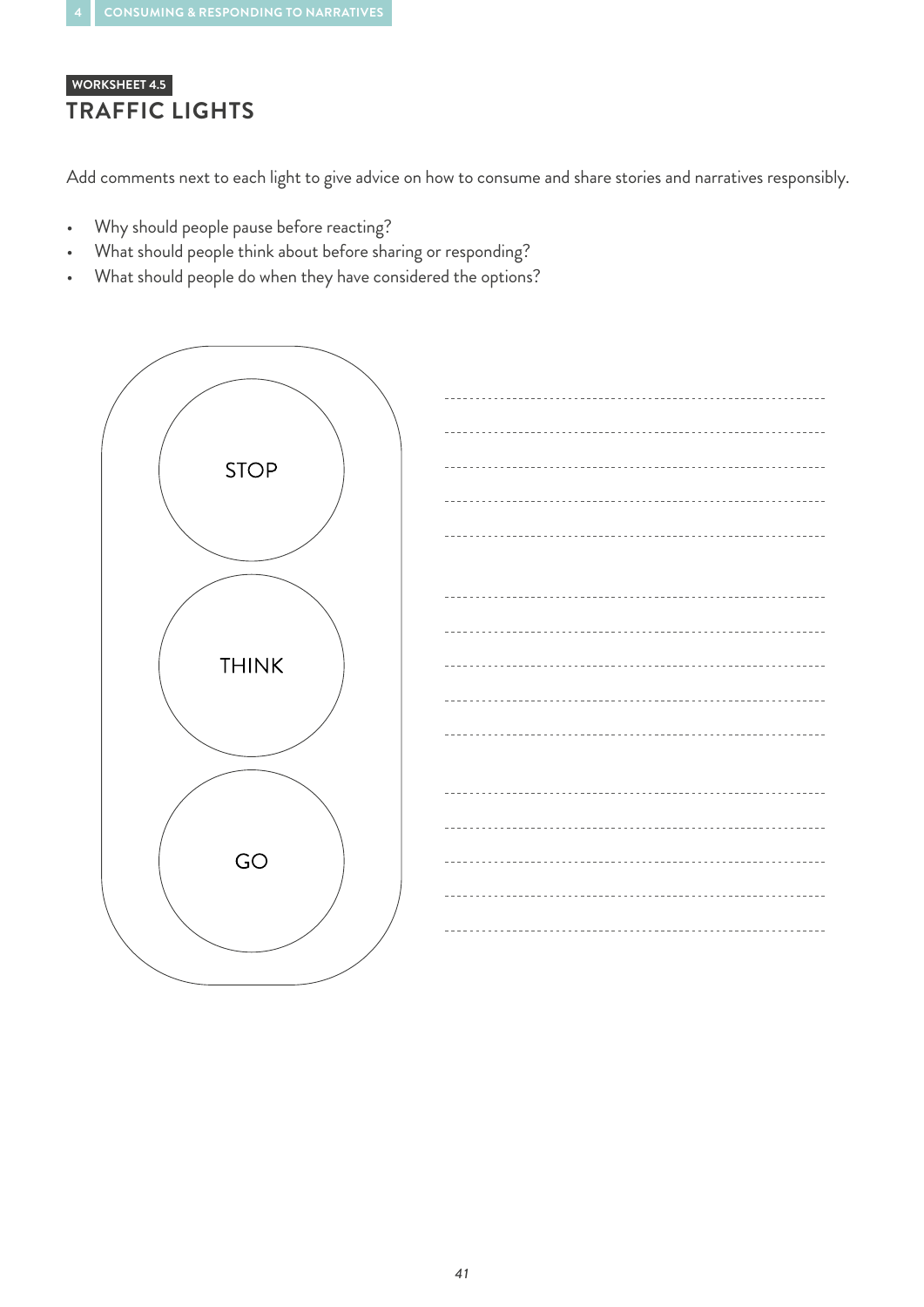## **WORKSHEET 4.6 FAKE NEWS IN THE AFRICAN CONTEXT (PART 1/2)**

## *By Fiona Dwinger*

Sub-Saharan Africa has leaped across universal provision of primary education, adult literacy, basic service delivery, a stable electricity supply and telephonic infrastructure to land straight in the digital age. The penetration of mobile phones on the continent is high and these devices have become increasingly popular as innovative tools and apps replace traditional methods of banking, shopping or news consumption.

Academics as well as policy-makers have recognised the importance of information and communication technologies in facilitating economic and social development. This technology gives the 46% of Africans that are subscribed to mobile services unprecedented access to information and coincides with a positive trend whereby increasing numbers of governments are acquiescing to citizens' calls for transparency and accountability and passing access to information bills into law. Nineteen sub-Saharan African governments have such laws in place; whether, and how, they are implemented is another story.

This access to information also means that Africans must grapple with a new reality in mainstream media: alternative facts, fake news, lies. In fact, fake news has become so trendy that it has recently spawned its own comedy show in the UK.

What impact does fake news have in a region where literacy rates are the lowest in the world and internet penetration remains below 10% in most countries, with much of sub-Saharan Africa still relying on expensive satellite infrastructure for internet and smartphones being reserved mostly for elites? The majority (around 70%) of news is still consumed by listening to the radio or watching television, although in the more connected Southern African states, such as Namibia and Swaziland, up to a quarter of the populace uses social media as a source of news.

Firstly, many fake news stories in sub-Saharan Africa are sensationalist accounts drawing their inspiration from the persistence of superstitious beliefs and stereotypes which in human rights terms defy respect or justification. One such example is the hunting and dismemberment of Albinos for their body parts because some believe that these have magical healing properties.

This is particularly detrimental on a continent which suffers from arbitrarily drawn state lines and a history of ethnic

diversity as a source of conflict and wars rather than a resource to be utilised in developing a consensus-oriented, cohesive society. Again, poverty, inequality and a lack of service delivery can exacerbate ethnic and religious tensions, as seen in the intra-state wars in Rwanda, Nigeria and Congo.

Secondly, biased bloggers, social media influencers, and government can become guilty of 'othering' and scapegoating when they start blaming the country's ills on those that they perceive to be different. In the information age, where many more people have access to content produced by a variety of sources, this can have an even more far-reaching and egregious impact as was the case during the 2008 xenophobic attacks in South Africa. During this time, Chinese, Somali and Bangladeshi-owned shops were razed to the ground and 64 foreign nationals killed in violent attacks.

Moreover, African governments or elites deflecting criticism away from their rent-seeking behaviour by pointing fingers at others removes accountability if an active civil society does not call out leaders on their sowing of disinformation. In the previous example, the South African government has been severely criticised for its apathy relating to xenophobia, deflecting attention away from rampant corruption, and utilising foreign 'scapegoats' as an excuse for lack of housing, electricity and education delivery.

False news stories can also be used to discredit political opponents or undermine the credibility of journalists. Using the purported prevalence of fake news as an excuse to clamp down on civil society undermines freedom of speech and trust in traditionally credible news sources. Ethiopia was amongst the first African countries to censor the internet in 2016, using the pretext of students being distracted during exams to block not only Facebook and Twitter but also opposition blogs and human rights websites.

*"I Was Working, But I Could Not Save Any Money Because Of My Debts. My Life Changed When Dr. Saleh & Mama Came To My House. He Gave Me A Miracle Water That Costed R600 And He Told Me To Wash My Self And My Family With It Dr.*  Saleh Told Me To Start A Small Family Business Of My Own In *Only One Year, I Managed To Raise Enough Money To Start Up A Big Supermarket. Presently Iam Owning About 5 Taxos, Have My Own Big House Fully Paid. Now I Live A Stress Free Life With My Family And All My Kids Are In Good Schools."*

Text on an advertisement / pamphlet handed out at a traffic light in Johannesburg, South Africa.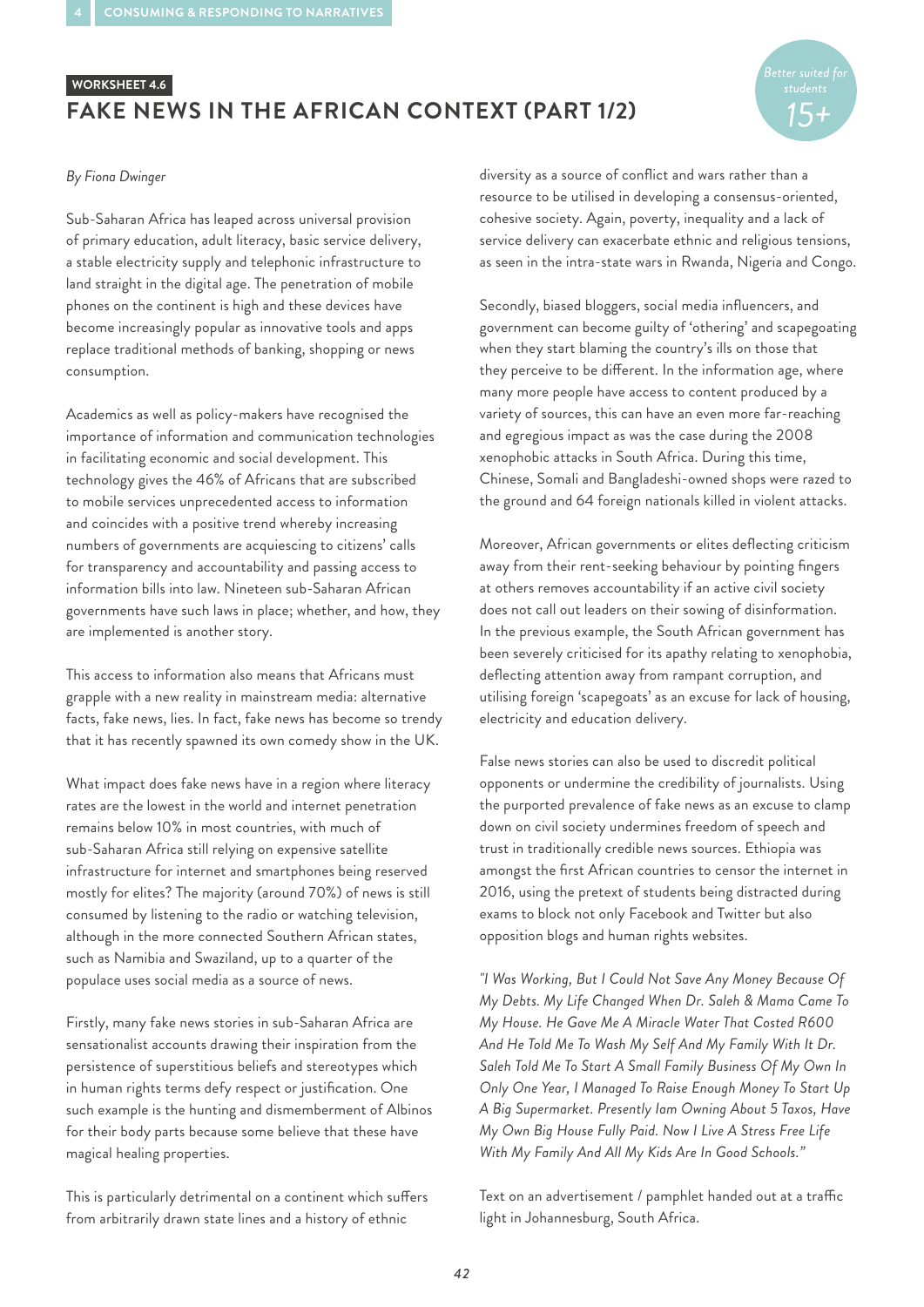## **WORKSHEET 4.6 FAKE NEWS IN THE AFRICAN CONTEXT (PART 2/2)**

Thirdly, misinformation spread by social media influencers or political leaders can reverse developmental gains in health and life expectancy. To illustrate, it is estimated that around 330,000 South Africans died as a direct result of aidsdenialist and former South African president Thabo Mbeki's rejection of the prevailing scientific consensus. In addition, charlatans tend to jump on the band-wagon selling spurious medicines for monetary gain, thereby leading to the further spread of misinformation.

Media outlets (both online and on paper) carrying stories of miracle cures, attacks by homosexuals on innocents, ethnic minorities engaging in witchcraft, celebrity or politicians' deaths, monsters stealing children away in the night or massive crocodiles escaping zoos during floods are not infrequent.

Without a strong media infrastructure, and increasing numbers of online publishers hosting fake news stories to take advantage of the many clicks and thus advertising revenues they generate, African countries must take steps to promote media literacy amongst its populace. Some publishing houses

have begun to do so, naming fake news sites which often use similar logos and names to the traditional outlets, for example News 24 (real) and News24 -TV (fake), and giving tips on how to identify unreliable news sources.

While internet penetration is low, Africans have a unique opportunity to develop and disseminate the skills and tools of media literacy, enabling citizens to engage critically with the news they consume. This may allow the region to once again leap-frog, this time over the havoc wreaked by alternative facts in the West and the scramble to understand and grapple with the phenomenon that is fake news.

## **QUESTIONS FOR DISCUSSION:**

- What impact can fake news have on the economic, social, or political development of a country?
- What dangers can fake news pose to society?
- What risk does fake news pose to freedom of speech?
- Why is it important to increase media literacy from a societal perspective?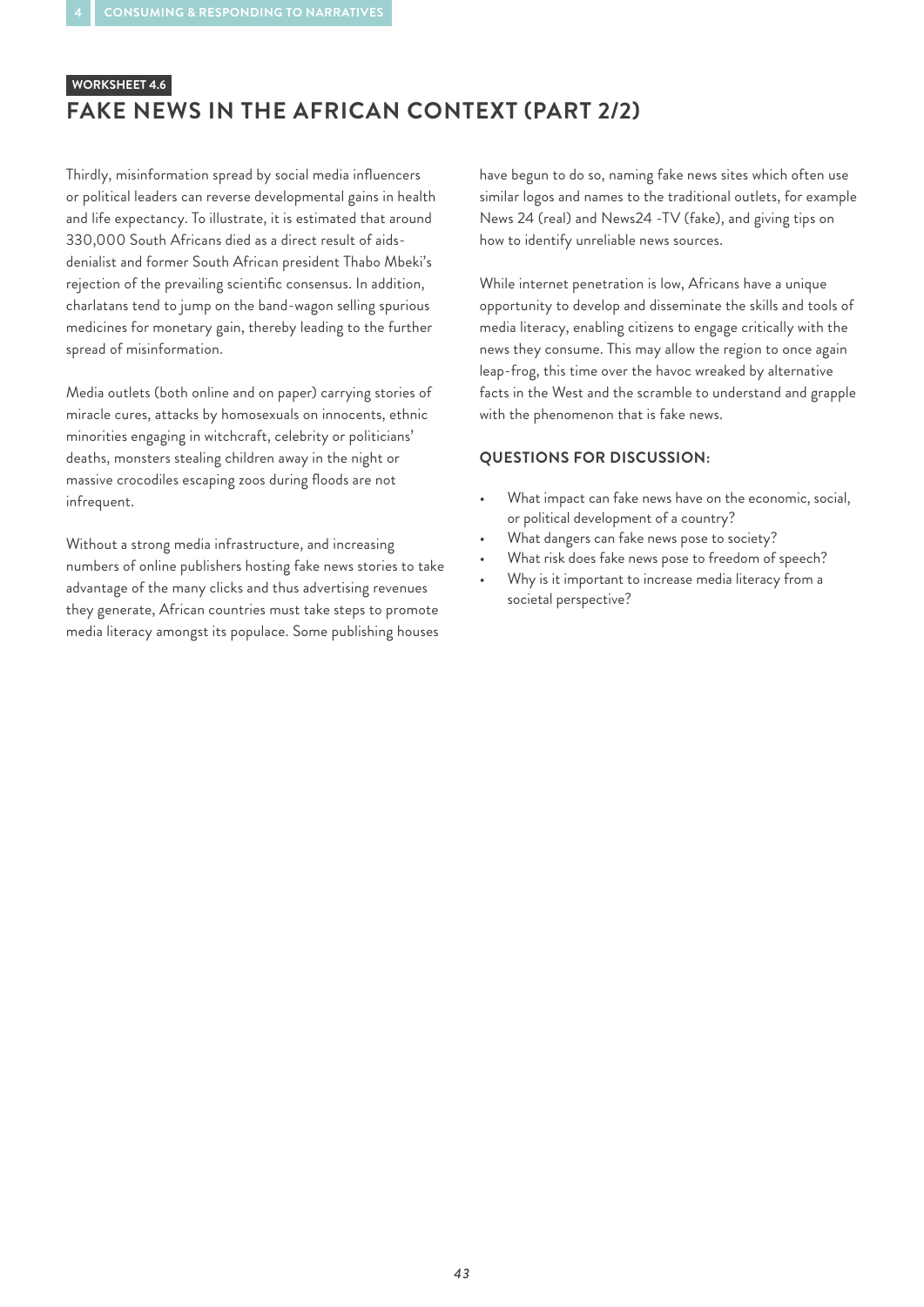## **LESSON FIVE (A)**

 $\mathbb D$ 

# **VIDEOCONFERENCE: TAKING PART**

y now you will have spent a lot of time practicing the skills of dialogue, now it is time to put them into use.

Remember, the videoconference is not a performance, but a wonderful learning opportunity for your students, enjoy it! If your students are going to be there throughout the 30 minute dial in period, then please ensure that you are warming them up, and preparing them for dialogue. Very often facilitators see groups of students who have to sit still and be quiet for that whole period, as a result they often look bored. While you wait to do your sound check (to make sure that we can hear them), try doing one of these activities:

- Recap some of the dialogue skill activities from the *Essentials of Dialogue*, particularly Round the Room or We're All Interviewees.
- Run over any ideas that students have already prepared, and work in pairs. If your facilitator has suggested any particular topics for the dialogue starter it is often a good idea to have students run through these with a partner once or twice, this will help to get rid of prevideoconference nerves.

## **THE AGENDA**

Approximately two weeks prior to your scheduled videoconference, your facilitator will email you with a loose agenda for the dialogue. Your facilitator will be there to support you prior to the videoconference, if you need it, will be there during the videoconference and will give you feedback after the videoconference. The role of the facilitator is to ensure that the dialogue space is safe for all participants, that it is fair, that dialogue moves beyond the banal to dialogue about *meaning* and s*ignificance*, and that there is respectful challenge.

Most agendas for this module will focus on two themes:

- Stories and narratives that inspire
- Stories and narratives that damage

For each of the above topics students should explore together: examples of such stories and narratives; the power,

## **IN THIS LESSON**

| <b>THE AGENDA</b>                             |
|-----------------------------------------------|
| <b>SUPPORTING STUDENTS</b>                    |
| <b>DO'S AND DON'T FOR TEACHERS</b>            |
| WHAT IF MY STUDENTS DON'T SPEAK               |
| <b>AFTER THE VIDEOCONFERENCE</b>              |
| <b>2. WORKSHEETS</b>                          |
| <b>5.1 REFLECTING ON THE VIDEOCONFERENCES</b> |

the values, the key messages (purpose), the sources, the audience, the narrator and their individual and collective responses. (Think about the Cinderella story and the key messages and values students identified from this story: see lesson 2).

## **SUPPORTING STUDENTS**

There are some clear dos and don'ts for teachers in videoconferences. It is important that your support for your students is encouraging, motivating and calming for them. But you should avoid directing them and certainly avoid censoring them. The best way you can support your students is to sit away from camera, settle them during the dial in period, clarify questions when your microphone is on mute, help them to develop their thoughts if they are given thinking time in the videoconference and perhaps help with translation if your students' first language is not the language of the videoconference.

Please do not tell your students what to say, sit in front of the camera or join in the dialogue – we need the dialogue to be directly between the students as much as possible.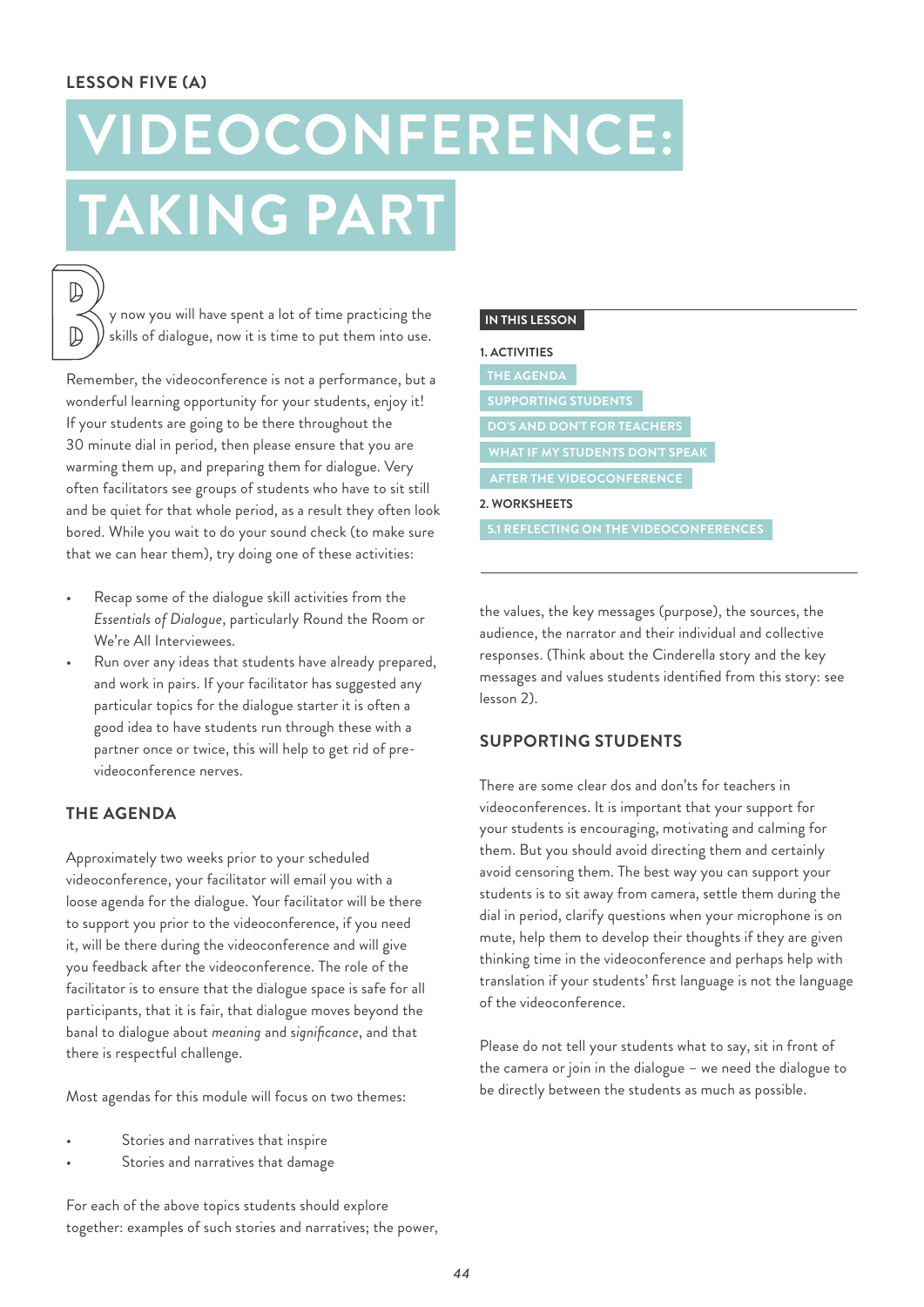## **DOS AND DON'TS FOR TEACHERS**

## **DO**

- Make sure you have built in time to have a brief chat with the students before dialing into the videoconference to remind them of the key areas for discussion, great points that individuals have raised in class and that you have agreed should be raised in the videoconference and other areas / issues agreed with your facilitator.
- It is also a great time to remind them of those key skills of dialogue that they have been practicing with you.
- Take charge of the mute button or ask a student to take on this responsibility.
- Encourage students behind the scenes, by making sure they understand the questions and comments and prompting them with ideas from lessons for their answers.
- Use a flip chart or board behind the camera to write key ideas or questions.
- Intervene if inappropriate or offensive comments are made.
- If you are translating, then make sure you translate word for word what the students are saying. This is their dialogue, not yours.

## **DON'T**

- Leave the students unattended.
- Stay silent if you are unhappy with any aspect of the videoconference; let your facilitator know. You can end the dialogue at any point if you feel it is not going in a direction that is suitable for your students.
- Take an active part in the videoconference by answering questions on behalf of the students. This is their dialogue, not yours.
- Embellish answers if you are translating.
- Put adverse pressure on individuals to speak, or embarrass your students with comments such as 'Come on…' 'Hurry up and speak…' – instead make sure your students and other students on the videoconference are comfortable with silence. It is useful thinking time.
- Be too visible. This will help the students on all sides of the videoconference feel more that it is a direct dialogue between them. Please do not sit in front of the camera.

## **WHAT IF MY STUDENTS DON'T SPEAK?**

Sometimes, at the start of a videoconference students can be hesitant. The facilitators are used to this and will gently ease your students into the dialogue. This is the reason that most videoconferences start gently. It is an opportunity for many students to speak briefly. You will find that in the vast majority of cases, while students are often shy at first, they soon 'loosen up' and will actively participate by the end of the videoconference. Be mindful of encouraging all those front of camera to participate and be wary of allowing two or three members of your group to become 'spokespeople' for the rest of the group. Again, your facilitator will be watching out for this and encouraging others to take part if this happens.

## **AFTER THE VIDEOCONFERENCE**

Immediately after the videoconference, you may want to ask your students to complete the *Worksheet 5.1: Reflecting on the Videoconference*, as an individual activity while the experience is fresh in their minds. Reflecting on the videoconference is an essential part of experience.

There are plenty of activities in lesson six to help you with reflection.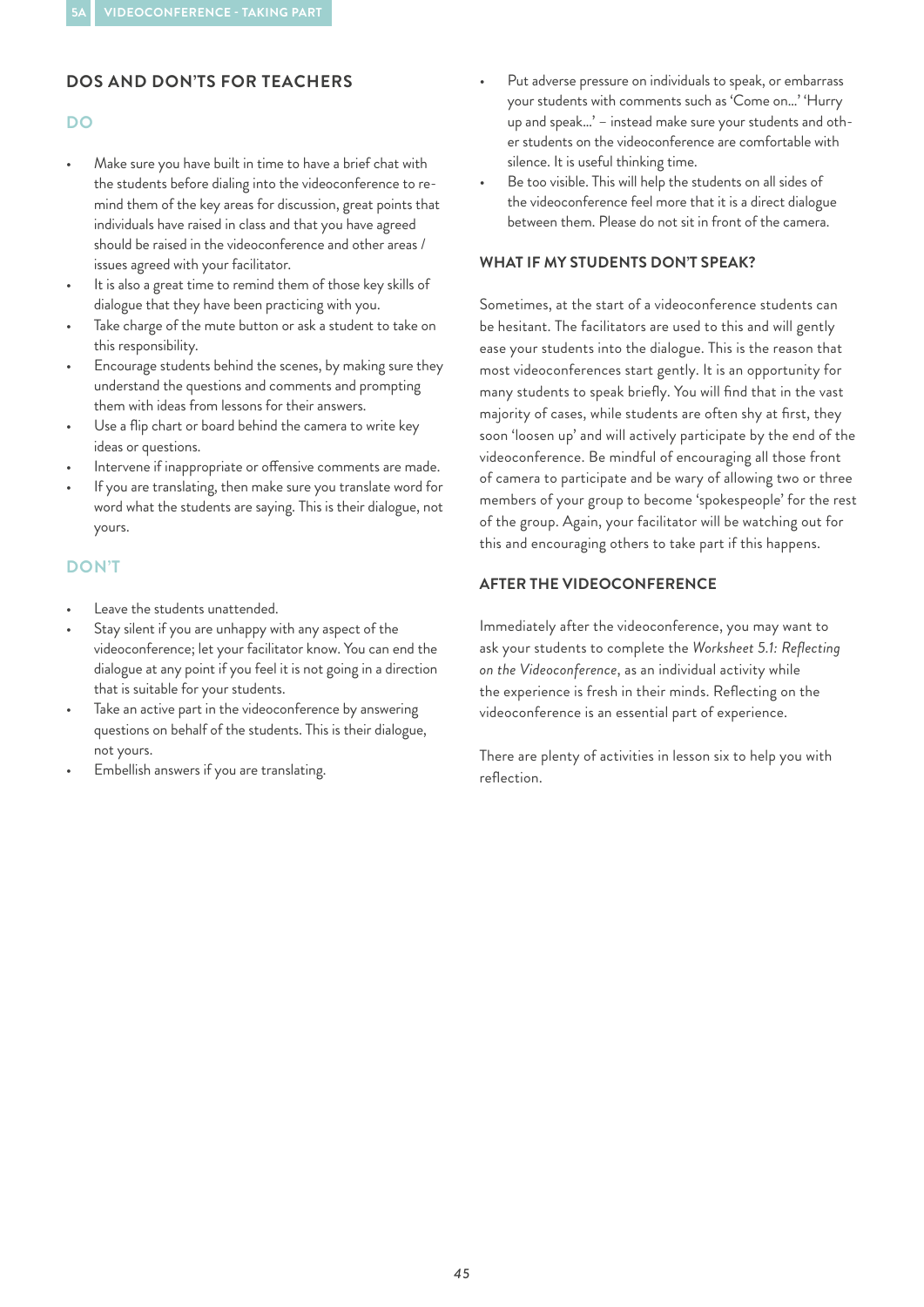## **WORKSHEET 5.1**

## **REFLECTING ON THE VIDEOCONFERENCE**

Five things that I have learned form the dialogue:

- 1.
- 2.
- 3.
- 4.
- 5.
- 

Three things I want to know more about:

- 1.
- 2.
- 3.

Times when I enjoyed the dialogue:

Times when I felt challenged by the dialogue: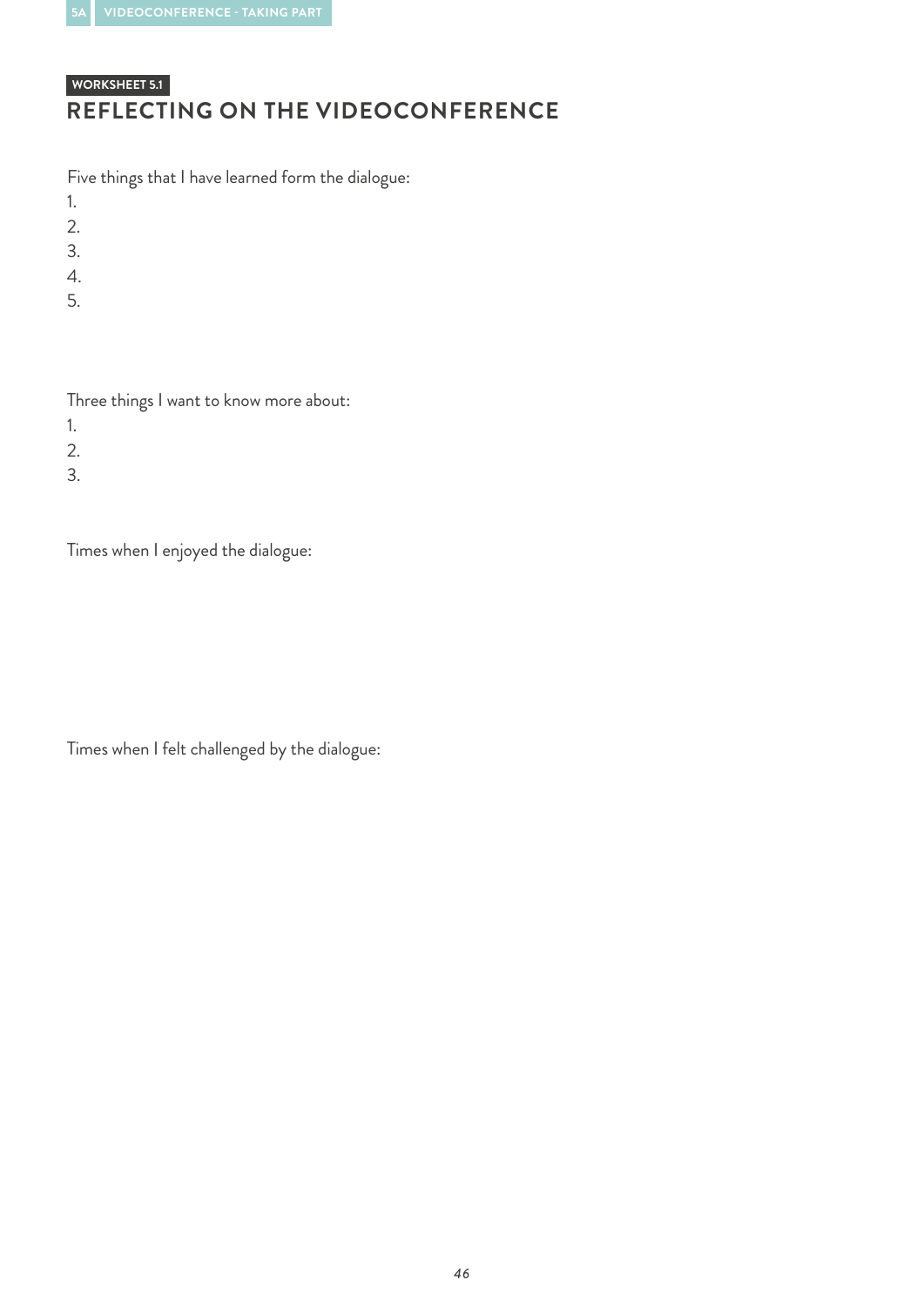## **LESSON FIVE (B)**

# **TEAM TOPIC: TAKING PART**

## **THINKING ABOUT THE TEAM TOPIC**

By now you will have spent a lot of time practicing the skills of dialogue, let's put them to use.

The Generation Global website offers you two opportunities to practice online dialogue:

- Team Topics
- Open Topics and Big Question

The online dialogue takes place in a safe and secure environment. Although it has similarities with different online platforms and social media, please do remember that this is above all a learning experience.

Team Topic is a multi - week activity where students from different schools in the programme engage in meaningful dialogue. Team Topic is structured in such a way that encourage peer-learning through usage of the dialogue skills. The dialogue takes place in small groups around four questions, addressing different aspects of the module. Groups are composed by students from all participating schools. To enable students to hear a wide range of opinions they are moved into new groups each week. Students should commit at least one hour per week for a team topic. It is important you recap key dialogue skills, as taught in the *Essentials of Dialogue*. Ahead of the starting date for the team topic please do a number of activities that will help students to be better prepared for Team Topic.

When you teach the module please include some of the **1** Team Topic questions in your class activities. This will allow students to think in advance about the topic.

 If students are writing in a foreign language it is crucial they **2** familiarise themselves in advance with the terminology around the topic e.g. narrative, influencers, sources of narratives.

 It is helpful if you pair up your students so they can support **3** each other during the period of the Team Topic. Students can play a role similar to peer reviewers. Remember, although students can help each other it is important to remind them

## **IN THIS LESSON**

### **1. THEORY**

**THINKING ABOUT THE TEAM TOPIC PRACTICAL STEPS FOR BOOKING TOPIC QUESTIONS 2. WORKSHEETS**

that there are no right or wrong answers. Working together is all about helping, not correcting each other.

 Students should be respectful, but not shy away from **4** difficult and challenging questions.

## **PRACTICAL STEPS FOR BOOKING**

In order to ensure a smooth experience for your students, please be mindful of the procedures. Key steps include:

- Make sure all participating students are registered and approved on the Generation Global website.
- Select the class you would like to book for this activity. Remember, you cannot make any changes regarding participating students once you have booked.
- Book the activity in which you want to participate. Bookings close 21 days before the starting date.
- Students should join in groups. They should repeat the join in group procedure every week.
- Students should be engaged during the whole period of Team Topic. They need to post their opinions and comments and questions on their peers' posts.
- You should monitor your students' activities during the whole period.

Remember, you should read in advance the 'Team Topic Guide' *<https://generation.global/resources/guides>* on our website.

*Note*: you will need to be logged into the site to access these resources.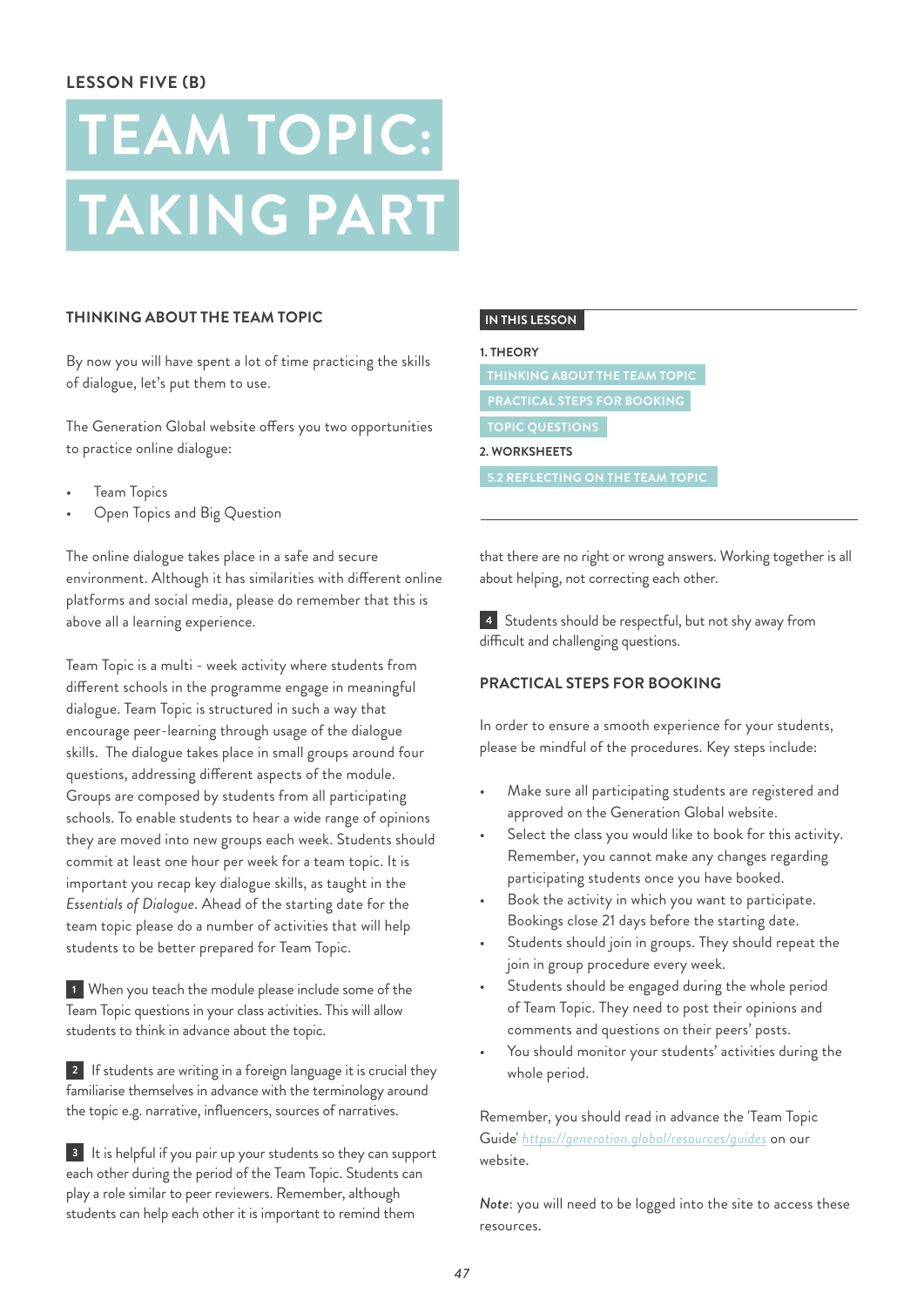## **TOPIC QUESTIONS**

The questions for Team Topic and Open Topics may include:

- Identify and share a story that has influenced your values and your actions.
- Can you identify similar themes running through stories shared by other members of your group?
- Where do you hear stories that influence you? Please identify three main sources.
- My hero, your villain: What is the truth?
- Have you viewed any narratives or stories differently as you have grown older? Which ones? Why do you think this is?

## **SUPPORTING STUDENTS**

It is important that your support for your students is encouraging and motivating. You should ensure that students use team topic as a unique learning experience where their peers are the source of knowledge that leads to new understanding. Learning is a never-ending process and dialogue skills allow students to approach it as such. You should avoid directing them and certainly avoid censoring them. There are some clear dos and don'ts for teachers during Team Topic sessions.

## **DOS AND DON'TS FOR TEACHERS**

## **DO**

- Make sure you have built in time to have a chat with the students every week as a new question is open.
- Make sure students have built in time every week to post and respond in the team topic.
- Make sure you monitor your students and give feedback to them using the feedback icons and private notes.
- Do get in touch with the other participating teachers to share your expectations and information that may be useful to them.
- Make sure students understand the question of the week and that they login at least twice per week.

## **DON'T**

- Forget that Team Topic is a four-week commitment.
- Forget to read the Team Topic guide available on the Generation Global website.
- Underestimate the complexity of the task: Keep it enjoyable but ensure that your students are taking their participation seriously in order to engage in meaningful dialogue.
- Assume anything regarding other participants: there

is a wide variety of cultural, linguistic, ethnic and value backgrounds among students.

• Approach the diversity as a weakness, but as a strength. This is the very cornerstone of our programme.

## **WHAT IF MY STUDENTS DON'T POST?**

Students can be hesitant to post or write at length. As a teacher you should make sure that students have understood the question, have had time to think about it, and that you have allocated time to post. As mentioned in this lesson it can be helpful if you pair them up. Students can encourage each other.

If students write short and very basic posts, please ask them a set of questions that will enable the student to go more in depth. Furthermore, the Generation Global team of online moderators will ask probing questions to prompt the dialogue.

## **WHAT IF MY STUDENTS DON'T RESPOND?**

Students should respond to their peers' posts. This is crucial for a dialogue to take place. Please remind your students to comment, question and be a critical peer. You should monitor your students' responses and get in touch with other teachers if their students have not been active.

In the meantime, your students should respond to questions in their posts. The Generation Global moderators will send private notes to students who have not responded.

## **AFTER THE TEAM TOPIC**

Immediately after the Team Topic, you may want to ask your students to complete the *Worksheet 5.2: Reflecting on the Team Topic*, as an individual activity while the experience is fresh in their minds. Reflecting on the team topic is an essential part of the experience.

There are plenty of activities in lesson six to help you with reflection.

## **OPEN TOPICS AND BIG QUESTIONS**

Students can practice their dialogue skills in the Open Topics and Big Question. These activities are similar to the Team Topic, but they do not require any prior bookings and do not take place in a fixed time frame.

There are no groups and participation is open to every student registered on the online community. Generation Global moderators assist students engaging in meaningful dialogue.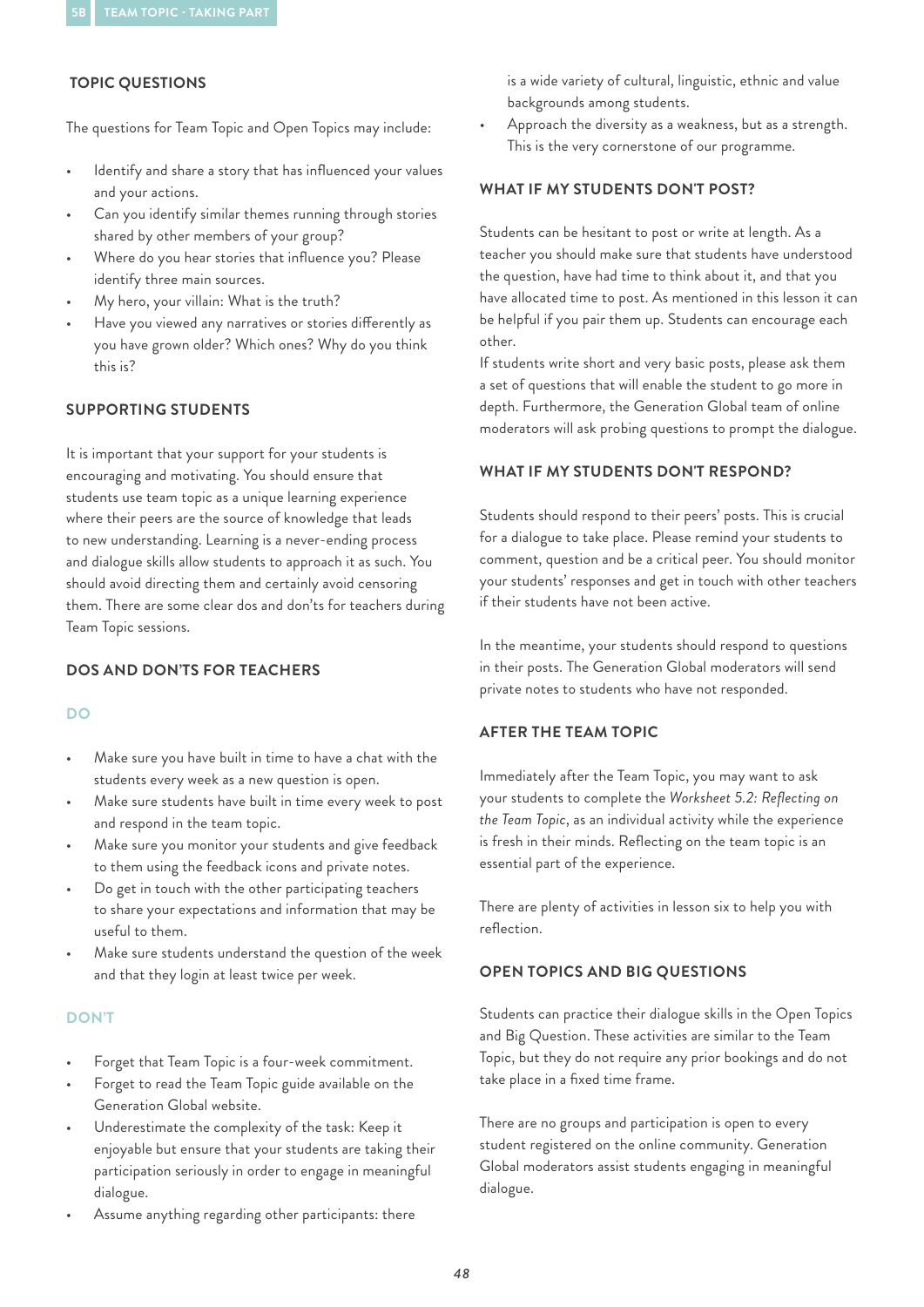## **WORKSHEET 5.2 THINKING ABOUT THE TEAM TOPIC**

Five things that I have learned about the topics from my peers:

- 1.
- 2.
- 3.
- 4.
- 
- 5.

A question that did not get answered during the activity:

One thing I want to know more about:

Times when I felt challenged by the dialogue: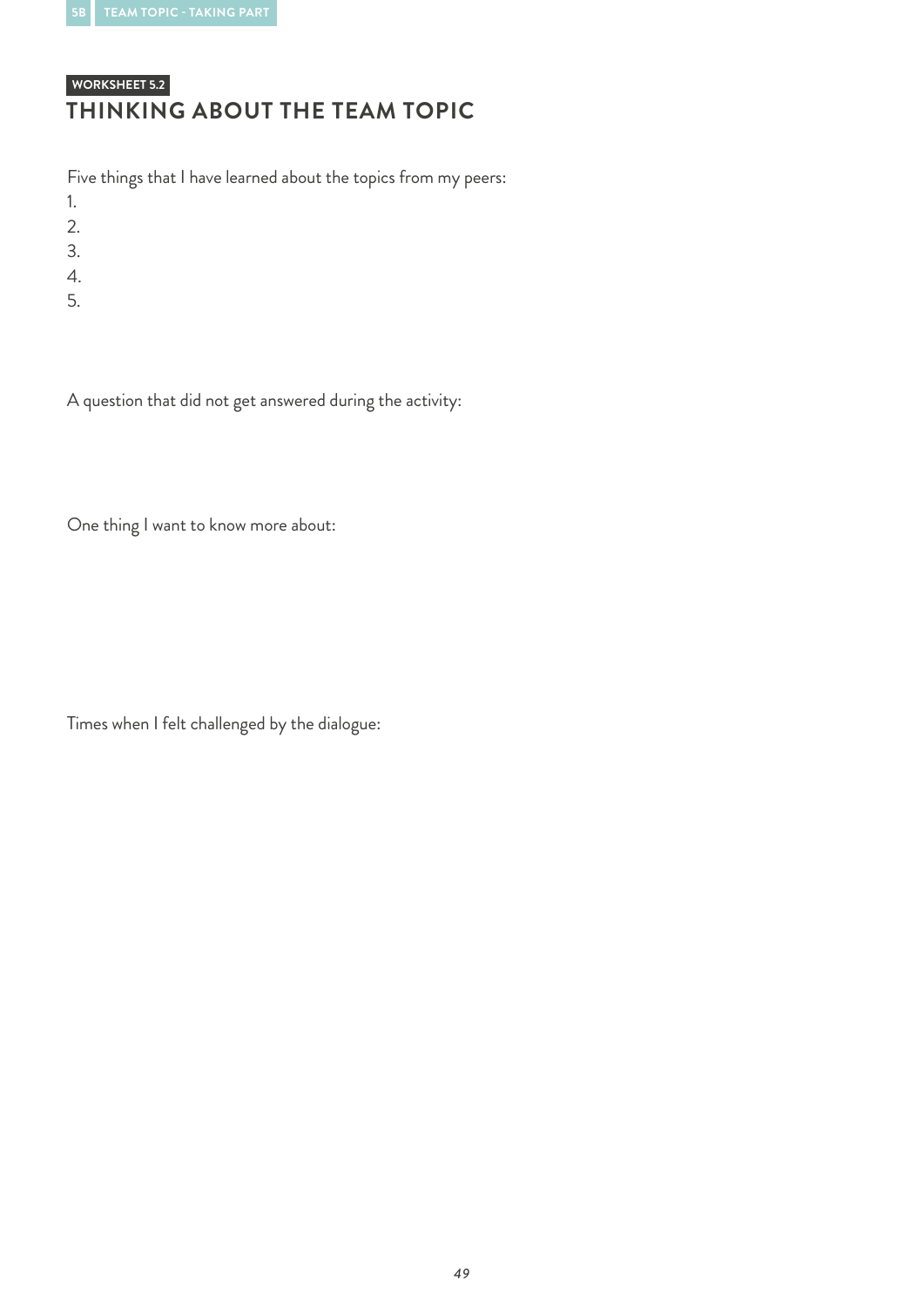## **LESSON SIX**

# **RETHINKING NARRATIVES**

## **PURPOSE**

This lesson will help your students to reflect on their learning from the Power of Narrative module and on their dialogue with global peers about the power and influence of narratives.

## **ASSESSMENT CRITERIA**

Students can reflect on their own narratives, those of others, and think critically about the role of narratives in communicating perspectives, values, and beliefs.

## **ABOUT THIS LESSON**

Reflection is an incredibly important component to the learning process, and we have put together a few questions that will help your students reflect on their journey through the Power of Narrative module. Unlike the previous lessons, this lesson is structured to offer four questions that you can ask your students using one, or more, of the suggested dialogical activities outlined below. The aim is for your students to reflect with one another through dialogue, and so we do suggest that you do not ask your students write down any answers beforehand.

The following questions are meant to prompt reflection on your students' experience with the previous lessons in this module, and from their dialogue with their peers in class and from around the world.

## **KEY QUESTIONS**

Did you have stereotypes about others' narratives – in Chimamanda Adichie's words, were you relying on "the single story" to inform your perspective – before working through this module? If you did not show this video in lesson 2 you will want to show it now: TEDex clip by Chimamanda Ngozi Adichie on the power of a single story: *[https://www.ted.](https://www.ted.com/talks/chimamanda_adichie_the_danger_of_a_single_story/transcript?language=en) [com/talks/chimamanda\\_adichie\\_the\\_danger\\_of\\_a\\_single\\_story/](https://www.ted.com/talks/chimamanda_adichie_the_danger_of_a_single_story/transcript?language=en) [transcript?language=en](https://www.ted.com/talks/chimamanda_adichie_the_danger_of_a_single_story/transcript?language=en)*

Is there something in your life that has been stereotyped that you wish you could recapture / reclaim with your own narrative?

## **IN THIS LESSON**

### **1. ACTIVITIES**

**GO FISHING**

**WE ARE ALL INTERVIEWEES**

### **2. WORKSHEETS**

**6.1 FISH FEEDBACK QUESTIONS**

- What would you share?
- Has your approach to consuming narratives changed as a result of these lessons and your dialogues with your global peers?
- Has your approach to telling narratives and stories changed after working through this module? How?

## **ACTIVITY 1**

### **GO FISHING**

*Purpose:* To facilitate discussion about the key question.

## **STEP 1**

In a pool shaped container in the middle of the circle/horseshoe of students, have the questions from the *Worksheet 6.1 Fish Feedback Questions* cut up and placed face down in the container.

## $S$ TEP 2

The teacher acts as facilitator and invites students to fish out a question and read it aloud to the group for discussion. You might want to make use of the *Discussion activity* from the *Essentials of Dialogue* if you think that the discussions might be dominated by some and you are concerned others might not take part.

## $(STEP3)$

If you have a flipchart and pens, at the end of each discussion invite students (or one from each group/pair) to get up and move to make a comment with the pens. If discussion is slow then use the Sharing our Ideas activity from the *Essentials of Dialogue* to generate ideas.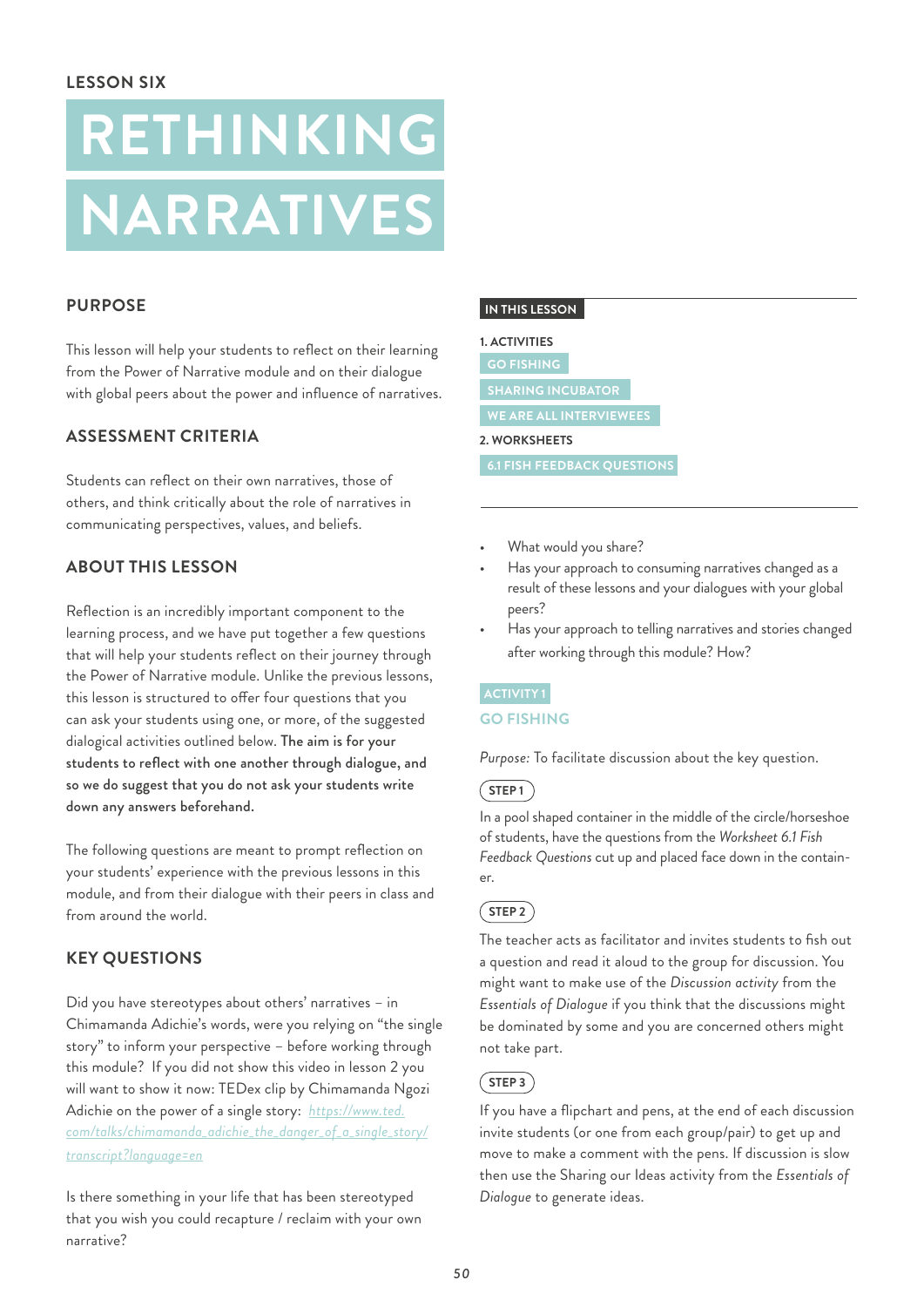## **STEP 4**

Repeat the activity for as long as the discussion is meaningful and fruitful. Encourage students to get involved by prompting them with:

- *• Name*, what are your thoughts on this question?
- *• Name*, do you agree with what name just said?
- *• Name*, do you have anything to add to this point?

Make sure that students feel safe in making contributions and that their points are valued.

## **SHARING INCUBATOR**

*Purpose:* To articulate and hear reflections on the lesson within pairs.

## **STEP 1**

Have half of the students form a line shoulder to shoulder, facing one side of the room. Have the rest of the students pair up with someone in the line.

## $($  STEP 2  $)$

The teacher reads a key question (see above), and instructs one half of the line to share their answer to their partner for an allotted amount of time (a couple of minutes would do). It can be helpful to give students a minute to think in silence about their answer before they begin sharing. Remind the first-round listeners to practice active listening, focusing on what their peers are saying and not on what they are going to say.

## $($  STEP 3  $)$

After the first side has shared their answer, invite their partner peer to ask questions and make comments for an allotted time.

## **STEP 4**

Switch roles, so that the second half of students can share their answer to the question with the first half of students for the same period of time as Step 2.

## $($  STEP 5 $)$

Invite the first half of students to ask questions and make comments about what the second half of students shared in their reflections.

## $(STEP 6)$

Students on one side of the room move on space down to have a new partner (one at the end will have to come to the top of the line).

Repeat the activity for as long as the discussion is meaningful and fruitful for their reflection on the lesson.

## **WE ARE ALL INTERVIEWEES**

*Purpose:* This activity enables everyone to take part equally, limiting the enthusiastic (encouraging them to be focused) and encouraging those who would prefer to be quiet, while ensuring that all students play a full part in both speaking and listening.

## **STEP 1**

Get students working in groups, ideally of four. Within their groups, students should know in which order they are going. This is most easily arranged by giving each person a number, depending on where they are sitting.

## $($  STEP 2  $)$

Students answer the key questions in their groups.

This activity has two key roles:

- *• Interviewee:* The person answering the questions. They should be standing up and should answer questions from the rest of the group for one minute.
- *• Interviewers:* The rest of the group are interviewers. Their job is to keep the questions coming and ensure that the person being interviewed keeps going for the whole time.

Their questions should be:

- *• Open*: Encouraging longer, imaginative and personal responses: "Can you tell me more about…?"
- Rather than *Closed*: Questions which can be answered with simple or short responses: "Is your name Robert?"

The questions could be:

*• Response questions*: Building upon what they have already heard from that person.

## **STEP 3**

At the end of the minute the next person stands up to be interviewed, until everyone in the group has had a turn.

## $(STEP 4)$

When the activity is over encourage students to:

- Reflect upon what they've discussed
- Share their ideas with a new partner
- Provide positive feedback to their group

## **STEP 5**

Use resource: *Worksheet 6.1: Fish Feedback Question*,

## **FOR SUPPORT & GUIDANCE**

For more guidance and support, teachers can contact the Generation Global [helpdesk at: helpdesk@generation.global](mailto:helpdesk%40generation.global%2C?subject=), or the relevant country coordinator.